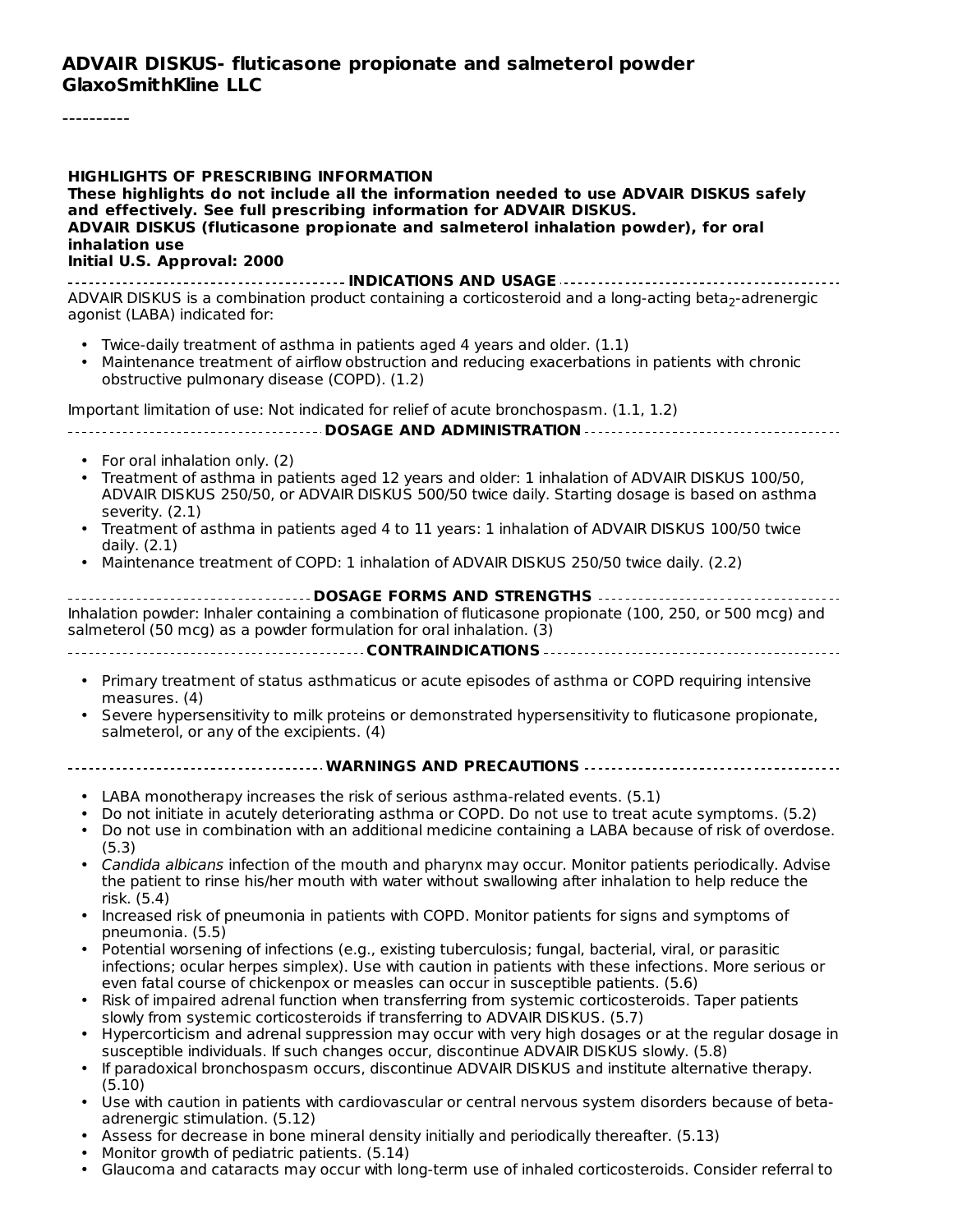Glaucoma and cataracts may occur with long-term use of inhaled corticosteroids. Consider referral to an ophthalmologist in patients who develop ocular symptoms or use ADVAIR DISKUS long term. (5.15)

- Be alert to eosinophilic conditions, hypokalemia, and hyperglycemia. (5.16, 5.18)
- Use with caution in patients with convulsive disorders, thyrotoxicosis, diabetes mellitus, and ketoacidosis. (5.17)

| Most common adverse reactions (incidence $\geq$ 3%) include:                                                                                                                                                      |
|-------------------------------------------------------------------------------------------------------------------------------------------------------------------------------------------------------------------|
|                                                                                                                                                                                                                   |
| • Asthma: Upper respiratory tract infection or inflammation, pharyngitis, dysphonia, oral candidiasis,<br>the contribution of a contribution of the contribution of the contribution of $\mathcal{O}(\mathbf{1})$ |

• COPD: Pneumonia, oral candidiasis, throat irritation, dysphonia, viral respiratory infections, bronchitis, cough, headaches, nausea and vomiting. (6.1) headaches, musculoskeletal pain. (6.2)

#### **To report SUSPECTED ADVERSE REACTIONS, contact GlaxoSmithKline at 1-888-825-5249 or FDA at 1-800-FDA-1088 or www.fda.gov/medwatch.**

- **DRUG INTERACTIONS**
	- Strong cytochrome P450 3A4 inhibitors (e.g., ritonavir, ketoconazole): Use not recommended. May increase risk of systemic corticosteroid and cardiovascular effects. (7.1)
	- Monoamine oxidase inhibitors and tricyclic antidepressants: Use with extreme caution. May potentiate effect of salmeterol on vascular system. (7.2)
	- Beta-blockers: Use with caution. May block bronchodilatory effects of beta-agonists and produce severe bronchospasm. (7.3)
	- Diuretics: Use with caution. Electrocardiographic changes and/or hypokalemia associated with non– potassium-sparing diuretics may worsen with concomitant beta-agonists. (7.4)

**USE IN SPECIFIC POPULATIONS** Hepatic impairment: Monitor patients for signs of increased drug exposure. (8.6) **See 17 for PATIENT COUNSELING INFORMATION and FDA-approved patient labeling.**

**Revised: 10/2020**

## **FULL PRESCRIBING INFORMATION: CONTENTS\***

#### **1 INDICATIONS AND USAGE**

- 1.1 Treatment of Asthma
- 1.2 Maintenance Treatment of Chronic Obstructive Pulmonary Disease

## **2 DOSAGE AND ADMINISTRATION**

- 2.1 Asthma
- 2.2 Chronic Obstructive Pulmonary Disease

#### **3 DOSAGE FORMS AND STRENGTHS**

#### **4 CONTRAINDICATIONS**

#### **5 WARNINGS AND PRECAUTIONS**

- 5.1 Serious Asthma-Related Events Hospitalizations, Intubations, Death
- 5.2 Deterioration of Disease and Acute Episodes

5.3 Excessive Use of ADVAIR DISKUS and Use with Other Long-acting Beta<sub>2</sub>agonists

- 5.4 Local Effects of Inhaled Corticosteroids
- 5.5 Pneumonia
- 5.6 Immunosuppression
- 5.7 Transferring Patients from Systemic Corticosteroid Therapy
- 5.8 Hypercorticism and Adrenal Suppression
- 5.9 Drug Interactions with Strong Cytochrome P450 3A4 Inhibitors
- 5.10 Paradoxical Bronchospasm and Upper Airway Symptoms
- 5.11 Immediate Hypersensitivity Reactions
- 5.12 Cardiovascular and Central Nervous System Effects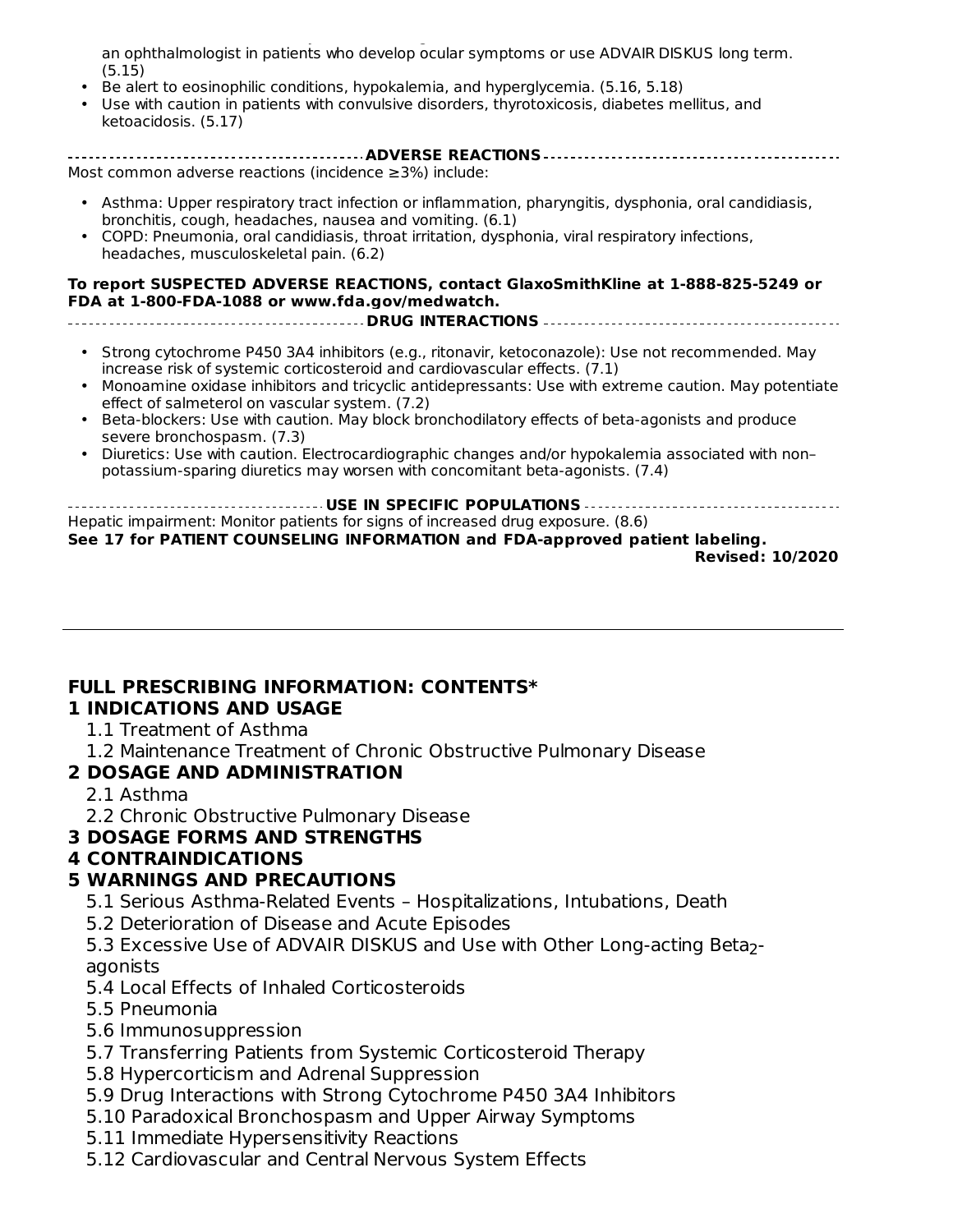- 5.13 Reduction in Bone Mineral Density
- 5.14 Effect on Growth
- 5.15 Glaucoma and Cataracts
- 5.16 Eosinophilic Conditions and Churg-Strauss Syndrome
- 5.17 Coexisting Conditions
- 5.18 Hypokalemia and Hyperglycemia

## **6 ADVERSE REACTIONS**

- 6.1 Clinical Trials Experience in Asthma
- 6.2 Clinical Trials Experience in Chronic Obstructive Pulmonary Disease
- 6.3 Postmarketing Experience

## **7 DRUG INTERACTIONS**

- 7.1 Inhibitors of Cytochrome P450 3A4
- 7.2 Monoamine Oxidase Inhibitors and Tricyclic Antidepressants
- 7.3 Beta-adrenergic Receptor Blocking Agents
- 7.4 Non–Potassium-Sparing Diuretics

## **8 USE IN SPECIFIC POPULATIONS**

- 8.1 Pregnancy
- 8.2 Lactation
- 8.4 Pediatric Use
- 8.5 Geriatric Use
- 8.6 Hepatic Impairment
- 8.7 Renal Impairment

## **10 OVERDOSAGE**

- 10.1 Fluticasone Propionate
- 10.2 Salmeterol

## **11 DESCRIPTION**

## **12 CLINICAL PHARMACOLOGY**

- 12.1 Mechanism of Action
- 12.2 Pharmacodynamics
- 12.3 Pharmacokinetics

## **13 NONCLINICAL TOXICOLOGY**

- 13.1 Carcinogenesis, Mutagenesis, Impairment of Fertility
- 13.2 Animal Toxicology and/or Pharmacology

## **14 CLINICAL STUDIES**

- 14.1 Asthma
- 14.2 Chronic Obstructive Pulmonary Disease

## **16 HOW SUPPLIED/STORAGE AND HANDLING**

## **17 PATIENT COUNSELING INFORMATION**

 $\ast$  Sections or subsections omitted from the full prescribing information are not listed.

## **FULL PRESCRIBING INFORMATION**

## **1 INDICATIONS AND USAGE**

## **1.1 Treatment of Asthma**

ADVAIR DISKUS is indicated for the twice-daily treatment of asthma in patients aged 4 years and older. ADVAIR DISKUS should be used for patients not adequately controlled on a long-term asthma control medication such as an inhaled corticosteroid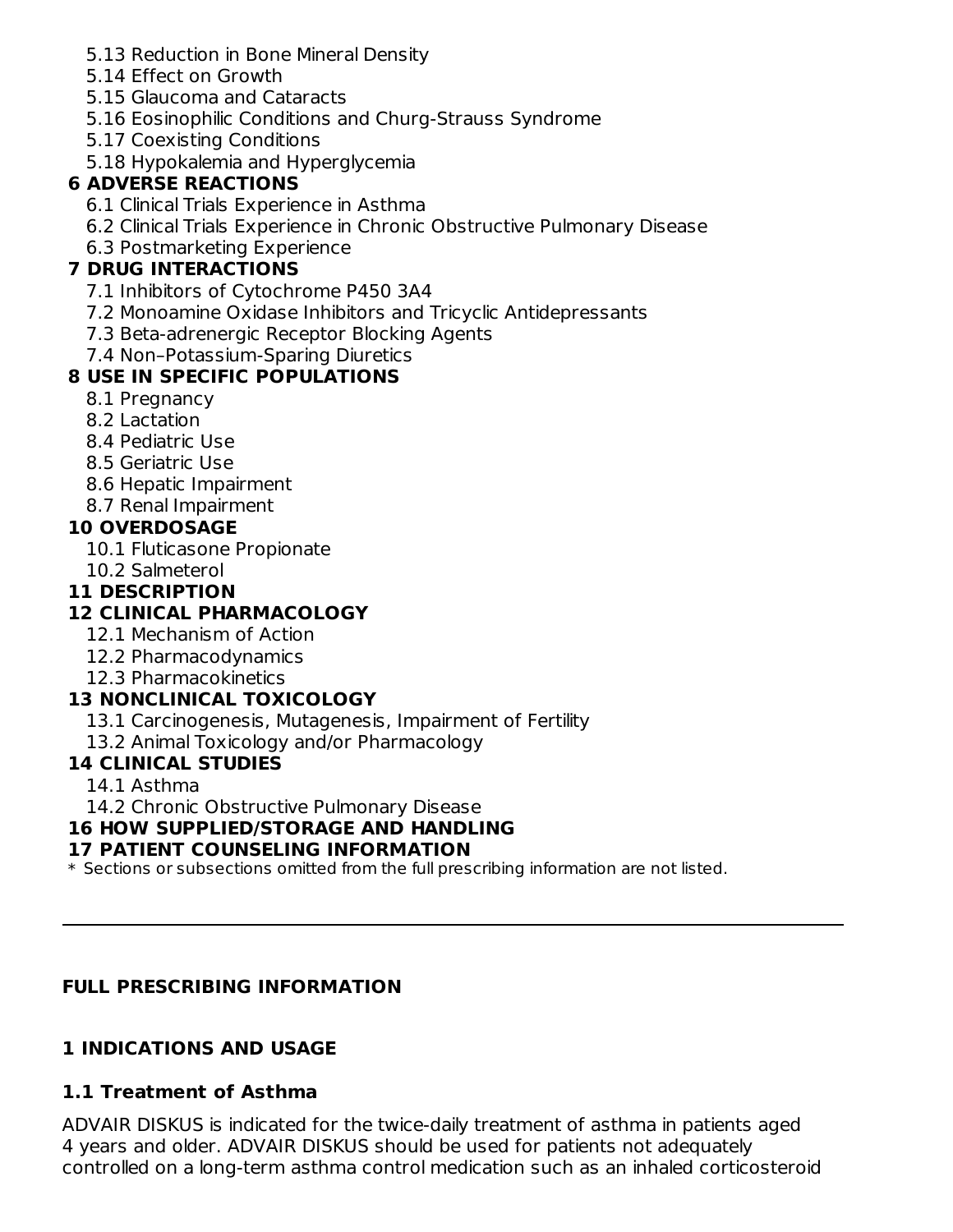(ICS) or whose disease warrants initiation of treatment with both an ICS and long-acting beta<sub>2</sub>-adrenergic agonist (LABA).

#### Important Limitation of Use

ADVAIR DISKUS is NOT indicated for the relief of acute bronchospasm.

### **1.2 Maintenance Treatment of Chronic Obstructive Pulmonary Disease**

ADVAIR DISKUS 250/50 is indicated for the twice-daily maintenance treatment of airflow obstruction in patients with chronic obstructive pulmonary disease (COPD), including chronic bronchitis and/or emphysema. ADVAIR DISKUS 250/50 is also indicated to reduce exacerbations of COPD in patients with a history of exacerbations. ADVAIR DISKUS 250/50 twice daily is the only approved dosage for the treatment of COPD because an efficacy advantage of the higher strength ADVAIR DISKUS 500/50 over ADVAIR DISKUS 250/50 has not been demonstrated.

#### Important Limitation of Use

ADVAIR DISKUS is NOT indicated for the relief of acute bronchospasm.

## **2 DOSAGE AND ADMINISTRATION**

ADVAIR DISKUS should be administered as 1 inhalation twice daily by the orally inhaled route only. After inhalation, the patient should rinse his/her mouth with water without swallowing to help reduce the risk of oropharyngeal candidiasis.

More frequent administration or a greater number of inhalations (more than 1 inhalation twice daily) of the prescribed strength of ADVAIR DISKUS is not recommended as some patients are more likely to experience adverse effects with higher doses of salmeterol. Patients using ADVAIR DISKUS should not use additional LABA for any reason. [See Warnings and Precautions (5.3, 5.12).]

## **2.1 Asthma**

If asthma symptoms arise in the period between doses, an inhaled, short-acting beta<sub>2</sub>agonist should be taken for immediate relief.

#### Adult and Adolescent Patients Aged 12 Years and Older

For patients aged 12 years and older, the dosage is 1 inhalation twice daily, approximately 12 hours apart.

When choosing the starting dosage strength of ADVAIR DISKUS, consider the patients' disease severity, based on their previous asthma therapy, including the ICS dosage, as well as the patients' current control of asthma symptoms and risk of future exacerbation.

The maximum recommended dosage is ADVAIR DISKUS 500/50 twice daily.

Improvement in asthma control following inhaled administration of ADVAIR DISKUS can occur within 30 minutes of beginning treatment, although maximum benefit may not be achieved for 1 week or longer after starting treatment. Individual patients will experience a variable time to onset and degree of symptom relief.

For patients who do not respond adequately to the starting dosage after 2 weeks of therapy, replacing the current strength of ADVAIR DISKUS with a higher strength may provide additional improvement in asthma control.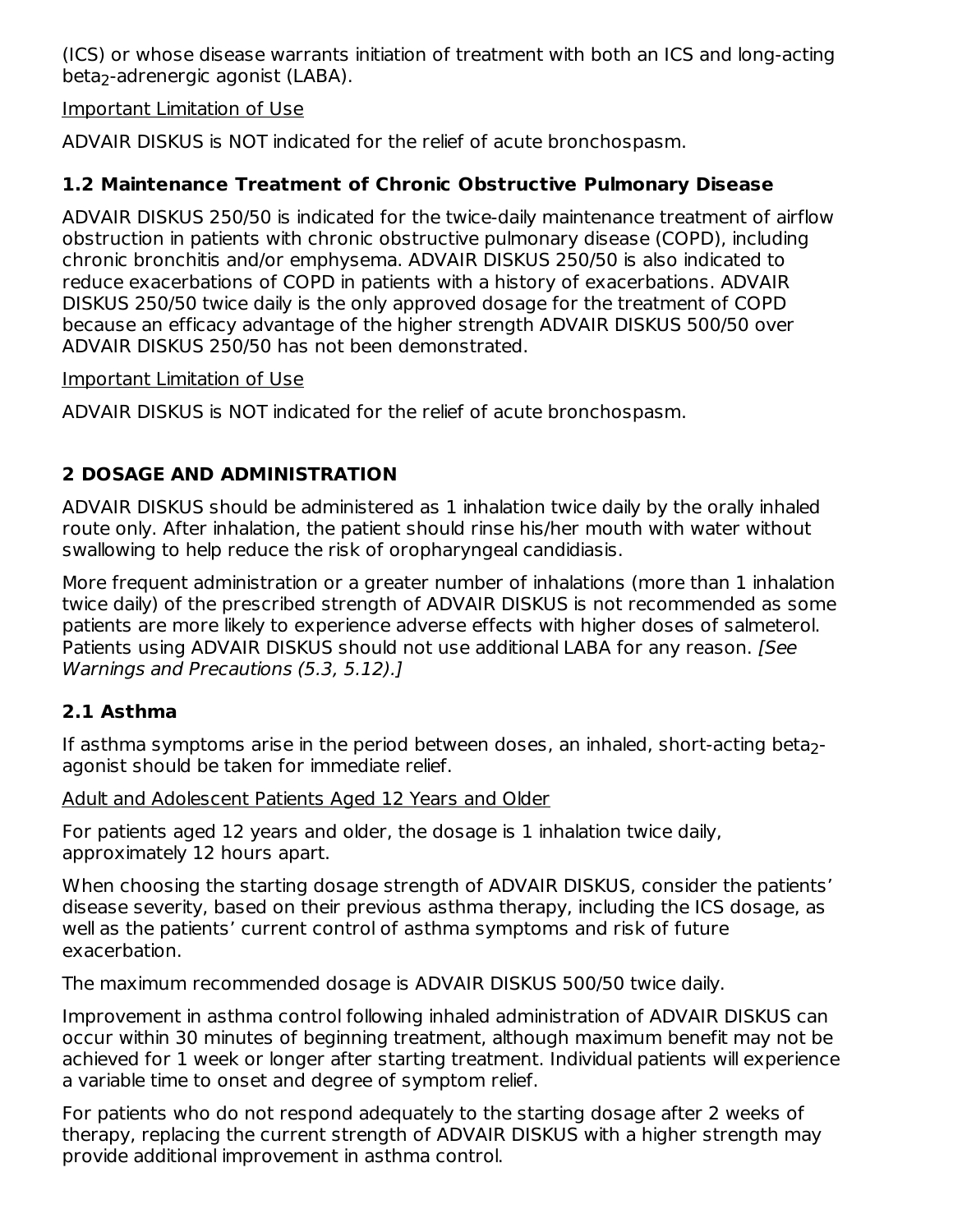If a previously effective dosage regimen fails to provide adequate improvement in asthma control, the therapeutic regimen should be reevaluated and additional therapeutic options (e.g., replacing the current strength of ADVAIR DISKUS with a higher strength, adding additional ICS, initiating oral corticosteroids) should be considered.

#### Pediatric Patients Aged 4 to 11 Years

For patients with asthma aged 4 to 11 years who are not controlled on an ICS, the dosage is 1 inhalation of ADVAIR DISKUS 100/50 twice daily, approximately 12 hours apart.

## **2.2 Chronic Obstructive Pulmonary Disease**

The recommended dosage for patients with COPD is 1 inhalation of ADVAIR DISKUS 250/50 twice daily, approximately 12 hours apart.

If shortness of breath occurs in the period between doses, an inhaled, short-acting beta<sub>2</sub>-agonist should be taken for immediate relief.

## **3 DOSAGE FORMS AND STRENGTHS**

Inhalation powder: Inhaler containing a foil blister strip of powder formulation for oral inhalation. The strip contains a combination of fluticasone propionate 100, 250, or 500 mcg and salmeterol 50 mcg per blister.

## **4 CONTRAINDICATIONS**

The use of ADVAIR DISKUS is contraindicated in the following conditions:

- Primary treatment of status asthmaticus or other acute episodes of asthma or COPD where intensive measures are required [see Warnings and Precautions (5.2)].
- Severe hypersensitivity to milk proteins or demonstrated hypersensitivity to fluticasone propionate, salmeterol, or any of the excipients [see Warnings and Precautions (5.11), Adverse Reactions (6.3), Description (11)].

## **5 WARNINGS AND PRECAUTIONS**

## **5.1 Serious Asthma-Related Events – Hospitalizations, Intubations, Death**

Use of LABA as monotherapy (without ICS) for asthma is associated with an increased risk of asthma-related death [see Salmeterol Multicenter Asthma Research Trial (SMART)]. Available data from controlled clinical trials also suggest that use of LABA as monotherapy increases the risk of asthma-related hospitalization in pediatric and adolescent patients. These findings are considered a class effect of LABA monotherapy. When LABA are used in fixed-dose combination with ICS, data from large clinical trials do not show a significant increase in the risk of serious asthma-related events (hospitalizations, intubations, death) compared with ICS alone (see Serious Asthma-Related Events with Inhaled Corticosteroid/Long-acting Beta<sub>2</sub>-adrenergic Agonists).

#### <u>Serious Asthma-Related Events with Inhaled Corticosteroid/Long-acting Beta<sub>2</sub>-adrenergic</u> Agonists

Four (4) large, 26-week, randomized, double-blind, active-controlled clinical safety trials were conducted to evaluate the risk of serious asthma-related events when LABA were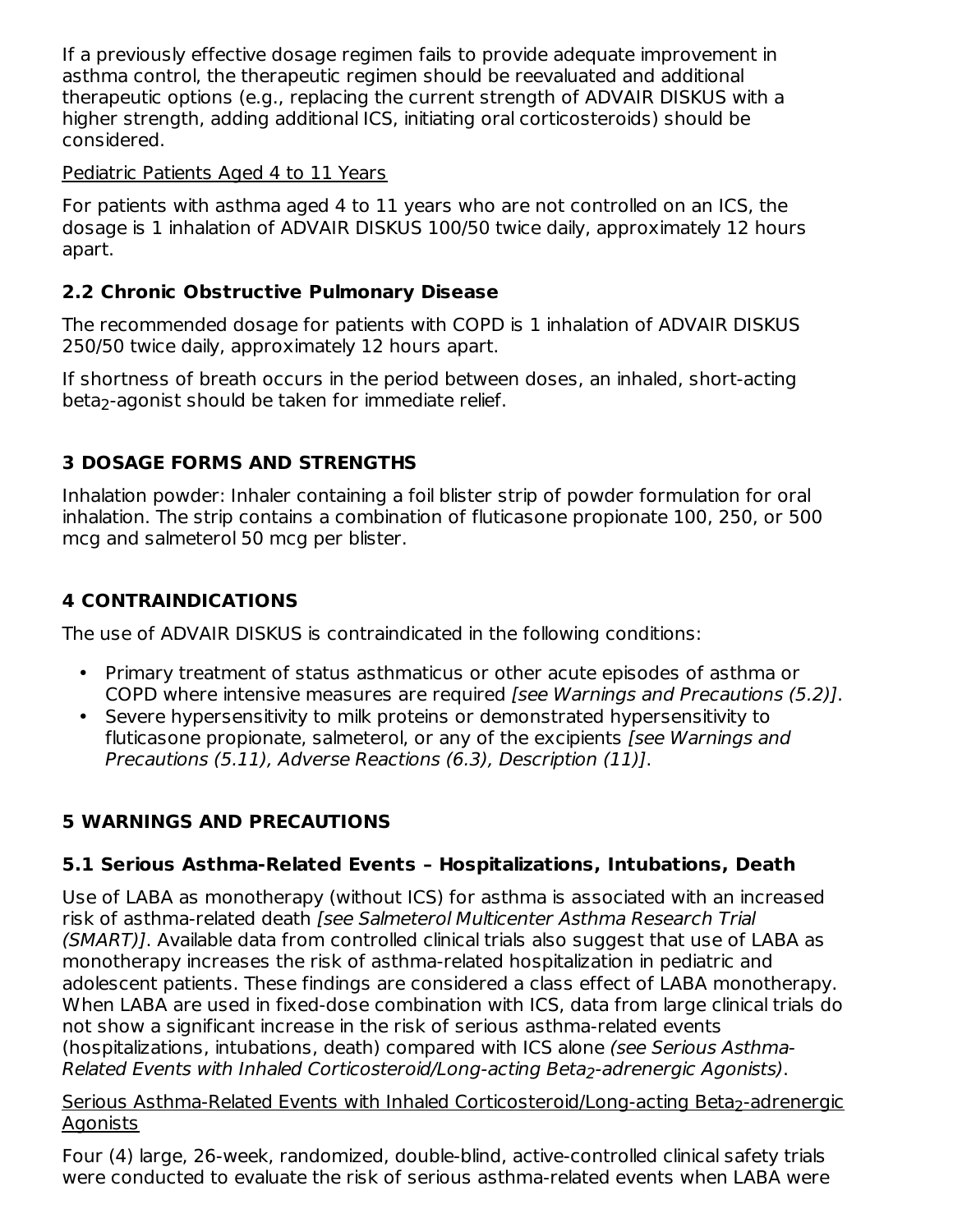used in fixed-dose combination with ICS compared with ICS alone in subjects with asthma. Three (3) trials included adult and adolescent subjects aged 12 years and older: 1 trial compared fluticasone propionate/salmeterol inhalation powder (ADVAIR DISKUS) with fluticasone propionate inhalation powder [see Clinical Studies (14.1)], 1 trial compared mometasone furoate/formoterol with mometasone furoate, and 1 trial compared budesonide/formoterol with budesonide. The fourth trial included pediatric subjects aged 4 to 11 years and compared fluticasone propionate/salmeterol inhalation powder with fluticasone propionate inhalation powder [see Clinical Studies (14.1)]. The primary safety endpoint for all 4 trials was serious asthma-related events (hospitalizations, intubations, death). A blinded adjudication committee determined whether events were asthma related.

The 3 adult and adolescent trials were designed to rule out a risk margin of 2.0, and the pediatric trial was designed to rule out a risk margin of 2.7. Each individual trial met its pre-specified objective and demonstrated non-inferiority of ICS/LABA to ICS alone. A meta-analysis of the 3 adult and adolescent trials did not show a significant increase in risk of a serious asthma-related event with ICS/LABA fixed-dose combination compared with ICS alone (Table 1). These trials were not designed to rule out all risk for serious asthma-related events with ICS/LABA compared with ICS.

|                                                   | <b>ICS/LABA</b><br>$(n = 17,537)a$ $(n = 17,552)a$ | <b>ICS</b>     | <b>ICS/LABA vs.</b><br><b>ICS</b><br><b>Hazard Ratio</b><br>$(95% Cl)^{b}$ |
|---------------------------------------------------|----------------------------------------------------|----------------|----------------------------------------------------------------------------|
| Serious asthma-related event <sup>c</sup>         | 116                                                | 105            | 1.10(0.85,<br>1.44)                                                        |
| Asthma-related death                              | 2                                                  | $\overline{0}$ |                                                                            |
| Asthma-related intubation<br>(endotracheal)       | 1                                                  | $\overline{2}$ |                                                                            |
| Asthma-related hospitalization<br>(≥24-hour stay) | 115                                                | 105            |                                                                            |

| Table 1. Meta-analysis of Serious Asthma-Related Events in Subjects with |  |
|--------------------------------------------------------------------------|--|
| <b>Asthma Aged 12 Years and Older</b>                                    |  |

 $ICS = Inhaled Corticosteroid, LABA = Long-acting Beta<sub>2</sub>-adrenergic Agonist.$ 

<sup>a</sup> Randomized subjects who had taken at least 1 dose of study drug. Planned treatment used for analysis.

<sup>b</sup> Estimated using a Cox proportional hazards model for time to first event with baseline hazards stratified by each of the 3 trials.

 $c$  Number of subjects with event that occurred within 6 months after the first use of study drug or 7 days after the last date of study drug, whichever date was later. Subjects can have one or more events, but only the first event was counted for analysis. A single, blinded, independent adjudication committee determined whether events were asthma related.

The pediatric safety trial included 6,208 pediatric subjects aged 4 to 11 years who received ICS/LABA (fluticasone propionate/salmeterol inhalation powder) or ICS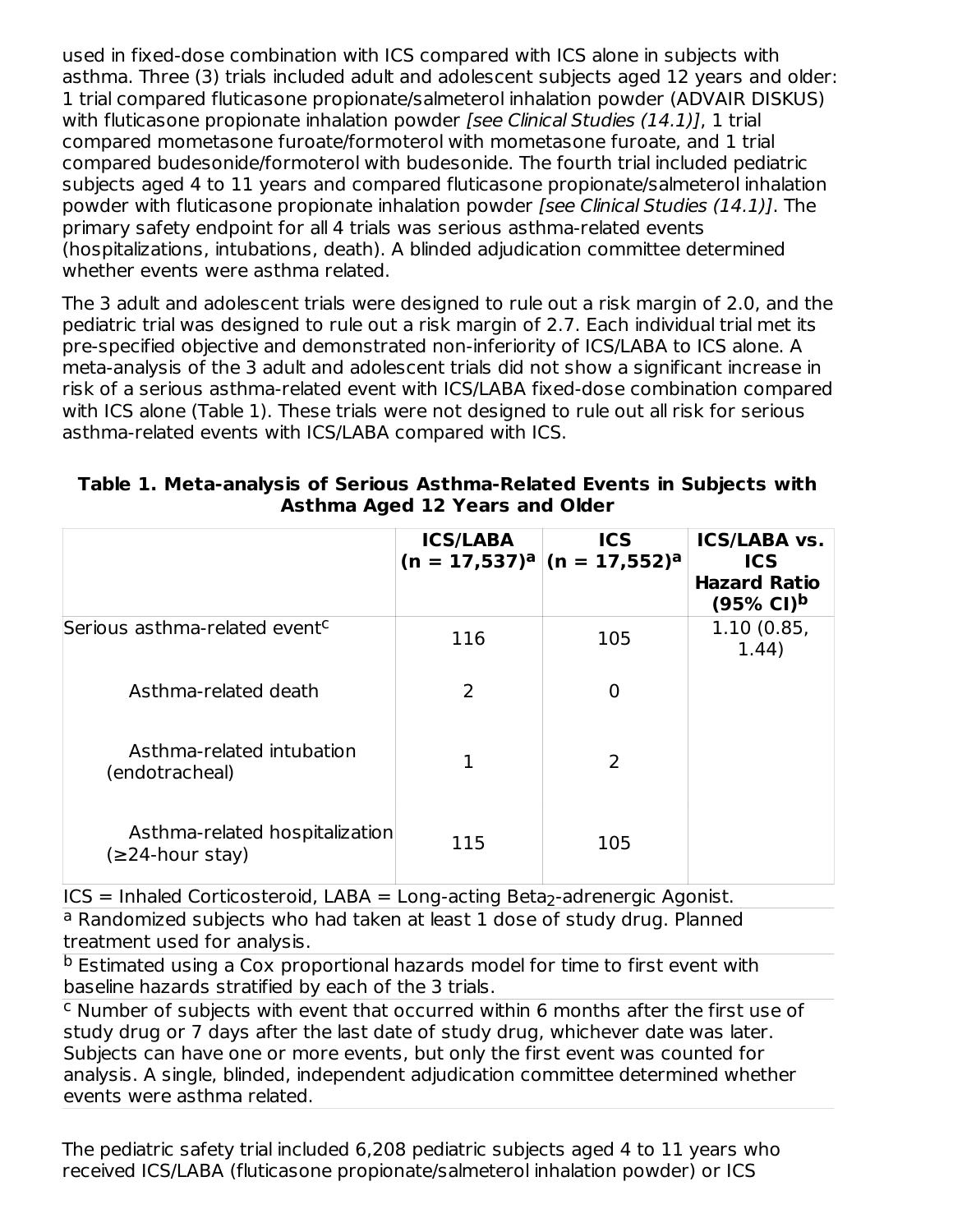(fluticasone propionate inhalation powder). In this trial, 27/3,107 (0.9%) subjects randomized to ICS/LABA and 21/3,101 (0.7%) subjects randomized to ICS experienced a serious asthma-related event. There were no asthma-related deaths or intubations. ICS/LABA did not show a significantly increased risk of a serious asthma-related event compared with ICS based on the pre-specified risk margin (2.7), with an estimated hazard ratio of time to first event of 1.29 (95% CI: 0.73, 2.27).

## Salmeterol Multicenter Asthma Research Trial (SMART)

A 28-week, placebo-controlled, U.S. trial that compared the safety of salmeterol with placebo, each added to usual asthma therapy, showed an increase in asthma-related deaths in subjects receiving salmeterol (13/13,176 in subjects treated with salmeterol versus 3/13,179 in subjects treated with placebo; relative risk: 4.37 [95% CI: 1.25, 15.34]). Use of background ICS was not required in SMART. The increased risk of asthma-related death is considered a class effect of LABA monotherapy.

## **5.2 Deterioration of Disease and Acute Episodes**

ADVAIR DISKUS should not be initiated in patients during rapidly deteriorating or potentially life-threatening episodes of asthma or COPD. ADVAIR DISKUS has not been studied in subjects with acutely deteriorating asthma or COPD. The initiation of ADVAIR DISKUS in this setting is not appropriate.

Serious acute respiratory events, including fatalities, have been reported when salmeterol, a component of ADVAIR DISKUS, has been initiated in patients with significantly worsening or acutely deteriorating asthma. In most cases, these have occurred in patients with severe asthma (e.g., patients with a history of corticosteroid dependence, low pulmonary function, intubation, mechanical ventilation, frequent hospitalizations, previous life-threatening acute asthma exacerbations) and in some patients with acutely deteriorating asthma (e.g., patients with significantly increasing symptoms; increasing need for inhaled, short-acting beta<sub>2</sub>-agonists; decreasing response to usual medications; increasing need for systemic corticosteroids; recent emergency room visits; deteriorating lung function). However, these events have occurred in a few patients with less severe asthma as well. It was not possible from these reports to determine whether salmeterol contributed to these events.

Increasing use of inhaled, short-acting beta<sub>2</sub>-agonists is a marker of deteriorating asthma. In this situation, the patient requires immediate reevaluation with reassessment of the treatment regimen, giving special consideration to the possible need for replacing the current strength of ADVAIR DISKUS with a higher strength, adding additional ICS, or initiating systemic corticosteroids. Patients should not use more than 1 inhalation twice daily of ADVAIR DISKUS.

ADVAIR DISKUS should not be used for the relief of acute symptoms, i.e., as rescue therapy for the treatment of acute episodes of bronchospasm. ADVAIR DISKUS has not been studied in the relief of acute symptoms and extra doses should not be used for that purpose. Acute symptoms should be treated with an inhaled, short-acting beta<sub>2</sub>agonist.

When beginning treatment with ADVAIR DISKUS, patients who have been taking oral or inhaled, short-acting beta<sub>2</sub>-agonists on a regular basis (e.g., 4 times a day) should be instructed to discontinue the regular use of these drugs.

## **5.3 Excessive Use of ADVAIR DISKUS and Use with Other Long-acting Beta - 2agonists**

ADVAIR DISKUS should not be used more often than recommended, at higher doses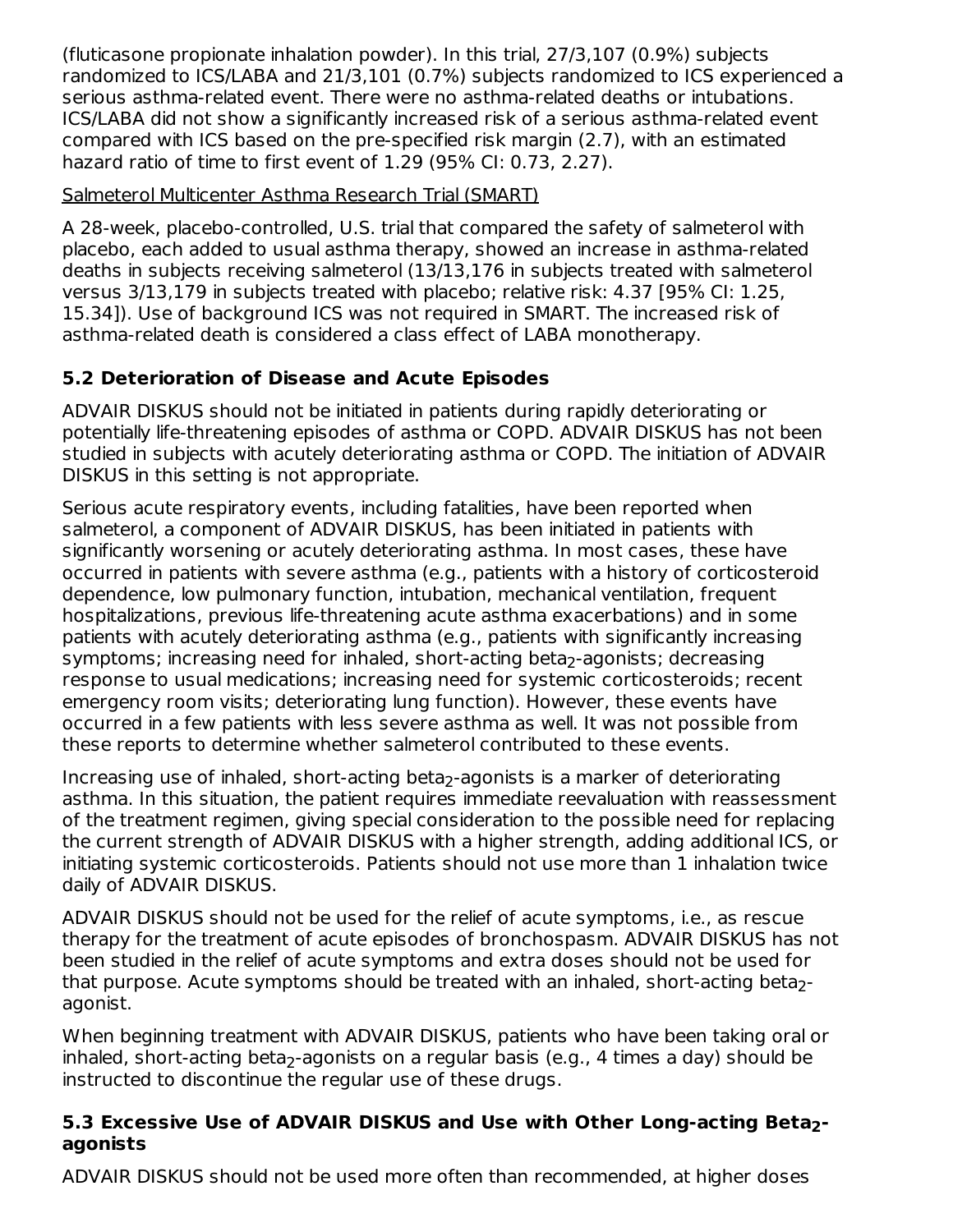than recommended, or in conjunction with other medicines containing LABA, as an overdose may result. Clinically significant cardiovascular effects and fatalities have been reported in association with excessive use of inhaled sympathomimetic drugs. Patients using ADVAIR DISKUS should not use another medicine containing a LABA (e.g., salmeterol, formoterol fumarate, arformoterol tartrate, indacaterol) for any reason.

## **5.4 Local Effects of Inhaled Corticosteroids**

In clinical trials, the development of localized infections of the mouth and pharynx with Candida albicans has occurred in subjects treated with ADVAIR DISKUS. When such an infection develops, it should be treated with appropriate local or systemic (i.e., oral) antifungal therapy while treatment with ADVAIR DISKUS continues, but at times therapy with ADVAIR DISKUS may need to be interrupted. Advise the patient to rinse his/her mouth with water without swallowing following inhalation to help reduce the risk of oropharyngeal candidiasis.

## **5.5 Pneumonia**

Physicians should remain vigilant for the possible development of pneumonia in patients with COPD as the clinical features of pneumonia and exacerbations frequently overlap.

Lower respiratory tract infections, including pneumonia, have been reported in patients with COPD following the inhaled administration of corticosteroids, including fluticasone propionate and ADVAIR DISKUS. In 2 replicate 1-year trials in 1,579 subjects with COPD, there was a higher incidence of pneumonia reported in subjects receiving ADVAIR DISKUS 250/50 (7%) than in those receiving salmeterol 50 mcg (3%). The incidence of pneumonia in the subjects treated with ADVAIR DISKUS was higher in subjects older than 65 years (9%) compared with the incidence in subjects younger than 65 years (4%). [See Adverse Reactions (6.2), Use in Specific Populations (8.5).]

In a 3-year trial in 6,184 subjects with COPD, there was a higher incidence of pneumonia reported in subjects receiving ADVAIR DISKUS 500/50 compared with placebo (16% with ADVAIR DISKUS 500/50, 14% with fluticasone propionate 500 mcg, 11% with salmeterol 50 mcg, and 9% with placebo). Similar to what was seen in the 1-year trials with ADVAIR DISKUS 250/50, the incidence of pneumonia was higher in subjects older than 65 years (18% with ADVAIR DISKUS 500/50 versus 10% with placebo) compared with subjects younger than 65 years (14% with ADVAIR DISKUS 500/50 versus 8% with placebo). [See Adverse Reactions (6.2), Use in Specific Populations (8.5).]

## **5.6 Immunosuppression**

Persons who are using drugs that suppress the immune system are more susceptible to infections than healthy individuals. Chickenpox and measles, for example, can have a more serious or even fatal course in susceptible children or adults using corticosteroids. In such children or adults who have not had these diseases or been properly immunized, particular care should be taken to avoid exposure. How the dose, route, and duration of corticosteroid administration affect the risk of developing a disseminated infection is not known. The contribution of the underlying disease and/or prior corticosteroid treatment to the risk is also not known. If a patient is exposed to chickenpox, prophylaxis with varicella zoster immune globulin (VZIG) may be indicated. If a patient is exposed to measles, prophylaxis with pooled intramuscular immunoglobulin (IG) may be indicated. (See the respective package inserts for complete VZIG and IG prescribing information.) If chickenpox develops, treatment with antiviral agents may be considered.

ICS should be used with caution, if at all, in patients with active or quiescent tuberculosis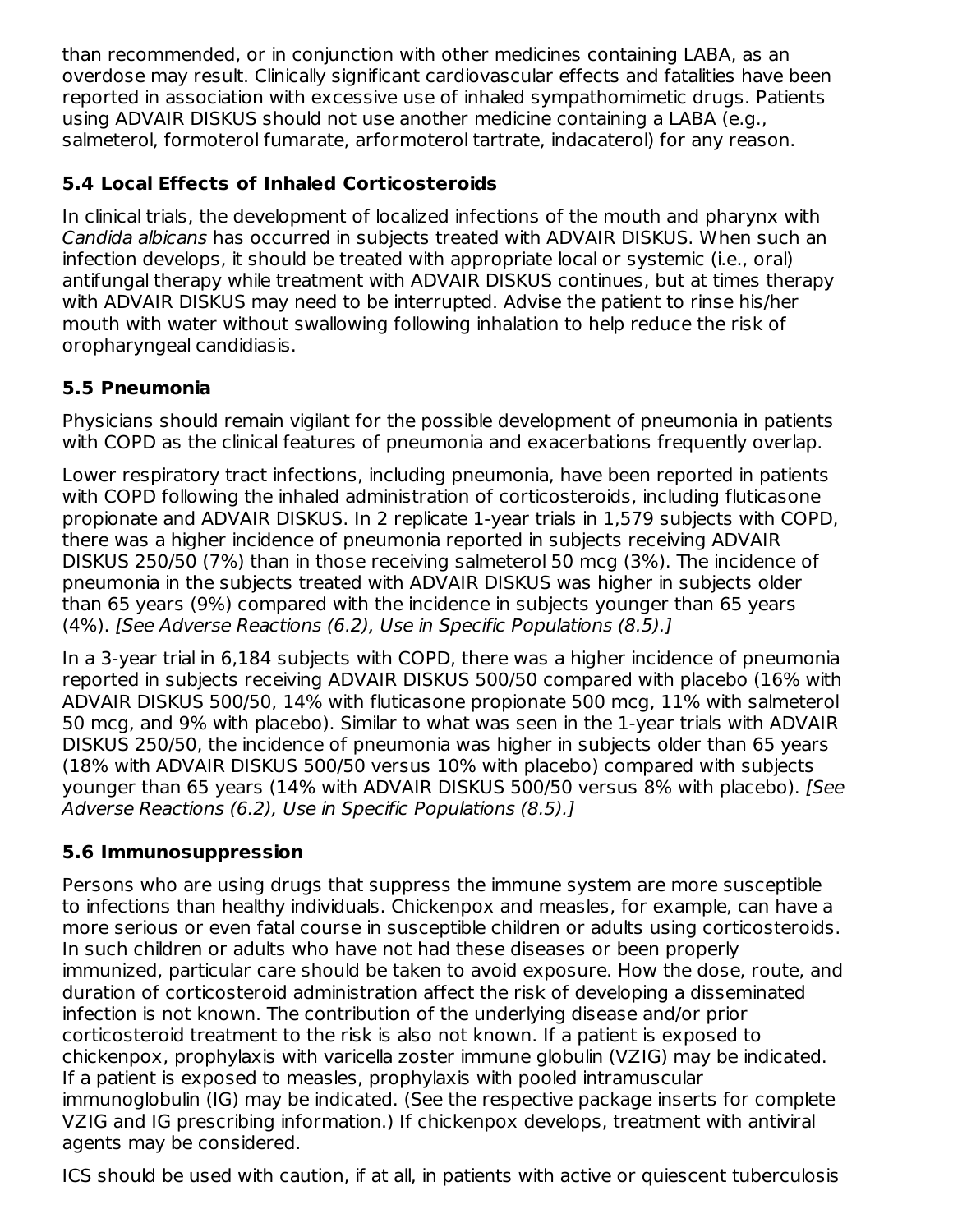infections of the respiratory tract; systemic fungal, bacterial, viral, or parasitic infections; or ocular herpes simplex.

## **5.7 Transferring Patients from Systemic Corticosteroid Therapy**

Particular care is needed for patients who have been transferred from systemically active corticosteroids to ICS because deaths due to adrenal insufficiency have occurred in patients with asthma during and after transfer from systemic corticosteroids to less systemically available ICS. After withdrawal from systemic corticosteroids, a number of months are required for recovery of hypothalamic-pituitary-adrenal (HPA) function.

Patients who have been previously maintained on 20 mg or more of prednisone (or its equivalent) may be most susceptible, particularly when their systemic corticosteroids have been almost completely withdrawn. During this period of HPA suppression, patients may exhibit signs and symptoms of adrenal insufficiency when exposed to trauma, surgery, or infection (particularly gastroenteritis) or other conditions associated with severe electrolyte loss. Although ADVAIR DISKUS may control asthma symptoms during these episodes, in recommended doses it supplies less than normal physiological amounts of glucocorticoid systemically and does NOT provide the mineralocorticoid activity that is necessary for coping with these emergencies.

During periods of stress or a severe asthma attack, patients who have been withdrawn from systemic corticosteroids should be instructed to resume oral corticosteroids (in large doses) immediately and to contact their physicians for further instruction. These patients should also be instructed to carry a warning card indicating that they may need supplementary systemic corticosteroids during periods of stress or a severe asthma attack.

Patients requiring oral corticosteroids should be weaned slowly from systemic corticosteroid use after transferring to ADVAIR DISKUS. Prednisone reduction can be accomplished by reducing the daily prednisone dose by 2.5 mg on a weekly basis during therapy with ADVAIR DISKUS. Lung function (mean forced expiratory volume in  $1$  second [FEV $_1$ ] or morning peak expiratory flow [AM PEF]), beta-agonist use, and asthma symptoms should be carefully monitored during withdrawal of oral corticosteroids. In addition, patients should be observed for signs and symptoms of adrenal insufficiency, such as fatigue, lassitude, weakness, nausea and vomiting, and hypotension.

Transfer of patients from systemic corticosteroid therapy to ADVAIR DISKUS may unmask allergic conditions previously suppressed by the systemic corticosteroid therapy (e.g., rhinitis, conjunctivitis, eczema, arthritis, eosinophilic conditions).

During withdrawal from oral corticosteroids, some patients may experience symptoms of systemically active corticosteroid withdrawal (e.g., joint and/or muscular pain, lassitude, depression) despite maintenance or even improvement of respiratory function.

## **5.8 Hypercorticism and Adrenal Suppression**

Fluticasone propionate, a component of ADVAIR DISKUS, will often help control asthma symptoms with less suppression of HPA function than therapeutically equivalent oral doses of prednisone. Since fluticasone propionate is absorbed into the circulation and can be systemically active at higher doses, the beneficial effects of ADVAIR DISKUS in minimizing HPA dysfunction may be expected only when recommended dosages are not exceeded and individual patients are titrated to the lowest effective dose. A relationship between plasma levels of fluticasone propionate and inhibitory effects on stimulated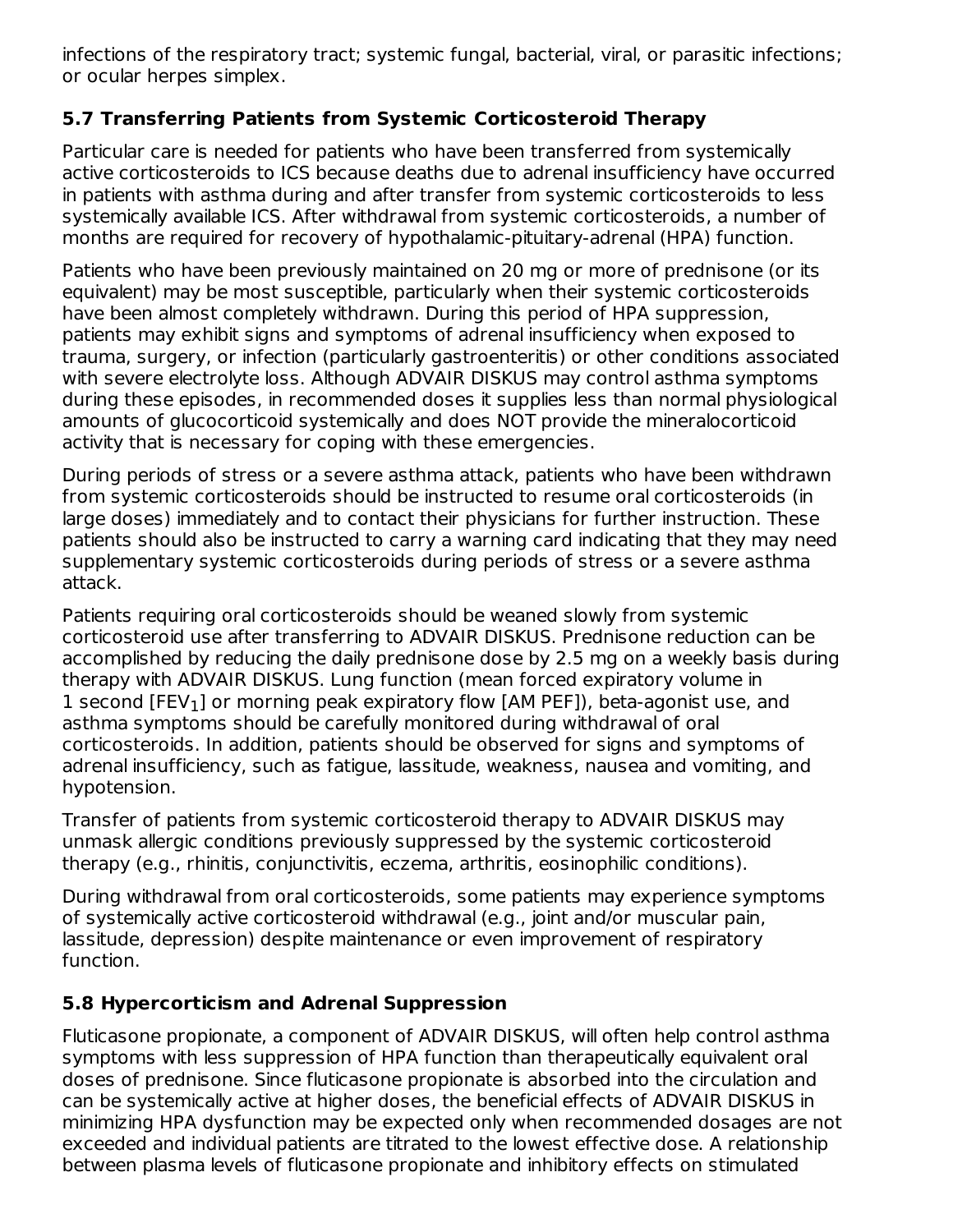cortisol production has been shown after 4 weeks of treatment with fluticasone propionate inhalation aerosol. Since individual sensitivity to effects on cortisol production exists, physicians should consider this information when prescribing ADVAIR DISKUS.

Because of the possibility of significant systemic absorption of ICS in sensitive patients, patients treated with ADVAIR DISKUS should be observed carefully for any evidence of systemic corticosteroid effects. Particular care should be taken in observing patients postoperatively or during periods of stress for evidence of inadequate adrenal response.

It is possible that systemic corticosteroid effects such as hypercorticism and adrenal suppression (including adrenal crisis) may appear in a small number of patients who are sensitive to these effects. If such effects occur, ADVAIR DISKUS should be reduced slowly, consistent with accepted procedures for reducing systemic corticosteroids, and other treatments for management of asthma symptoms should be considered.

## **5.9 Drug Interactions with Strong Cytochrome P450 3A4 Inhibitors**

The use of strong cytochrome P450 3A4 (CYP3A4) inhibitors (e.g., ritonavir, atazanavir, clarithromycin, indinavir, itraconazole, nefazodone, nelfinavir, saquinavir, ketoconazole, telithromycin) with ADVAIR DISKUS is not recommended because increased systemic corticosteroid and increased cardiovascular adverse effects may occur [see Drug Interactions (7.1), Clinical Pharmacology (12.3)].

## **5.10 Paradoxical Bronchospasm and Upper Airway Symptoms**

As with other inhaled medicines, ADVAIR DISKUS can produce paradoxical bronchospasm, which may be life threatening. If paradoxical bronchospasm occurs following dosing with ADVAIR DISKUS, it should be treated immediately with an inhaled, short-acting bronchodilator; ADVAIR DISKUS should be discontinued immediately; and alternative therapy should be instituted. Upper airway symptoms of laryngeal spasm, irritation, or swelling, such as stridor and choking, have been reported in patients receiving ADVAIR DISKUS.

## **5.11 Immediate Hypersensitivity Reactions**

Immediate hypersensitivity reactions (e.g., urticaria, angioedema, rash, bronchospasm, hypotension), including anaphylaxis, may occur after administration of ADVAIR DISKUS. There have been reports of anaphylactic reactions in patients with severe milk protein allergy after inhalation of powder products containing lactose; therefore, patients with severe milk protein allergy should not use ADVAIR DISKUS [see Contraindications (4)].

## **5.12 Cardiovascular and Central Nervous System Effects**

Excessive beta-adrenergic stimulation has been associated with seizures, angina, hypertension or hypotension, tachycardia with rates up to 200 beats/min, arrhythmias, nervousness, headache, tremor, palpitation, nausea, dizziness, fatigue, malaise, and insomnia [see Overdosage (10.2)]. Therefore, ADVAIR DISKUS, like all products containing sympathomimetic amines, should be used with caution in patients with cardiovascular disorders, especially coronary insufficiency, cardiac arrhythmias, and hypertension.

Salmeterol, a component of ADVAIR DISKUS, can produce a clinically significant cardiovascular effect in some patients as measured by pulse rate, blood pressure, and/or symptoms. Although such effects are uncommon after administration of salmeterol at recommended doses, if they occur, the drug may need to be discontinued. In addition, beta-agonists have been reported to produce electrocardiogram (ECG)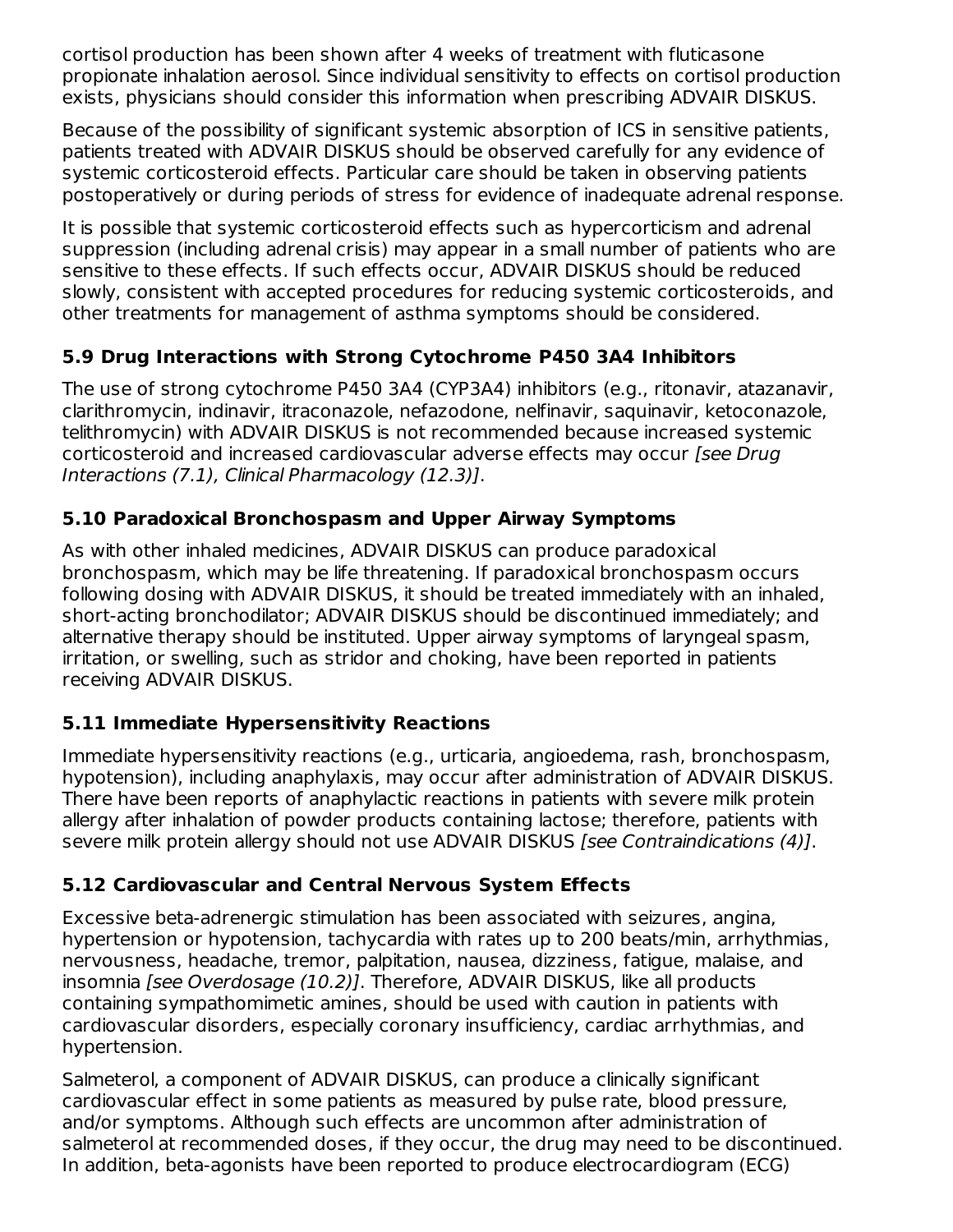changes, such as flattening of the T wave, prolongation of the QTc interval, and ST segment depression. The clinical significance of these findings is unknown. Large doses of inhaled or oral salmeterol (12 to 20 times the recommended dose) have been associated with clinically significant prolongation of the QTc interval, which has the potential for producing ventricular arrhythmias. Fatalities have been reported in association with excessive use of inhaled sympathomimetic drugs.

## **5.13 Reduction in Bone Mineral Density**

Decreases in bone mineral density (BMD) have been observed with long-term administration of products containing ICS. The clinical significance of small changes in BMD with regard to long-term consequences such as fracture is unknown. Patients with major risk factors for decreased bone mineral content, such as prolonged immobilization, family history of osteoporosis, postmenopausal status, tobacco use, advanced age, poor nutrition, or chronic use of drugs that can reduce bone mass (e.g., anticonvulsants, oral corticosteroids), should be monitored and treated with established standards of care. Since patients with COPD often have multiple risk factors for reduced BMD, assessment of BMD is recommended prior to initiating ADVAIR DISKUS and periodically thereafter. If significant reductions in BMD are seen and ADVAIR DISKUS is still considered medically important for that patient's COPD therapy, use of medicine to treat or prevent osteoporosis should be strongly considered.

## 2-Year Fluticasone Propionate Trial

A 2-year trial in 160 subjects (females aged 18 to 40 years, males 18 to 50) with asthma receiving chlorofluorocarbon (CFC)-propelled fluticasone propionate inhalation aerosol 88 or 440 mcg twice daily demonstrated no statistically significant changes in BMD at any time point (24, 52, 76, and 104 weeks of double-blind treatment) as assessed by dual-energy x-ray absorptiometry at lumbar regions L1 through L4.

## 3-Year Bone Mineral Density Trial

Effects of treatment with ADVAIR DISKUS 250/50 or salmeterol 50 mcg on BMD at the  $\mathsf{L}_1\text{-}\mathsf{L}_4$  lumbar spine and total hip were evaluated in 186 subjects with COPD (aged 43 to 87 years) in a 3-year double-blind trial. Of those enrolled, 108 subjects (72 males and 36 females) were followed for the entire 3 years. BMD evaluations were conducted at baseline and at 6-month intervals. Conclusions cannot be drawn from this trial regarding BMD decline in subjects treated with ADVAIR DISKUS versus salmeterol due to the inconsistency of treatment differences across gender and between lumbar spine and total hip.

In this trial there were 7 non-traumatic fractures reported in 5 subjects treated with ADVAIR DISKUS and 1 non-traumatic fracture in 1 subject treated with salmeterol. None of the non-traumatic fractures occurred in the vertebrae, hip, or long bones.

## 3-Year Survival Trial

Effects of treatment with ADVAIR DISKUS 500/50, fluticasone propionate 500 mcg, salmeterol 50 mcg, or placebo on BMD was evaluated in a subset of 658 subjects (females and males aged 40 to 80 years) with COPD in the 3-year survival trial. BMD evaluations were conducted at baseline and at 48, 108, and 158 weeks. Conclusions cannot be drawn from this trial because of the large number of dropouts (>50%) before the end of the follow-up and the maldistribution of covariates among the treatment groups that can affect BMD.

Fracture risk was estimated for the entire population of subjects with COPD in the survival trial ( $N = 6,184$ ). The probability of a fracture over 3 years was 6.3% for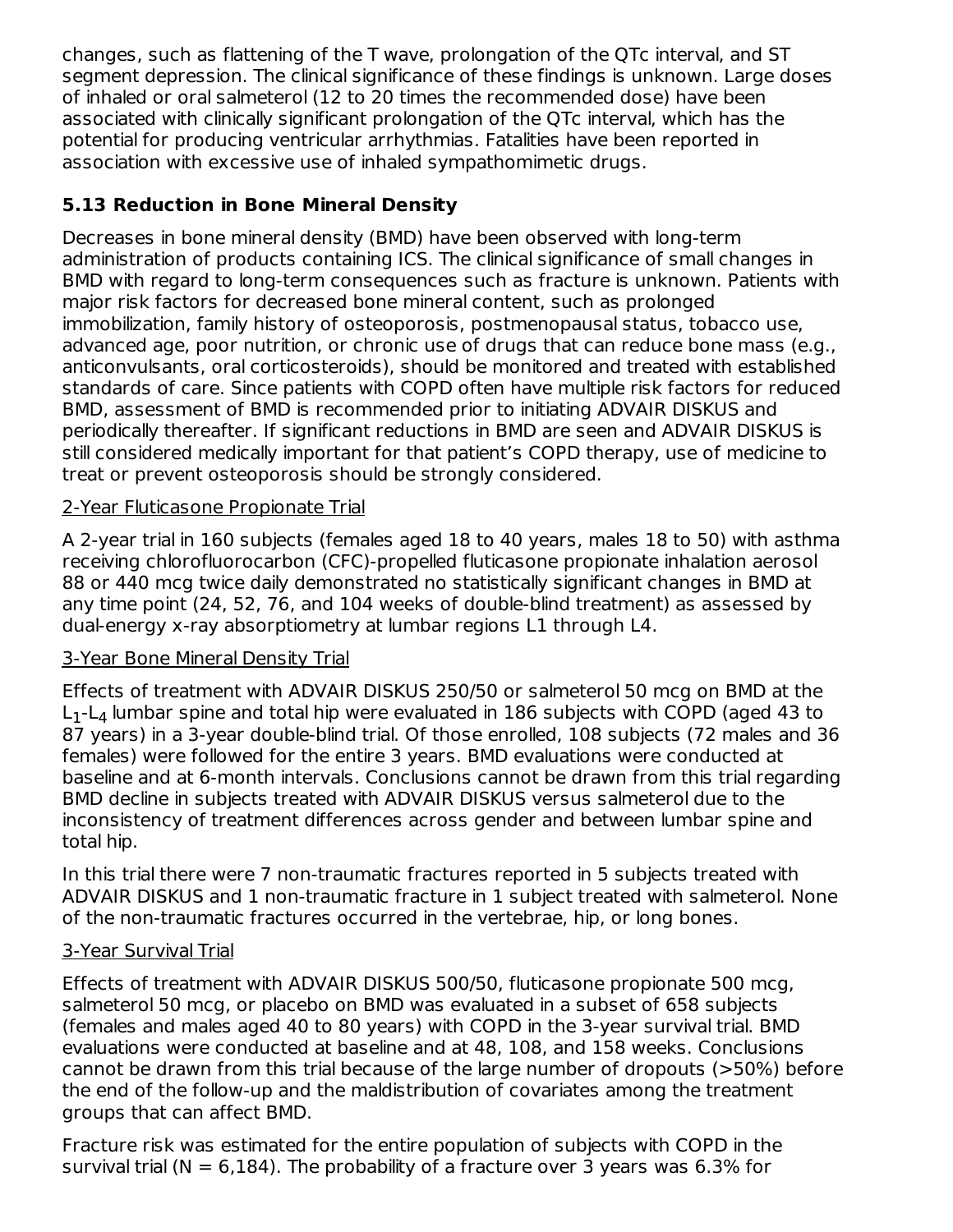ADVAIR DISKUS, 5.4% for fluticasone propionate, 5.1% for salmeterol, and 5.1% for placebo.

## **5.14 Effect on Growth**

Orally inhaled corticosteroids may cause a reduction in growth velocity when administered to pediatric patients. Monitor the growth of pediatric patients receiving ADVAIR DISKUS routinely (e.g., via stadiometry). To minimize the systemic effects of orally inhaled corticosteroids, including ADVAIR DISKUS, titrate each patient's dosage to the lowest dosage that effectively controls his/her symptoms [see Dosage and Administration (2.1), Use in Specific Populations (8.4)].

## **5.15 Glaucoma and Cataracts**

Glaucoma, increased intraocular pressure, and cataracts have been reported in patients with asthma and COPD following the long-term administration of ICS, including fluticasone propionate, a component of ADVAIR DISKUS. Consider referral to an ophthalmologist in patients who develop ocular symptoms or use ADVAIR DISKUS long term.

Effects of treatment with ADVAIR DISKUS 500/50, fluticasone propionate 500 mcg, salmeterol 50 mcg, or placebo on development of cataracts or glaucoma was evaluated in a subset of 658 subjects with COPD in the 3-year survival trial. Ophthalmic examinations were conducted at baseline and at 48, 108, and 158 weeks. Conclusions about cataracts cannot be drawn from this trial because the high incidence of cataracts at baseline (61% to 71%) resulted in an inadequate number of subjects treated with ADVAIR DISKUS 500/50 who were eligible and available for evaluation of cataracts at the end of the trial ( $n = 53$ ). The incidence of newly diagnosed glaucoma was 2% with ADVAIR DISKUS 500/50, 5% with fluticasone propionate, 0% with salmeterol, and 2% with placebo.

## **5.16 Eosinophilic Conditions and Churg-Strauss Syndrome**

In rare cases, patients on inhaled fluticasone propionate, a component of ADVAIR DISKUS, may present with systemic eosinophilic conditions. Some of these patients have clinical features of vasculitis consistent with Churg-Strauss syndrome, a condition that is often treated with systemic corticosteroid therapy. These events usually, but not always, have been associated with the reduction and/or withdrawal of oral corticosteroid therapy following the introduction of fluticasone propionate. Cases of serious eosinophilic conditions have also been reported with other ICS in this clinical setting. Physicians should be alert to eosinophilia, vasculitic rash, worsening pulmonary symptoms, cardiac complications, and/or neuropathy presenting in their patients. A causal relationship between fluticasone propionate and these underlying conditions has not been established.

## **5.17 Coexisting Conditions**

ADVAIR DISKUS, like all medicines containing sympathomimetic amines, should be used with caution in patients with convulsive disorders or thyrotoxicosis and in those who are unusually responsive to sympathomimetic amines. Doses of the related beta $_2\text{-}$ adrenoceptor agonist albuterol, when administered intravenously, have been reported to aggravate preexisting diabetes mellitus and ketoacidosis.

## **5.18 Hypokalemia and Hyperglycemia**

Beta-adrenergic agonist medicines may produce significant hypokalemia in some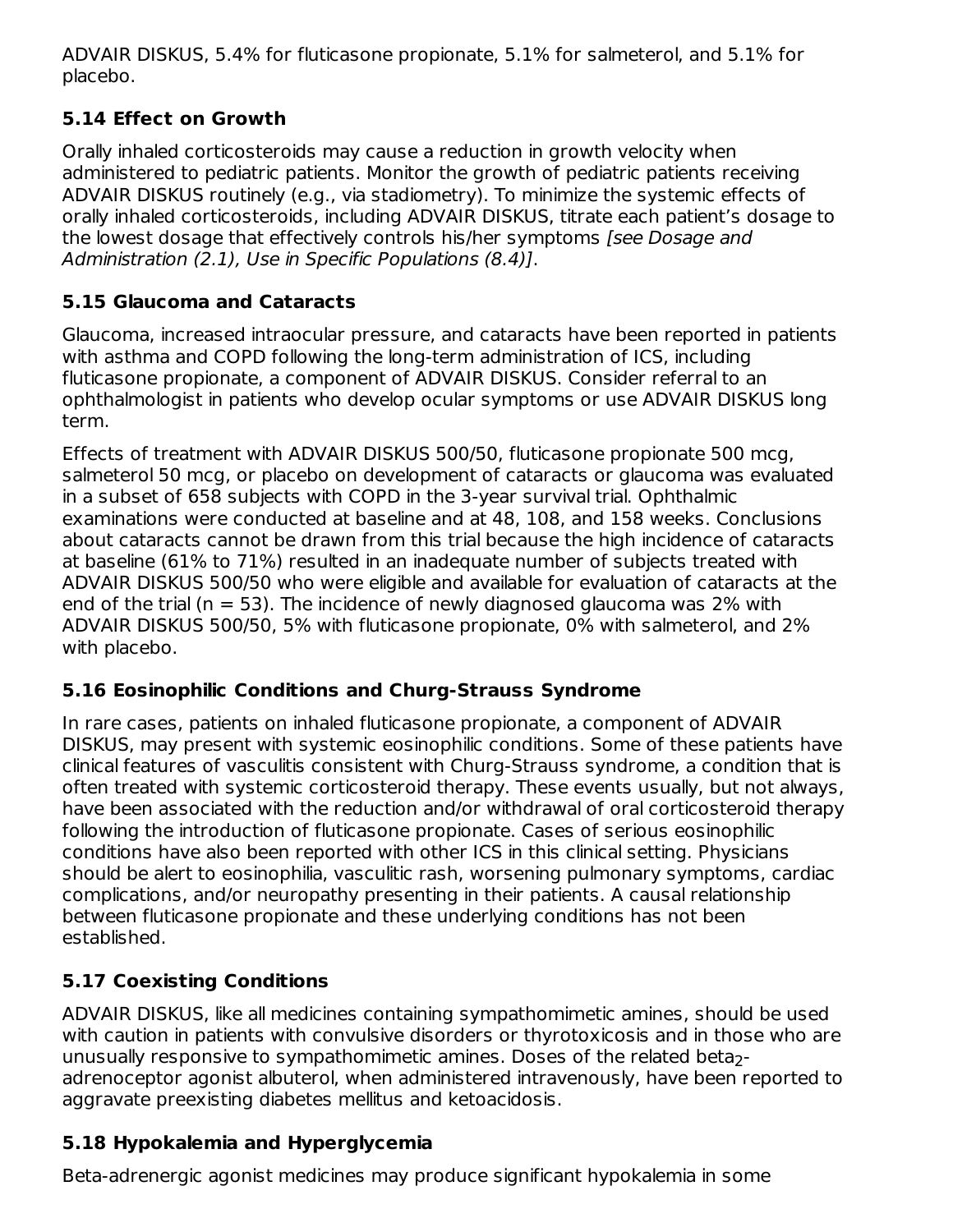patients, possibly through intracellular shunting, which has the potential to produce adverse cardiovascular effects [see Clinical Pharmacology (12.2)]. The decrease in serum potassium is usually transient, not requiring supplementation. Clinically significant changes in blood glucose and/or serum potassium were seen infrequently during clinical trials with ADVAIR DISKUS at recommended doses.

## **6 ADVERSE REACTIONS**

Use of LABA may result in the following:

- Serious asthma-related events hospitalizations, intubations, death [see Warnings and Precautions (5.1)]
- Cardiovascular and central nervous system effects [see Warnings and Precautions  $(5.12)$

Systemic and local corticosteroid use may result in the following:

- Candida albicans infection [see Warnings and Precautions (5.4)]
- Pneumonia in patients with COPD [see Warnings and Precautions (5.5)]
- Immunosuppression [see Warnings and Precautions (5.6)]
- Hypercorticism and adrenal suppression [see Warnings and Precautions (5.8)]
- Reduction in bone mineral density [see Warnings and Precautions (5.13)]
- Growth effects [see Warnings and Precautions (5.14)]
- Glaucoma and cataracts [see Warnings and Precautions (5.15)]

Because clinical trials are conducted under widely varying conditions, adverse reaction rates observed in the clinical trials of a drug cannot be directly compared with rates in the clinical trials of another drug and may not reflect the rates observed in practice.

## **6.1 Clinical Trials Experience in Asthma**

#### Adult and Adolescent Subjects Aged 12 Years and Older

The incidence of adverse reactions associated with ADVAIR DISKUS in Table 2 is based upon two 12-week, placebo-controlled, U.S. clinical trials (Trials 1 and 2). A total of 705 adult and adolescent subjects (349 females and 356 males) previously treated with salmeterol or ICS were treated twice daily with ADVAIR DISKUS (100/50- or 250/50-mcg doses), fluticasone propionate inhalation powder (100- or 250-mcg doses), salmeterol inhalation powder 50 mcg, or placebo. The average duration of exposure was 60 to 79 days in the active treatment groups compared with 42 days in the placebo group.

#### **Table 2. Adverse Reactions with ADVAIR DISKUS with ≥3% Incidence and More Common than Placebo in Adult and Adolescent Subjects with Asthma**

| <b>Adverse Event</b>                 | (n =<br>92)<br>% | <b>ADVAIR ADVAIR</b><br>$(n =$<br>84)<br>$\%$ | 100 mcg<br>$(n = 90)$<br>$\%$ | DISKUS DISKUS Fluticasone Fluticasone<br>100/50 250/50 Propionate Propionate Salmeterol Placebo<br>250 mcg<br>$(n = 84)$<br>$\%$ | 50 mcg<br>$(n = 180)$<br>% | $(n =$<br>175)<br>% |
|--------------------------------------|------------------|-----------------------------------------------|-------------------------------|----------------------------------------------------------------------------------------------------------------------------------|----------------------------|---------------------|
| Ear, nose, and throat                |                  |                                               |                               |                                                                                                                                  |                            |                     |
| Upper respiratory<br>tract infection | 27               | 21                                            | 29                            | 25                                                                                                                               | 19                         | 14                  |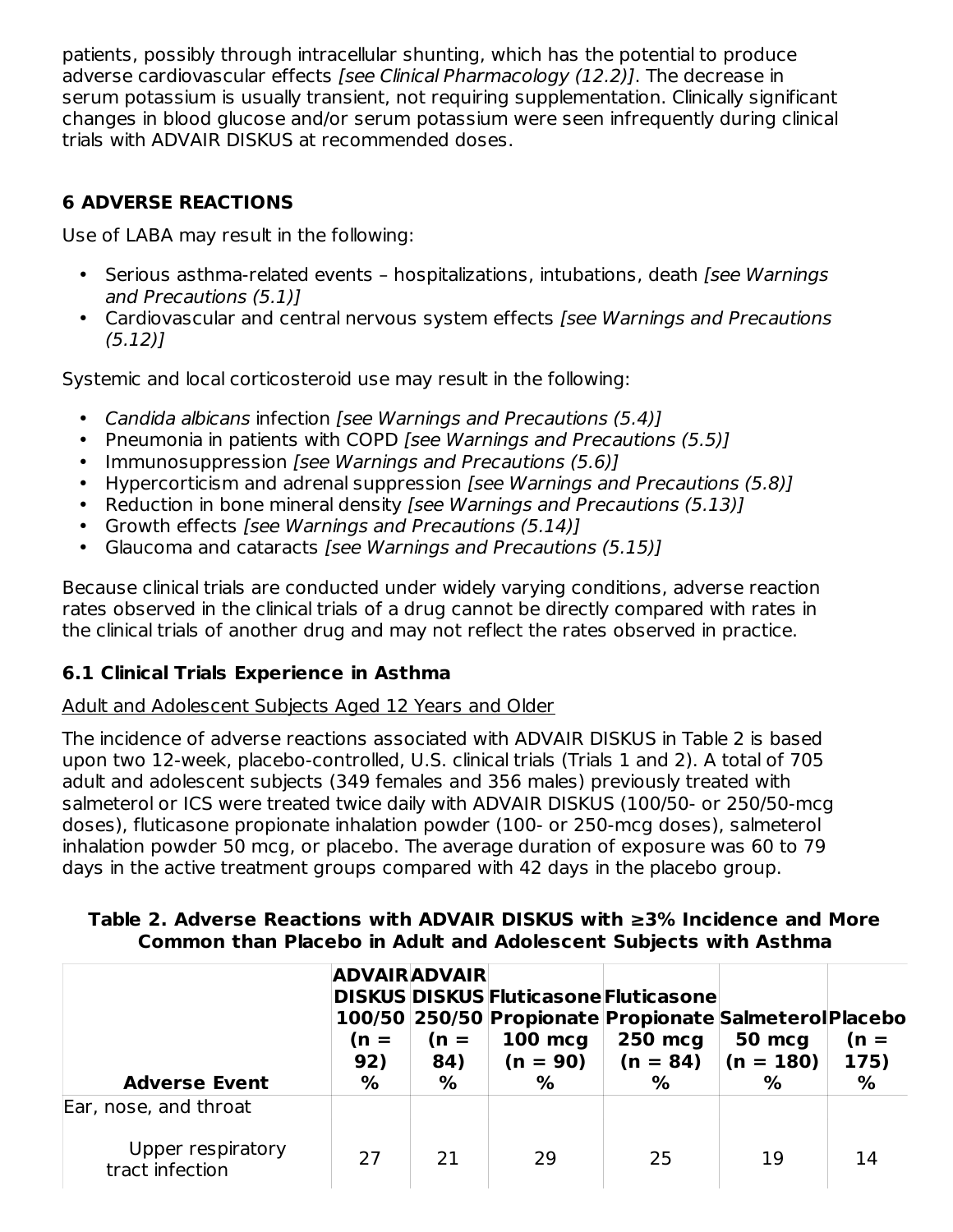| Pharyngitis                             | 13                       | 10             | $\overline{7}$  | 12                 | 8              | 6              |
|-----------------------------------------|--------------------------|----------------|-----------------|--------------------|----------------|----------------|
| Upper respiratory<br>inflammation       | $\overline{7}$           | 6              | $\overline{7}$  | 8                  | 8              | 5              |
| Sinusitis                               | $\overline{\mathcal{A}}$ | 5              | $6\phantom{1}6$ | $\mathbf 1$        | 3              | $\overline{4}$ |
| Hoarseness/dysphonia                    | 5                        | $\overline{2}$ | $\overline{2}$  | $\overline{4}$     | <1             | <1             |
| Oral candidiasis                        | $\mathbf{1}$             | 4              | $\overline{2}$  | $\overline{2}$     | $\mathbf 0$    | $\mathbf 0$    |
| Lower respiratory                       |                          |                |                 |                    |                |                |
| Viral respiratory<br>infections         | $\overline{4}$           | 4              | $\overline{4}$  | 10                 | 6              | 3              |
| <b>Bronchitis</b>                       | $\overline{2}$           | 8              | $\mathbf{1}$    | $\overline{2}$     | $\overline{2}$ | $\overline{2}$ |
| Cough                                   | 3                        | 6              | $\mathbf 0$     | $\boldsymbol{0}$   | 3              | $\overline{2}$ |
| Neurology                               |                          |                |                 |                    |                |                |
| Headaches                               | 12                       | 13             | 14              | 8                  | 10             | $\overline{7}$ |
| Gastrointestinal                        |                          |                |                 |                    |                |                |
| Nausea and vomiting                     | $\mathbf{\Lambda}$       | 6              | 3               | $\mathbf{\Lambda}$ | $\mathbf{1}$   | $\mathbf 1$    |
| Gastrointestinal<br>discomfort and pain | $\overline{4}$           | $\mathbf{1}$   | $\mathbf 0$     | $\overline{2}$     | $\mathbf 1$    | $\mathbf{1}$   |
| Diarrhea                                | $\overline{4}$           | $\overline{2}$ | $\overline{2}$  | $\overline{2}$     | $\mathbf 1$    | $\mathbf{1}$   |
| Viral gastrointestinal<br>infections    | 3                        | $\mathbf 0$    | 3               | $\mathbf 1$        | $\overline{2}$ | $\overline{2}$ |
| Non-site specific                       |                          |                |                 |                    |                |                |
| Candidiasis<br>unspecified site         | 3                        | $\mathbf 0$    | $\mathbf 1$     | $\overline{4}$     | $\mathbf 0$    | $\mathbf{1}$   |
| Musculoskeletal                         |                          |                |                 |                    |                |                |
| Musculoskeletal pain                    | 4                        | $\overline{2}$ | $\mathbf 1$     | 5                  | $\mathsf{3}$   | 3              |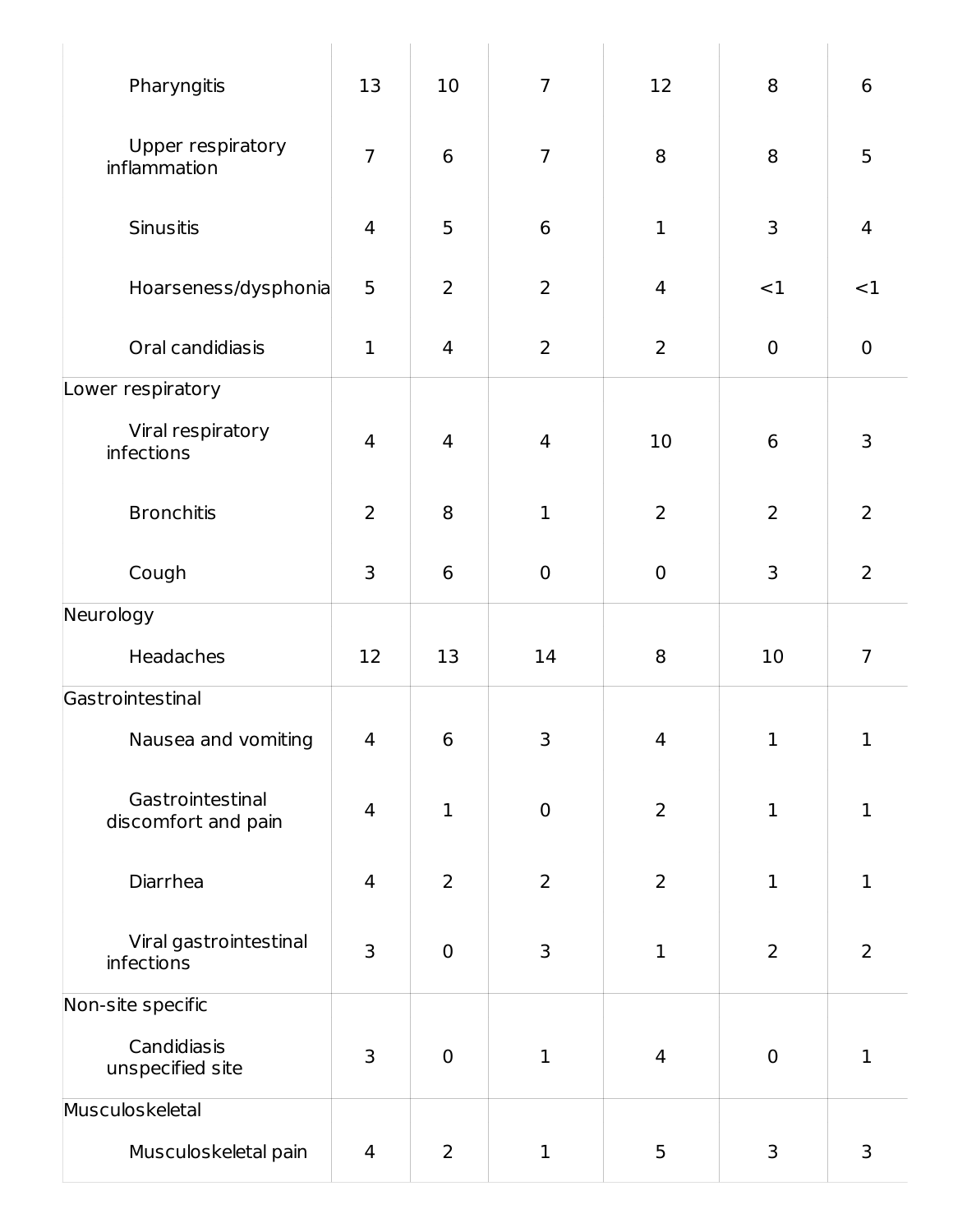The types of adverse reactions and events reported in Trial 3, a 28-week, non-U.S. clinical trial in 503 subjects previously treated with ICS who were treated twice daily with ADVAIR DISKUS 500/50, fluticasone propionate inhalation powder 500 mcg and salmeterol inhalation powder 50 mcg used concurrently, or fluticasone propionate inhalation powder 500 mcg, were similar to those reported in Table 2.

## Additional Adverse Reactions

Other adverse reactions not previously listed, whether considered drug-related or not by the investigators, that were reported more frequently by subjects with asthma treated with ADVAIR DISKUS compared with subjects treated with placebo include the following: lymphatic signs and symptoms; muscle injuries; fractures; wounds and lacerations; contusions and hematomas; ear signs and symptoms; nasal signs and symptoms; nasal sinus disorders; keratitis and conjunctivitis; dental discomfort and pain; gastrointestinal signs and symptoms; oral ulcerations; oral discomfort and pain; lower respiratory signs and symptoms; pneumonia; muscle stiffness, tightness, and rigidity; bone and cartilage disorders; sleep disorders; compressed nerve syndromes; viral infections; pain; chest symptoms; fluid retention; bacterial infections; unusual taste; viral skin infections; skin flakiness and acquired ichthyosis; disorders of sweat and sebum.

## Pediatric Subjects Aged 4 to 11 Years

The safety data for pediatric subjects aged 4 to 11 years is based upon 1 U.S. trial of 12 weeks' treatment duration. A total of 203 subjects (74 females and 129 males) who were receiving ICS at trial entry were randomized to either ADVAIR DISKUS 100/50 or fluticasone propionate inhalation powder 100 mcg twice daily. Common adverse reactions (≥3% and greater than placebo) seen in the pediatric subjects but not reported in the adult and adolescent clinical trials include: throat irritation and ear, nose, and throat infections.

## Laboratory Test Abnormalities

Elevation of hepatic enzymes was reported in  $\geq$ 1% of subjects in clinical trials. The elevations were transient and did not lead to discontinuation from the trials. In addition, there were no clinically relevant changes noted in glucose or potassium.

## **6.2 Clinical Trials Experience in Chronic Obstructive Pulmonary Disease**

## Short-term (6 Months to 1 Year) Trials

The short-term safety data are based on exposure to ADVAIR DISKUS 250/50 twice daily in one 6-month and two 1-year clinical trials. In the 6-month trial, a total of 723 adult subjects (266 females and 457 males) were treated twice daily with ADVAIR DISKUS 250/50, fluticasone propionate inhalation powder 250 mcg, salmeterol inhalation powder, or placebo. The mean age of the subjects was 64, and the majority (93%) was Caucasian. In this trial, 70% of the subjects treated with ADVAIR DISKUS reported an adverse reaction compared with 64% on placebo. The average duration of exposure to ADVAIR DISKUS 250/50 was 141.3 days compared with 131.6 days for placebo. The incidence of adverse reactions in the 6-month trial is shown in Table 3.

#### **Table 3. Overall Adverse Reactions with ADVAIR DISKUS 250/50 with ≥3% Incidence in Subjects with Chronic Obstructive Pulmonary Disease Associated with Chronic Bronchitis**

| <b>ADVAIR</b> | <b>Fluticasone</b> |  |
|---------------|--------------------|--|
|               |                    |  |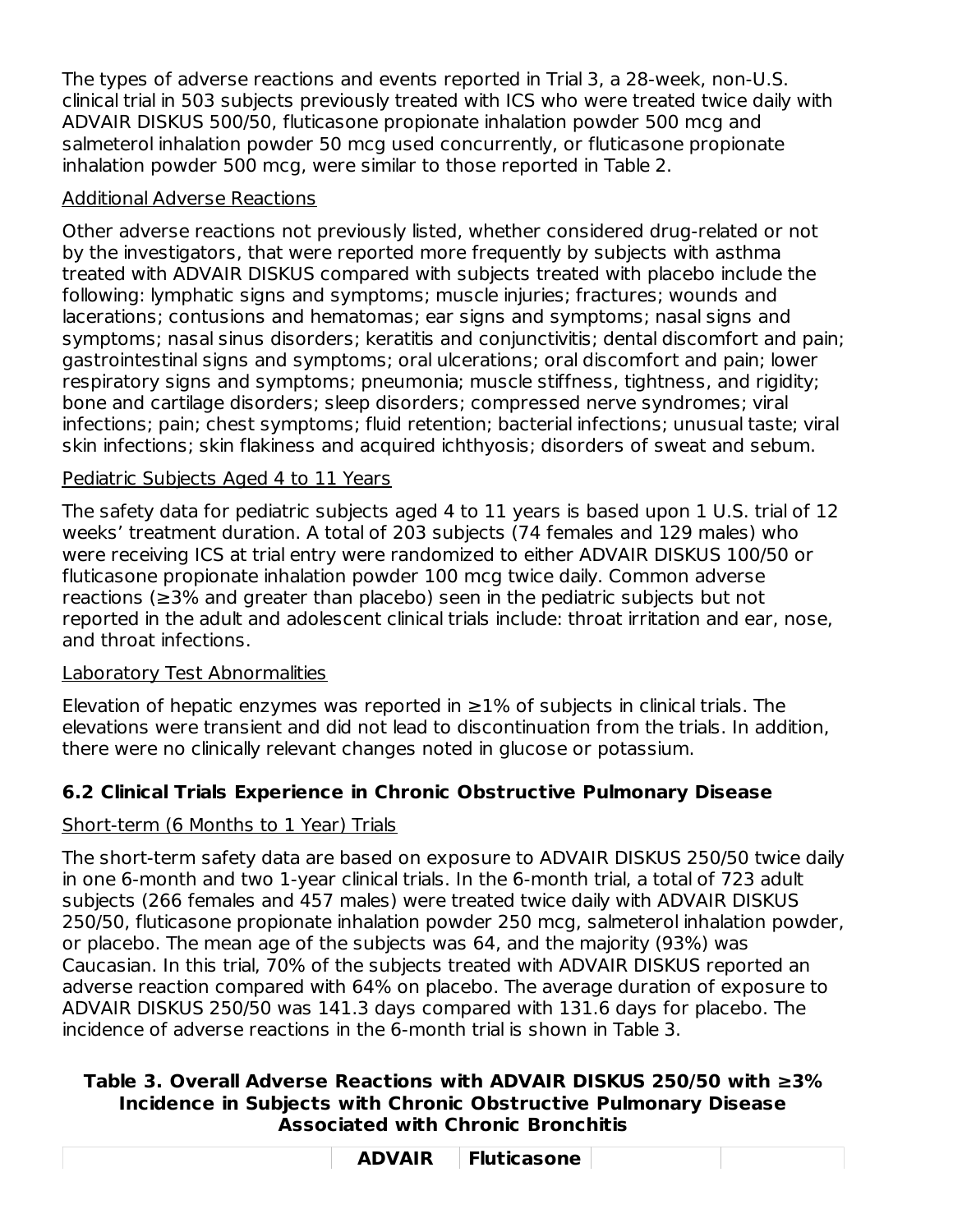|                                        | <b>DISKUS</b><br>250/50<br>$(n = 178)$ | <b>Propionate</b><br><b>250 mcg</b><br>$(n = 183)$ | <b>Salmeterol</b><br><b>50 mcg</b><br>$(n = 177)$ | <b>Placebo</b><br>$(n = 185)$ |
|----------------------------------------|----------------------------------------|----------------------------------------------------|---------------------------------------------------|-------------------------------|
| <b>Adverse Event</b>                   | %                                      | %                                                  | %                                                 | %                             |
| Ear, nose, and throat                  |                                        |                                                    |                                                   |                               |
| Candidiasis<br>mouth/throat            | 10                                     | 6                                                  | 3                                                 | $\mathbf{1}$                  |
| Throat irritation                      | 8                                      | 5                                                  | $\overline{4}$                                    | $\overline{7}$                |
| Hoarseness/dysphonia                   | 5                                      | 3                                                  | $<$ 1                                             | $\mathbf 0$                   |
| <b>Sinusitis</b>                       | 3                                      | 8                                                  | 5                                                 | 3                             |
| Lower respiratory                      |                                        |                                                    |                                                   |                               |
| Viral respiratory<br><b>infections</b> | 6                                      | 4                                                  | 3                                                 | 3                             |
| Neurology                              |                                        |                                                    |                                                   |                               |
| Headaches                              | 16                                     | 11                                                 | 10                                                | 12                            |
| <b>Dizziness</b>                       | 4                                      | <1                                                 | 3                                                 | $\overline{2}$                |
| Non-site specific                      |                                        |                                                    |                                                   |                               |
| Fever                                  | 4                                      | 3                                                  | $\mathbf 0$                                       | 3                             |
| Malaise and fatigue                    | 3                                      | $\overline{2}$                                     | $\overline{2}$                                    | 3                             |
| Musculoskeletal                        |                                        |                                                    |                                                   |                               |
| Musculoskeletal pain                   | 9                                      | 8                                                  | 12                                                | 9                             |
| Muscle cramps and<br>spasms            | 3                                      | 3                                                  | $\mathbf{1}$                                      | $\mathbf{1}$                  |

In the two 1-year trials, ADVAIR DISKUS 250/50 was compared with salmeterol in 1,579 subjects (863 males and 716 females). The mean age of the subjects was 65 years, and the majority (94%) was Caucasian. To be enrolled, all of the subjects had to have had a COPD exacerbation in the previous 12 months. In this trial, 88% of the subjects treated with ADVAIR DISKUS and 86% of the subjects treated with salmeterol reported an adverse event. The most common events that occurred with a frequency of >5% and more frequently in the subjects treated with ADVAIR DISKUS were nasopharyngitis, upper respiratory tract infection, nasal congestion, back pain, sinusitis, dizziness,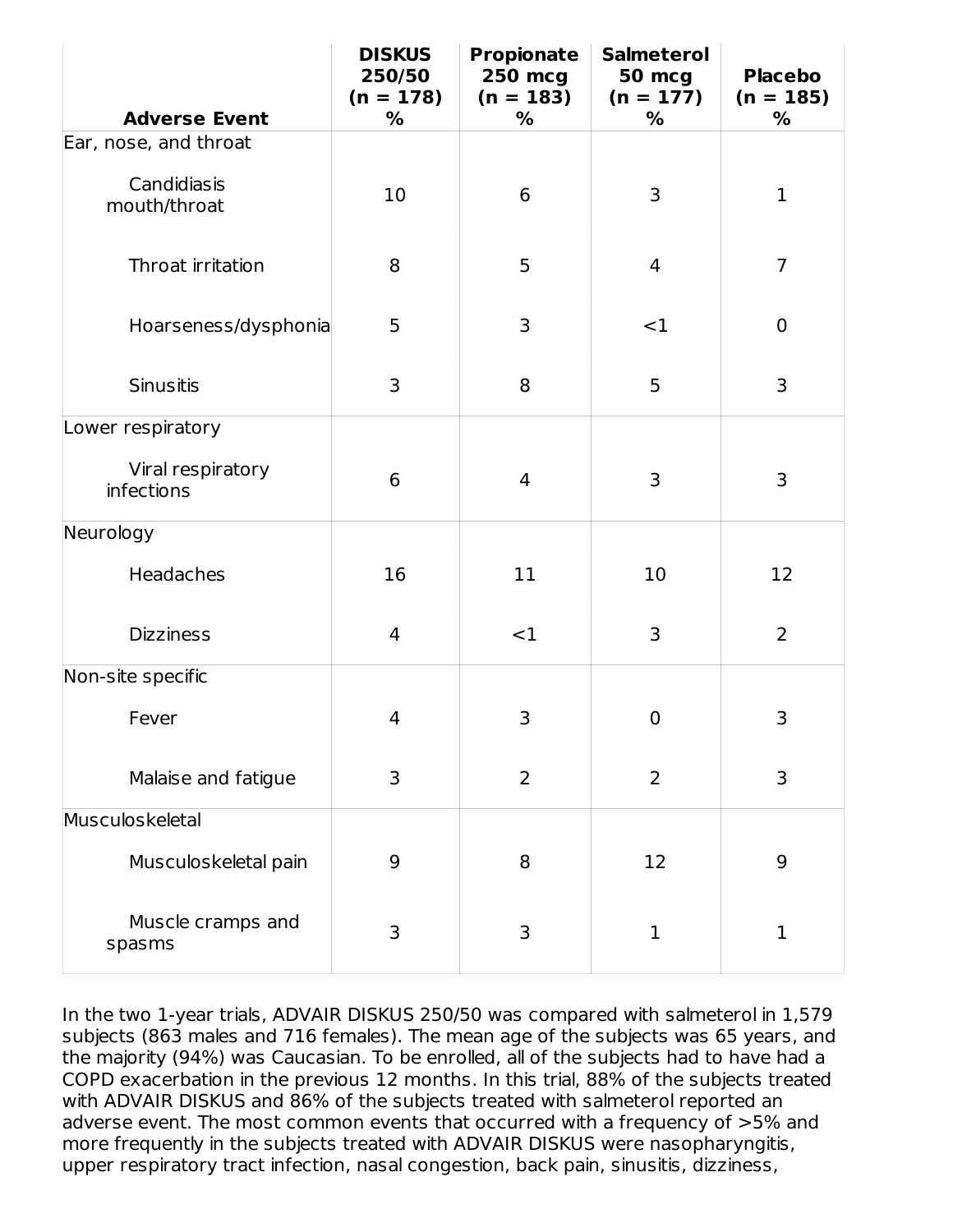nausea, pneumonia, candidiasis, and dysphonia. Overall, 55 (7%) of the subjects treated with ADVAIR DISKUS and 25 (3%) of the subjects treated with salmeterol developed pneumonia.

The incidence of pneumonia was higher in subjects older than 65 years, 9% in the subjects treated with ADVAIR DISKUS compared with 4% in the subjects treated with ADVAIR DISKUS younger than 65 years. In the subjects treated with salmeterol, the incidence of pneumonia was the same (3%) in both age groups. [See Warnings and Precautions (5.5), Use in Specific Populations (8.5).]

#### Long-term (3 Years) Trial

The safety of ADVAIR DISKUS 500/50 was evaluated in a randomized, double-blind, placebo-controlled, multicenter, international, 3-year trial in 6,184 adult subjects with COPD (4,684 males and 1,500 females). The mean age of the subjects was 65 years, and the majority (82%) was Caucasian. The distribution of adverse events was similar to that seen in the 1-year trials with ADVAIR DISKUS 250/50. In addition, pneumonia was reported in a significantly increased number of subjects treated with ADVAIR DISKUS 500/50 and fluticasone propionate 500 mcg (16% and 14%, respectively) compared with subjects treated with salmeterol 50 mcg or placebo (11% and 9%, respectively). When adjusted for time on treatment, the rates of pneumonia were 84 and 88 events per 1,000 treatment-years in the groups treated with fluticasone propionate 500 mcg and with ADVAIR DISKUS 500/50, respectively, compared with 52 events per 1,000 treatment-years in the salmeterol and placebo groups. Similar to what was seen in the 1 year trials with ADVAIR DISKUS 250/50, the incidence of pneumonia was higher in subjects older than 65 years (18% with ADVAIR DISKUS 500/50 versus 10% with placebo) compared with subjects younger than 65 years (14% with ADVAIR DISKUS 500/50 versus 8% with placebo). [See Warnings and Precautions (5.5), Use in Specific Populations (8.5).]

#### Additional Adverse Reactions

Other adverse reactions not previously listed, whether considered drug-related or not by the investigators, that were reported more frequently by subjects with COPD treated with ADVAIR DISKUS compared with subjects treated with placebo include the following: syncope; ear, nose, and throat infections; ear signs and symptoms; laryngitis; nasal congestion/blockage; nasal sinus disorders; pharyngitis/throat infection; hypothyroidism; dry eyes; eye infections; gastrointestinal signs and symptoms; oral lesions; abnormal liver function tests; bacterial infections; edema and swelling; viral infections.

#### Laboratory Abnormalities

There were no clinically relevant changes in these trials. Specifically, no increased reporting of neutrophilia or changes in glucose or potassium was noted.

## **6.3 Postmarketing Experience**

In addition to adverse reactions reported from clinical trials, the following adverse reactions have been identified during postapproval use of any formulation of ADVAIR, fluticasone propionate, and/or salmeterol regardless of indication. Because these reactions are reported voluntarily from a population of uncertain size, it is not always possible to reliably estimate their frequency or establish a causal relationship to drug exposure. These events have been chosen for inclusion due to either their seriousness, frequency of reporting, or causal connection to ADVAIR DISKUS, fluticasone propionate, and/or salmeterol or a combination of these factors.

#### Cardiac Disorders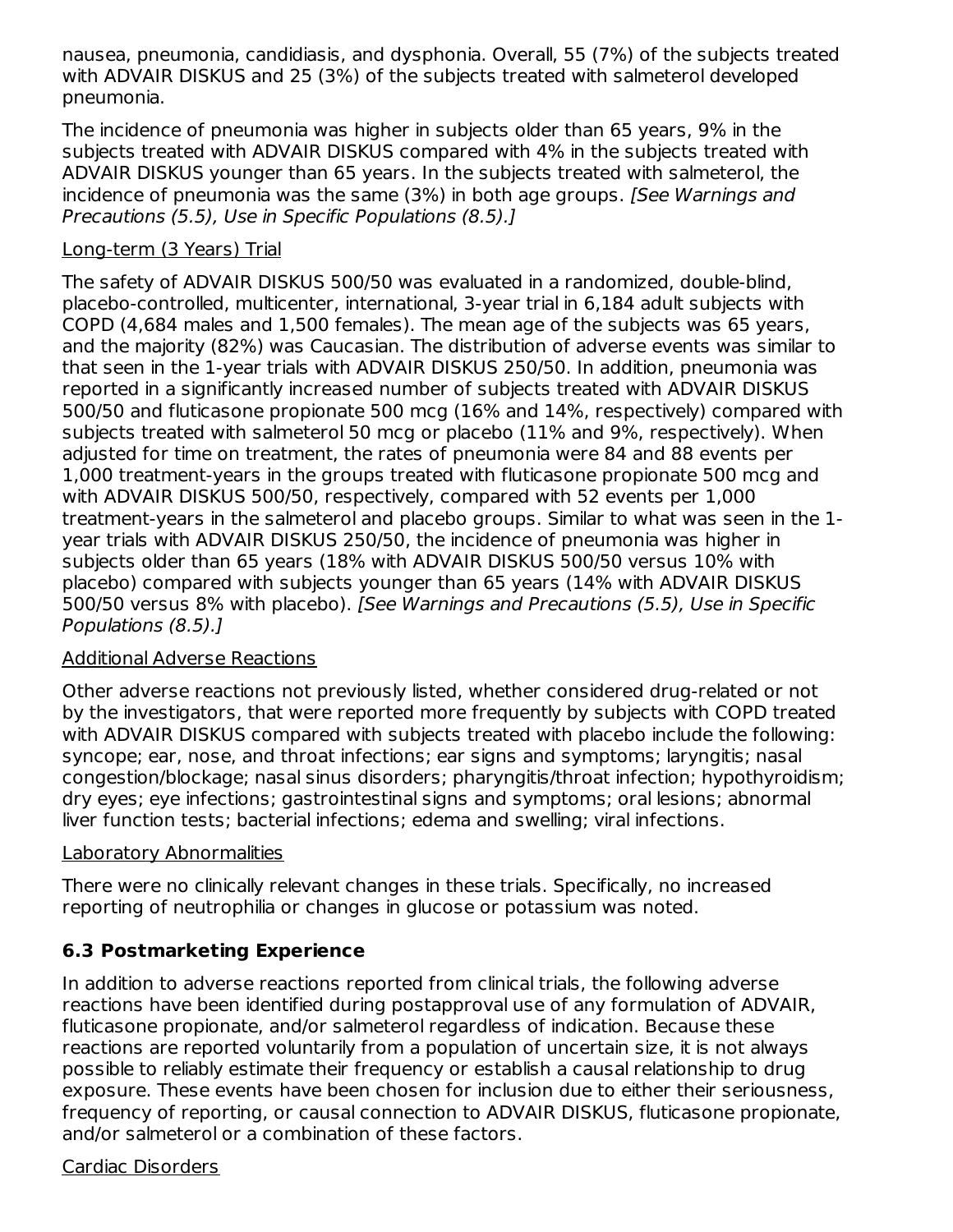Arrhythmias (including atrial fibrillation, extrasystoles, supraventricular tachycardia), ventricular tachycardia.

Endocrine Disorders

Cushing's syndrome, Cushingoid features, growth velocity reduction in children/adolescents, hypercorticism.

Eye Disorders

Glaucoma.

Gastrointestinal Disorders

Abdominal pain, dyspepsia, xerostomia.

Immune System Disorders

Immediate and delayed hypersensitivity reaction (including very rare anaphylactic reaction). Very rare anaphylactic reaction in patients with severe milk protein allergy.

Infections and Infestations

Esophageal candidiasis.

Metabolic and Nutrition Disorders

Hyperglycemia, weight gain.

Musculoskeletal, Connective Tissue, and Bone Disorders

Arthralgia, cramps, myositis, osteoporosis.

Nervous System Disorders

Paresthesia, restlessness.

Psychiatric Disorders

Agitation, aggression, depression. Behavioral changes, including hyperactivity and irritability, have been reported very rarely and primarily in children.

Reproductive System and Breast Disorders

Dysmenorrhea.

Respiratory, Thoracic, and Mediastinal Disorders

Chest congestion; chest tightness; dyspnea; facial and oropharyngeal edema, immediate bronchospasm; paradoxical bronchospasm; tracheitis; wheezing; reports of upper respiratory symptoms of laryngeal spasm, irritation, or swelling such as stridor or choking.

Skin and Subcutaneous Tissue Disorders

Ecchymoses, photodermatitis.

Vascular Disorders

Pallor.

## **7 DRUG INTERACTIONS**

ADVAIR DISKUS has been used concomitantly with other drugs, including short-acting beta<sub>2</sub>-agonists, methylxanthines, and intranasal corticosteroids, commonly used in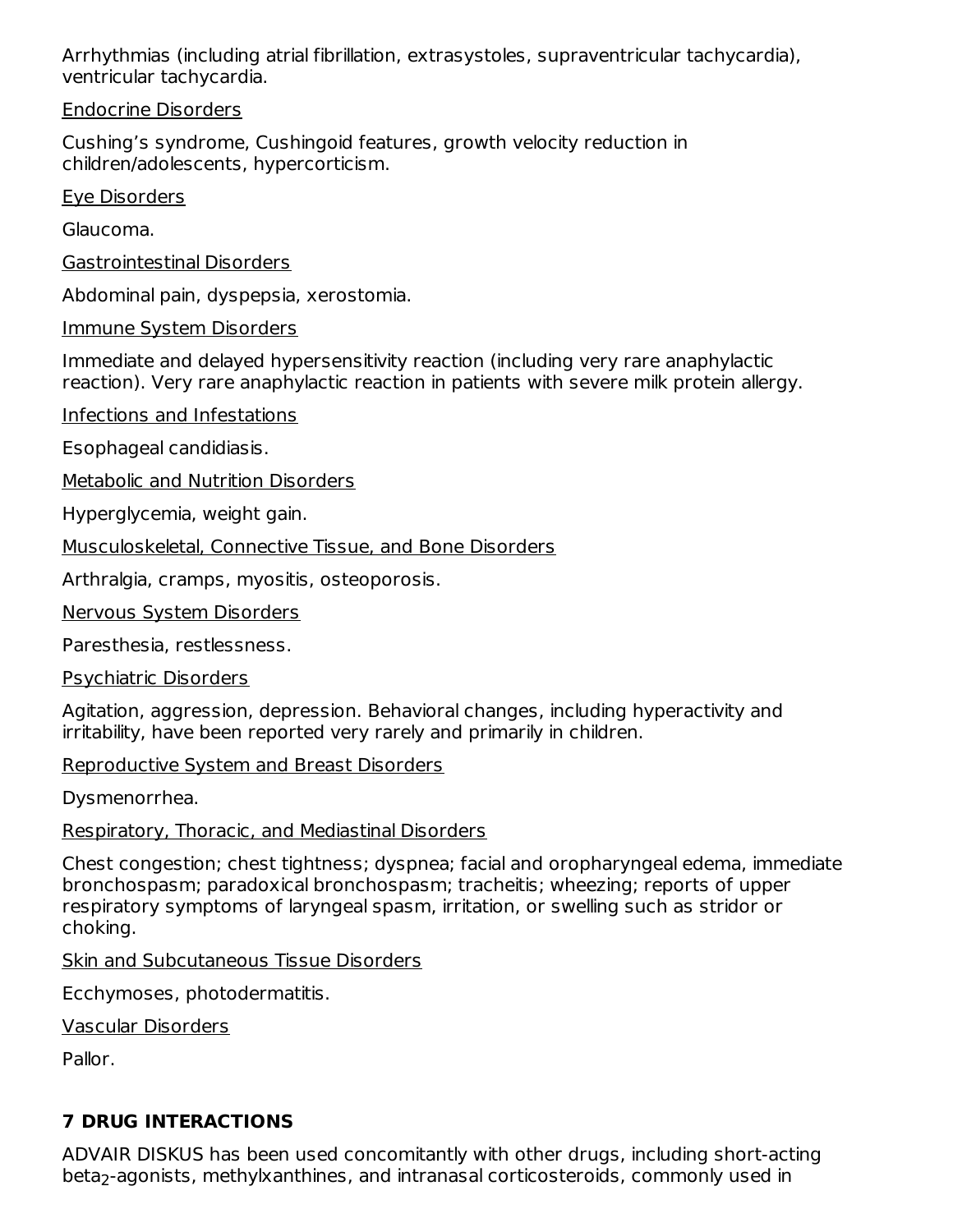patients with asthma or COPD without adverse drug reactions [see Clinical] Pharmacology (12.2)]. No formal drug interaction trials have been performed with ADVAIR DISKUS.

## **7.1 Inhibitors of Cytochrome P450 3A4**

Fluticasone propionate and salmeterol, the individual components of ADVAIR DISKUS, are substrates of CYP3A4. The use of strong CYP3A4 inhibitors (e.g., ritonavir, atazanavir, clarithromycin, indinavir, itraconazole, nefazodone, nelfinavir, saquinavir, ketoconazole, telithromycin) with ADVAIR DISKUS is not recommended because increased systemic corticosteroid and increased cardiovascular adverse effects may occur.

## Ritonavir

Fluticasone Propionate: A drug interaction trial with fluticasone propionate aqueous nasal spray in healthy subjects has shown that ritonavir (a strong CYP3A4 inhibitor) can significantly increase plasma fluticasone propionate exposure, resulting in significantly reduced serum cortisol concentrations [see Clinical Pharmacology (12.3)]. During postmarketing use, there have been reports of clinically significant drug interactions in patients receiving fluticasone propionate and ritonavir, resulting in systemic corticosteroid effects including Cushing's syndrome and adrenal suppression.

## Ketoconazole

Fluticasone Propionate: Coadministration of orally inhaled fluticasone propionate (1,000 mcg) and ketoconazole (200 mg once daily) resulted in a 1.9-fold increase in plasma fluticasone propionate exposure and a 45% decrease in plasma cortisol area under the curve (AUC), but had no effect on urinary excretion of cortisol.

Salmeterol: In a drug interaction trial in 20 healthy subjects, coadministration of inhaled salmeterol (50 mcg twice daily) and oral ketoconazole (400 mg once daily) for 7 days resulted in greater systemic exposure to salmeterol (AUC increased 16-fold and C<sub>max</sub> increased 1.4-fold). Three (3) subjects were withdrawn due to beta<sub>2</sub>-agonist side effects (2 with prolonged QTc and 1 with palpitations and sinus tachycardia). Although there was no statistical effect on the mean QTc, coadministration of salmeterol and ketoconazole was associated with more frequent increases in QTc duration compared with salmeterol and placebo administration.

## **7.2 Monoamine Oxidase Inhibitors and Tricyclic Antidepressants**

ADVAIR DISKUS should be administered with extreme caution to patients being treated with monoamine oxidase inhibitors or tricyclic antidepressants, or within 2 weeks of discontinuation of such agents, because the action of salmeterol, a component of ADVAIR DISKUS, on the vascular system may be potentiated by these agents.

## **7.3 Beta-adrenergic Receptor Blocking Agents**

Beta-blockers not only block the pulmonary effect of beta-agonists, such as salmeterol, a component of ADVAIR DISKUS, but may also produce severe bronchospasm in patients with asthma or COPD. Therefore, patients with asthma or COPD should not normally be treated with beta-blockers. However, under certain circumstances, there may be no acceptable alternatives to the use of beta-adrenergic blocking agents for these patients; cardioselective beta-blockers could be considered, although they should be administered with caution.

## **7.4 Non–Potassium-Sparing Diuretics**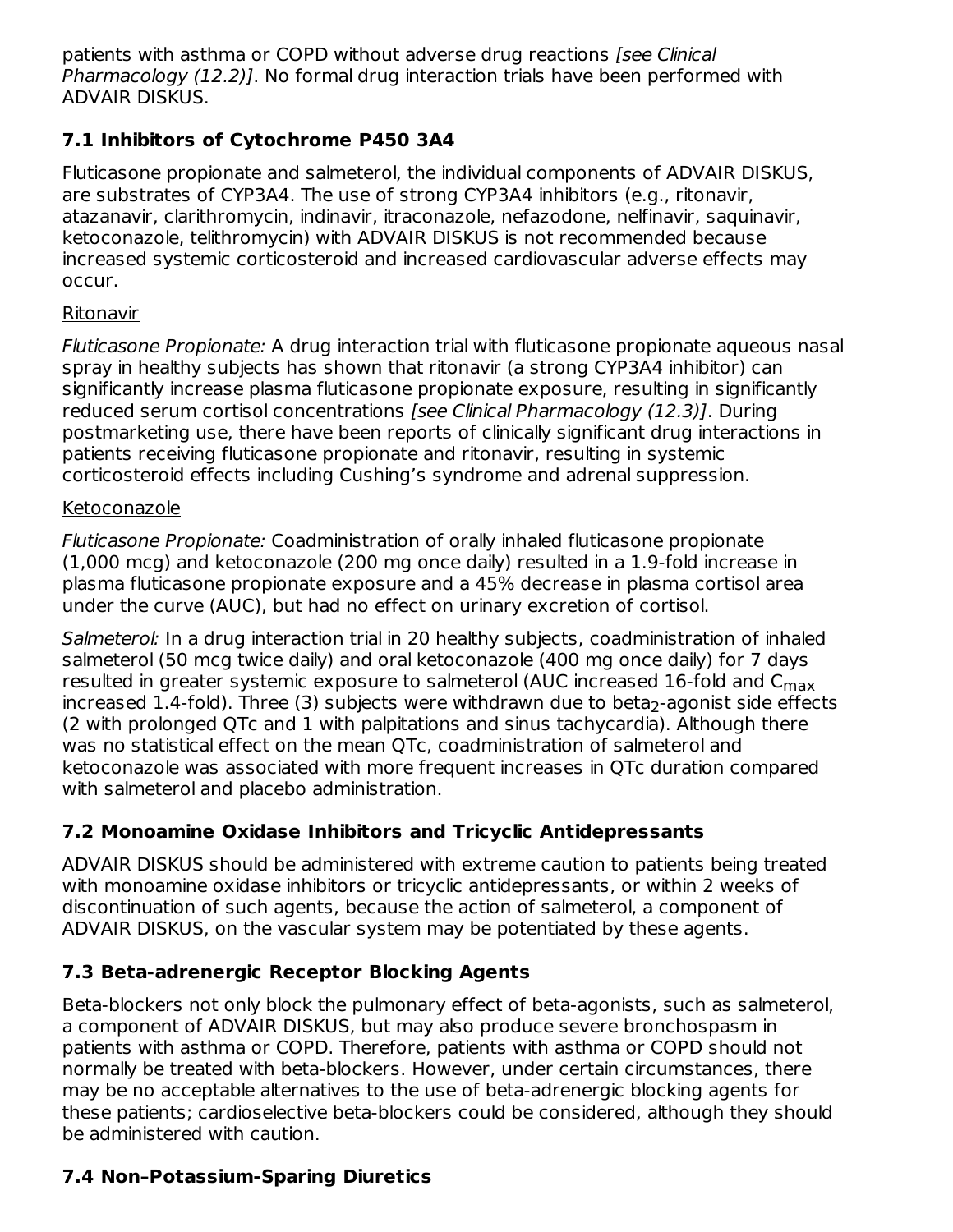The ECG changes and/or hypokalemia that may result from the administration of non– potassium-sparing diuretics (such as loop or thiazide diuretics) can be acutely worsened by beta-agonists, such as salmeterol, a component of ADVAIR DISKUS, especially when the recommended dose of the beta-agonist is exceeded. Although the clinical significance of these effects is not known, caution is advised in the coadministration of ADVAIR DISKUS with non–potassium-sparing diuretics.

## **8 USE IN SPECIFIC POPULATIONS**

## **8.1 Pregnancy**

## Risk Summary

There are insufficient data on the use of ADVAIR DISKUS or individual monoproducts, fluticasone propionate and salmeterol xinafoate, in pregnant women. There are clinical considerations with the use of ADVAIR DISKUS in pregnant women. (See Clinical Considerations.) In animals, teratogenicity characteristic of corticosteroids, decreased fetal body weight and/or skeletal variations, in rats, mice, and rabbits were observed with subcutaneously administered maternal toxic doses of fluticasone propionate less than the maximum recommended human daily inhaled dose (MRHDID) on a mcg/m<sup>2</sup> basis. (See Data.) However, fluticasone propionate administered via inhalation to rats decreased fetal body weight, but did not induce teratogenicity at a maternal toxic dose less than the MRHDID on a mcg/m<sup>2</sup> basis. (See Data.) Experience with oral corticosteroids suggests that rodents are more prone to teratogenic effects from corticosteroids than humans. Oral administration of salmeterol to pregnant rabbits caused teratogenicity characteristic of beta-adrenoceptor stimulation at maternal doses approximately 50 times the MRHDID on an AUC basis. These adverse effects generally occurred at large multiples of the MRHDID when salmeterol was administered by the oral route to achieve high systemic exposures. No such effects occurred at an oral salmeterol dose approximately 20 times the MRHDID. (See Data.)

The estimated risk of major birth defects and miscarriage for the indicated population is unknown. In the U.S. general population, the estimated risk of major birth defects and miscarriage in clinically recognized pregnancies is 2% to 4% and 15% to 20%, respectively.

## Clinical Considerations

Disease-Associated Maternal and/or Embryofetal Risk: In women with poorly or moderately controlled asthma, there is an increased risk of several perinatal outcomes such as pre-eclampsia in the mother and prematurity, low birth weight, and small for gestational age in the neonate. Pregnant women should be closely monitored and medication adjusted as necessary to maintain optimal control of asthma.

Labor and Delivery: There are no human studies evaluating the effects of ADVAIR DISKUS during labor and delivery. Because of the potential for beta-agonist interference with uterine contractility, use of ADVAIR DISKUS during labor should be restricted to those patients in whom the benefits clearly outweigh the risks.

## Data

Human Data: Fluticasone Propionate: Following inhaled administration, fluticasone propionate was detected in the neonatal cord blood after delivery.

Animal Data: Fluticasone Propionate and Salmeterol: In an embryofetal development study with pregnant rats that received the combination of subcutaneous administration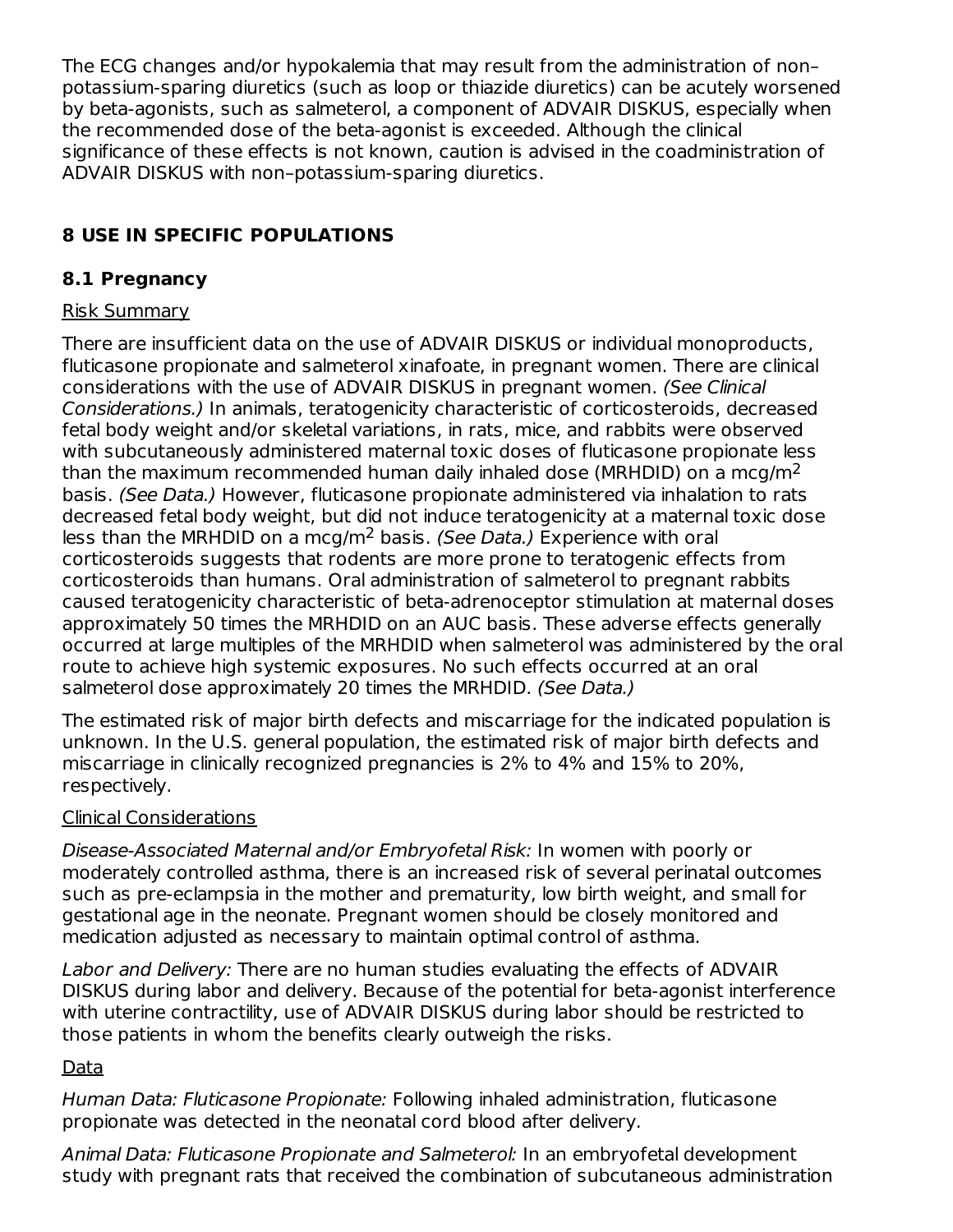of fluticasone propionate and oral administration of salmeterol at doses of 0/1,000; 30/0; 10/100; 30/1,000; and 100/10,000 mcg/kg/day (as fluticasone propionate/salmeterol) during the period of organogenesis, findings were generally consistent with the individual monoproducts and there was no exacerbation of expected fetal effects. Omphalocele, increased embryofetal deaths, decreased body weight, and skeletal variations were observed in rat fetuses in the presence of maternal toxicity when combining fluticasone propionate at a dose approximately equivalent to the MRHDID (on a mcg/m<sup>2</sup> basis at a maternal subcutaneous dose of 100 mcg/kg/day) and salmeterol at a dose approximately 970 times the MRHDID (on a mcg/m<sup>2</sup> basis at a maternal oral dose of 10,000 mcg/kg/day). The rat no observed adverse effect level (NOAEL) was observed when combining fluticasone propionate at a dose approximately 0.3 times the MRHDID (on a mcg/m<sup>2</sup> basis at a maternal subcutaneous dose of 30 mcg/kg/day) and salmeterol at a dose approximately 100 times the MRHDID (on a mcg/m<sup>2</sup> basis at a maternal oral dose of 1,000 mcg/kg/day).

In an embryofetal development study with pregnant mice that received the combination of subcutaneous administration of fluticasone propionate and oral administration of salmeterol at doses of 0/1,400; 40/0; 10/200; 40/1,400; or 150/10,000 mcg/kg/day (as fluticasone propionate/salmeterol) during the period of organogenesis, findings were generally consistent with the individual monoproducts and there was no exacerbation of expected fetal effects. Cleft palate, fetal death, increased implantation loss, and delayed ossification were observed in mouse fetuses when combining fluticasone propionate at a dose approximately 0.7 times the MRHDID (on a mcg/m<sup>2</sup> basis at a maternal subcutaneous dose of 150 mcg/kg/day) and salmeterol at a dose approximately 490 times the MRHDID (on a mcg/m<sup>2</sup> basis at a maternal oral dose of  $10,000$  mcg/kg/day). No developmental toxicity was observed at combination doses of fluticasone propionate up to approximately 0.2 times the MRHDID (on a mcg/m<sup>2</sup> basis at a maternal subcutaneous dose of 40 mcg/kg) and doses of salmeterol up to approximately 70 times the MRHDID (on a mcg/m<sup>2</sup> basis at a maternal oral dose of  $1,400$  mcg/kg).

Fluticasone Propionate: In embryofetal development studies with pregnant rats and mice dosed by the subcutaneous route throughout the period of organogenesis, fluticasone propionate was teratogenic in both species. Omphalocele, decreased body weight, and skeletal variations were observed in rat fetuses, in the presence of maternal toxicity, at a dose approximately equivalent to the MRHDID (on a mcg/m<sup>2</sup> basis with a maternal subcutaneous dose of 100 mcg/kg/day). The rat NOAEL was observed at approximately 0.3 times the MRHDID (on a mcg/m<sup>2</sup> basis with a maternal subcutaneous dose of 30 mcg/kg/day). Cleft palate and fetal skeletal variations were observed in mouse fetuses at a dose approximately 0.2 times the MRHDID (on a mcg/m<sup>2</sup> basis with a maternal subcutaneous dose of 45 mcg/kg/day). The mouse NOAEL was observed with a dose approximately 0.07 times the MRHDID (on a mcg/m<sup>2</sup> basis with a maternal subcutaneous dose of 15 mcg/kg/day).

In an embryofetal development study with pregnant rats dosed by the inhalation route throughout the period of organogenesis, fluticasone propionate produced decreased fetal body weights and skeletal variations, in the presence of maternal toxicity, at a dose approximately 0.25 times the MRHDID (on a mcg/m<sup>2</sup> basis with a maternal inhalation dose of 25.7 mcg/kg/day); however, there was no evidence of teratogenicity. The NOAEL was observed with a dose approximately 0.05 times the MRHDID (on a mcg/m<sup>2</sup> basis with a maternal inhalation dose of 5.5 mcg/kg/day).

In an embryofetal development study in pregnant rabbits that were dosed by the subcutaneous route throughout organogenesis, fluticasone propionate produced reductions of fetal body weights, in the presence of maternal toxicity, at doses approximately 0.012 times the MRHDID and higher (on a mcg/m<sup>2</sup> basis with a maternal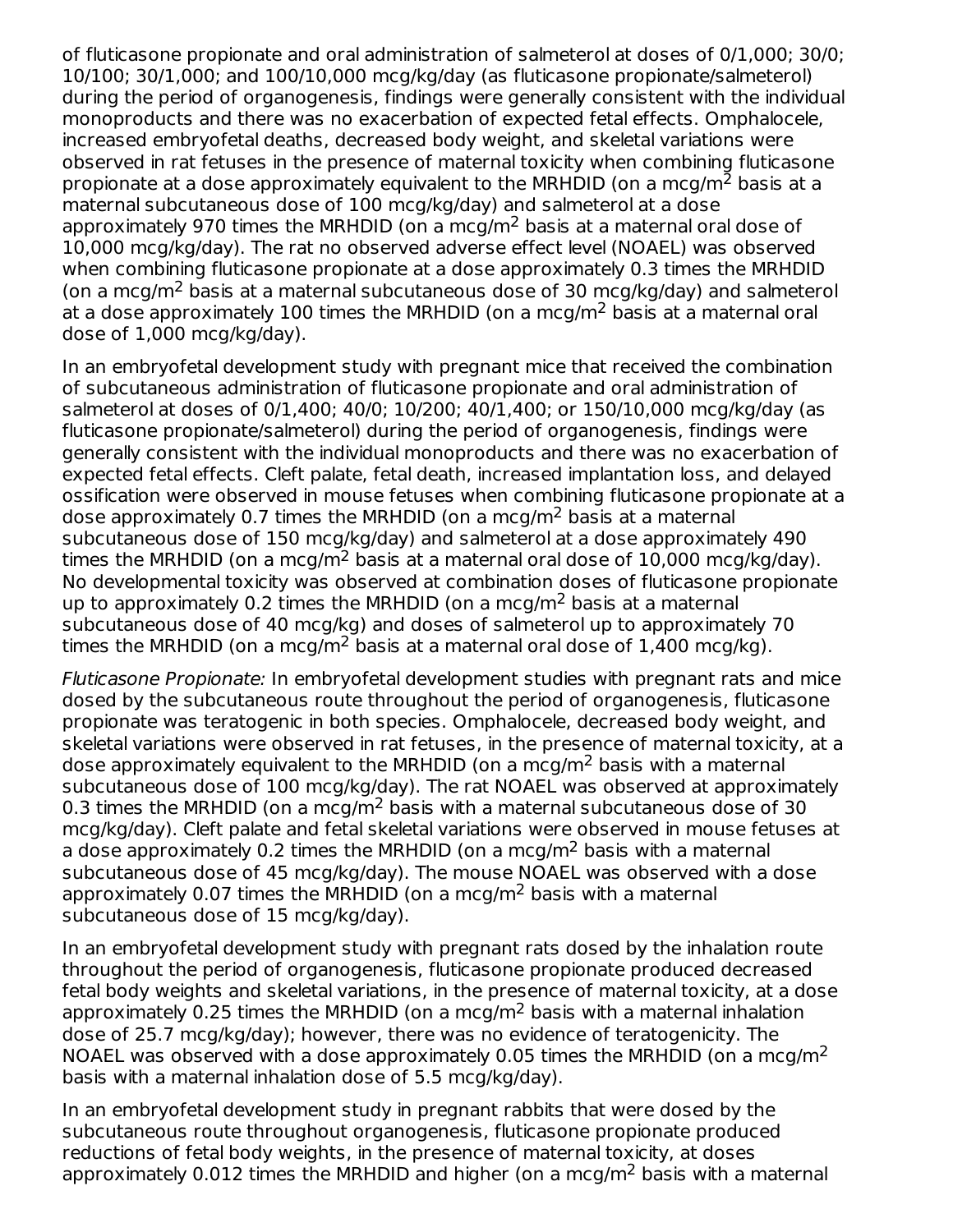subcutaneous dose of 0.57 mcg/kg/day). Teratogenicity was evident based upon a finding of cleft palate for 1 fetus at a dose approximately 0.08 times the MRHDID (on a  $mcg/m<sup>2</sup>$  basis with a maternal subcutaneous dose of 4 mcg/kg/day). The NOAEL was observed in rabbit fetuses with a dose approximately 0.002 times the MRHDID (on a  $mcg/m<sup>2</sup>$  basis with a maternal subcutaneous dose of 0.08 mcg/kg/day).

Fluticasone propionate crossed the placenta following subcutaneous administration to mice and rats and oral administration to rabbits.

In a pre- and post-natal development study in pregnant rats dosed by the subcutaneous route from late gestation through delivery and lactation (Gestation Day 17 to Postpartum Day 22), fluticasone propionate was not associated with decreases in pup body weight, and had no effects on developmental landmarks, learning, memory, reflexes, or fertility at doses up to 0.5 times the MRHDID (on a mcg/m<sup>2</sup> basis with maternal subcutaneous doses up to 50 mcg/kg/day).

Salmeterol: In 3 embryofetal development studies, pregnant rabbits received oral administration of salmeterol at doses ranging from 100 to 10,000 mcg/kg/day during the period of organogenesis. In pregnant Dutch rabbits administered salmeterol doses approximately 50 times the MRHDID (on an AUC basis at maternal oral doses of 1,000 mcg/kg/day and higher), fetal toxic effects were observed characteristically resulting from beta-adrenoceptor stimulation. These included precocious eyelid openings, cleft palate, sternebral fusion, limb and paw flexures, and delayed ossification of the frontal cranial bones. No such effects occurred at a salmeterol dose approximately 20 times the MRHDID (on an AUC basis at a maternal oral dose of 600 mcg/kg/day). New Zealand White rabbits were less sensitive since only delayed ossification of the frontal cranial bones was seen at a salmeterol dose approximately 2,000 times the MRHDID (on a  $mcg/m<sup>2</sup>$  basis at a maternal oral dose of 10,000 mcg/kg/day).

In 2 embryofetal development studies, pregnant rats received salmeterol by oral administration at doses ranging from 100 to 10,000 mcg/kg/day during the period of organogenesis. Salmeterol produced no maternal toxicity or embryofetal effects at doses up to 973 times the MRHDID (on a mcg/m<sup>2</sup> basis at maternal oral doses up to 10,000 mcg/kg/day).

In a peri- and post-natal development study in pregnant rats dosed by the oral route from late gestation through delivery and lactation, salmeterol at a dose 973 times the MRHDID (on a mcg/m<sup>2</sup> basis with a maternal oral dose of  $10,000$  mcg/kg/day) was fetotoxic and decreased the fertility of survivors.

Salmeterol xinafoate crossed the placenta following oral administration to mice and rats.

## **8.2 Lactation**

## Risk Summary

There are no available data on the presence of fluticasone propionate or salmeterol in human milk, the effects on the breastfed child, or the effects on milk production. Other corticosteroids have been detected in human milk. However, fluticasone propionate and salmeterol concentrations in plasma after inhaled therapeutic doses are low and therefore concentrations in human breast milk are likely to be correspondingly low [see Clinical Pharmacology (12.3)]. The developmental and health benefits of breastfeeding should be considered along with the mother's clinical need for ADVAIR DISKUS and any potential adverse effects on the breastfed child from ADVAIR DISKUS or from the underlying maternal condition.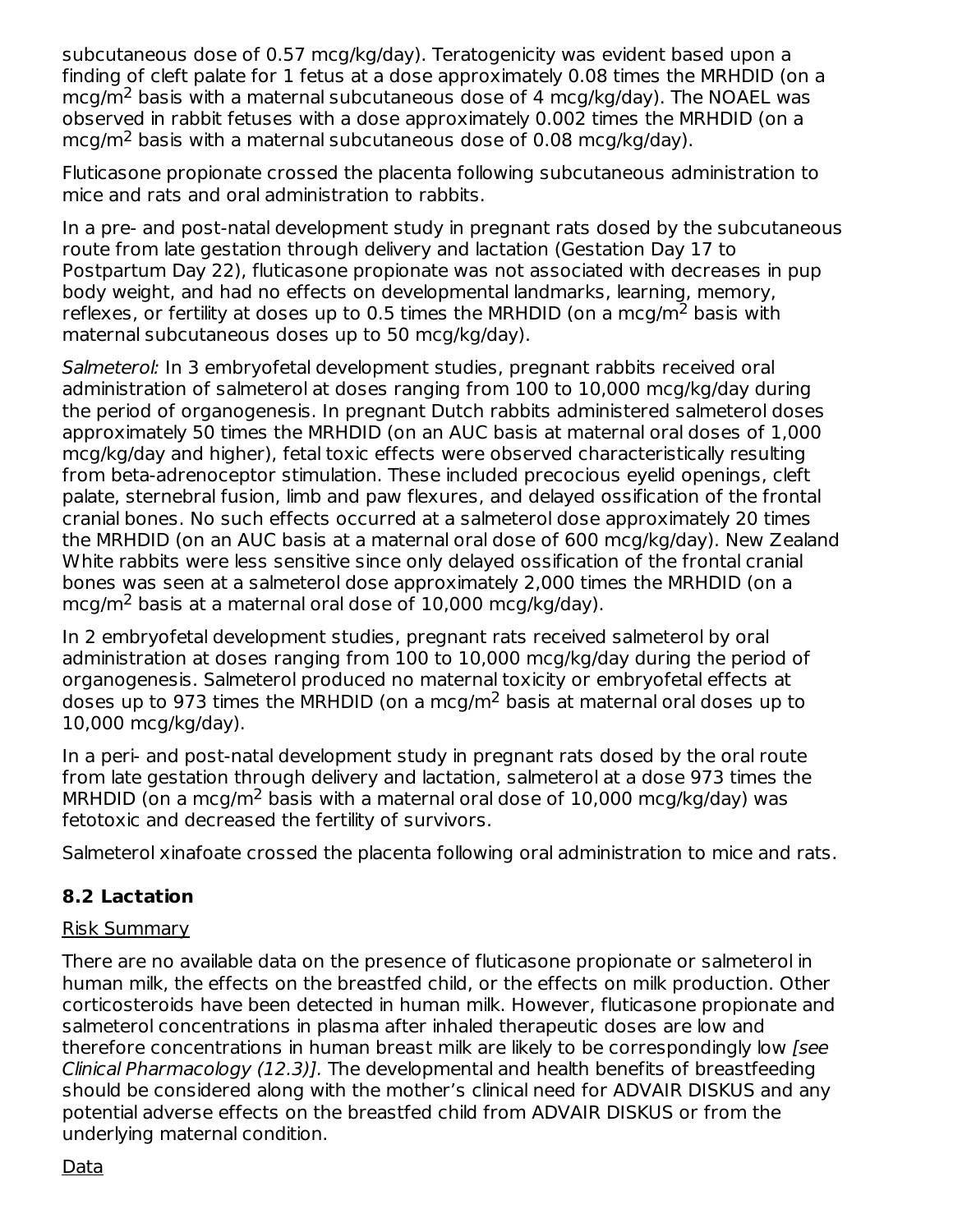Animal Data: Subcutaneous administration of tritiated fluticasone propionate at a dose of 10 mcg/kg/day to lactating rats resulted in measurable levels in milk. Oral administration of salmeterol at a dose of 10,000 mcg/kg/day to lactating rats resulted in measurable levels in milk.

## **8.4 Pediatric Use**

Use of ADVAIR DISKUS 100/50 in patients aged 4 to 11 years is supported by extrapolation of efficacy data from older subjects and by safety and efficacy data from a trial of ADVAIR DISKUS 100/50 in children with asthma aged 4 to 11 years [see Adverse Reactions (6.1), Clinical Pharmacology (12.3), Clinical Studies (14.1)]. The safety and effectiveness of ADVAIR DISKUS in children with asthma younger than 4 years have not been established.

ICS, including fluticasone propionate, a component of ADVAIR DISKUS, may cause a reduction in growth velocity in children and adolescents [see Warnings and Precautions (5.14)]. The growth of pediatric patients receiving orally inhaled corticosteroids, including ADVAIR DISKUS, should be monitored.

A 52-week placebo-controlled trial to assess the potential growth effects of fluticasone propionate inhalation powder (FLOVENT ROTADISK) at 50 and 100 mcg twice daily was conducted in the U.S. in 325 prepubescent children (244 males and 81 females) aged 4 to 11 years. The mean growth velocities at 52 weeks observed in the intent-to-treat population were 6.32 cm/year in the placebo group ( $n = 76$ ), 6.07 cm/year in the 50mcg group ( $n = 98$ ), and 5.66 cm/year in the 100-mcg group ( $n = 89$ ). An imbalance in the proportion of children entering puberty between groups and a higher dropout rate in the placebo group due to poorly controlled asthma may be confounding factors in interpreting these data. A separate subset analysis of children who remained prepubertal during the trial revealed growth rates at 52 weeks of 6.10 cm/year in the placebo group ( $n = 57$ ), 5.91 cm/year in the 50-mcg group ( $n = 74$ ), and 5.67 cm/year in the 100-mcg group ( $n = 79$ ). In children aged 8.5 years, the mean age of children in this trial, the range for expected growth velocity is: boys - 3<sup>rd</sup> percentile = 3.8 cm/year, 50<sup>th</sup> percentile = 5.4 cm/year, and 97<sup>th</sup> percentile = 7.0 cm/year; girls - 3<sup>rd</sup> percentile = 4.2 cm/year, 50<sup>th</sup> percentile = 5.7 cm/year, and 97<sup>th</sup> percentile = 7.3 cm/year. The clinical relevance of these growth data is not certain.

If a child or adolescent on any corticosteroid appears to have growth suppression, the possibility that he/she is particularly sensitive to this effect of corticosteroids should be considered. The potential growth effects of prolonged treatment should be weighed against the clinical benefits obtained. To minimize the systemic effects of orally inhaled corticosteroids, including ADVAIR DISKUS, each patient should be titrated to the lowest strength that effectively controls his/her asthma [see Dosage and Administration (2.1)].

## **8.5 Geriatric Use**

Clinical trials of ADVAIR DISKUS for asthma did not include sufficient numbers of subjects aged 65 years and older to determine whether older subjects with asthma respond differently than younger subjects.

Of the total number of subjects in clinical trials receiving ADVAIR DISKUS for COPD, 1,621 were aged 65 years and older and 379 were aged 75 years and older. Subjects with COPD aged 65 years and older had a higher incidence of serious adverse events compared with subjects younger than 65 years. Although the distribution of adverse events was similar in the 2 age groups, subjects older than 65 years experienced more severe events. In two 1-year trials, the excess risk of pneumonia that was seen in subjects treated with ADVAIR DISKUS compared with those treated with salmeterol was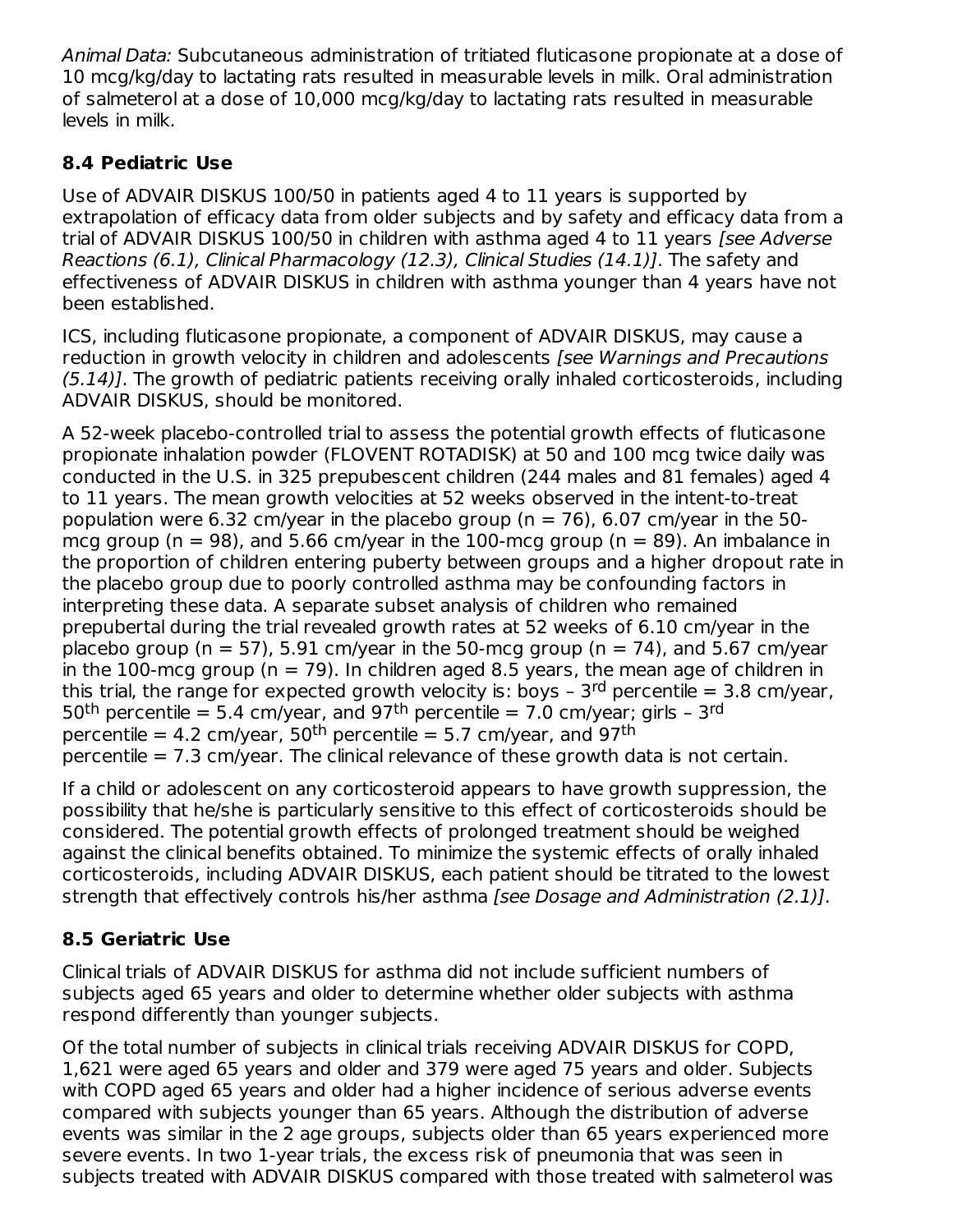greater in subjects older than 65 years than in subjects younger than 65 years (see A*dverse Reactions (6.2)].* As with other products containing beta<sub>2</sub>-agonists, special caution should be observed when using ADVAIR DISKUS in geriatric patients who have concomitant cardiovascular disease that could be adversely affected by beta<sub>2</sub>-agonists. Based on available data for ADVAIR DISKUS or its active components, no adjustment of dosage of ADVAIR DISKUS in geriatric patients is warranted.

No relationship between fluticasone propionate systemic exposure and age was observed in 57 subjects with COPD (aged 40 to 82 years) given 250 or 500 mcg twice daily.

## **8.6 Hepatic Impairment**

Formal pharmacokinetic studies using ADVAIR DISKUS have not been conducted in patients with hepatic impairment. However, since both fluticasone propionate and salmeterol are predominantly cleared by hepatic metabolism, impairment of liver function may lead to accumulation of fluticasone propionate and salmeterol in plasma. Therefore, patients with hepatic disease should be closely monitored.

## **8.7 Renal Impairment**

Formal pharmacokinetic studies using ADVAIR DISKUS have not been conducted in patients with renal impairment.

## **10 OVERDOSAGE**

No human overdosage data has been reported for ADVAIR DISKUS.

ADVAIR DISKUS contains both fluticasone propionate and salmeterol; therefore, the risks associated with overdosage for the individual components described below apply to ADVAIR DISKUS. Treatment of overdosage consists of discontinuation of ADVAIR DISKUS together with institution of appropriate symptomatic and/or supportive therapy. The judicious use of a cardioselective beta-receptor blocker may be considered, bearing in mind that such medication can produce bronchospasm. Cardiac monitoring is recommended in cases of overdosage.

## **10.1 Fluticasone Propionate**

Chronic overdosage of fluticasone propionate may result in signs/symptoms of hypercorticism [see Warnings and Precautions (5.8)]. Inhalation by healthy volunteers of a single dose of 4,000 mcg of fluticasone propionate inhalation powder or single doses of 1,760 or 3,520 mcg of fluticasone propionate CFC inhalation aerosol was well tolerated. Fluticasone propionate given by inhalation aerosol at dosages of 1,320 mcg twice daily for 7 to 15 days to healthy human volunteers was also well tolerated. Repeat oral doses up to 80 mg daily for 10 days in healthy volunteers and repeat oral doses up to 20 mg daily for 42 days in subjects were well tolerated. Adverse reactions were of mild or moderate severity, and incidences were similar in active and placebo treatment groups.

## **10.2 Salmeterol**

The expected signs and symptoms with overdosage of salmeterol are those of excessive beta-adrenergic stimulation and/or occurrence or exaggeration of any of the signs and symptoms of beta-adrenergic stimulation (e.g., seizures, angina, hypertension or hypotension, tachycardia with rates up to 200 beats/min, arrhythmias, nervousness,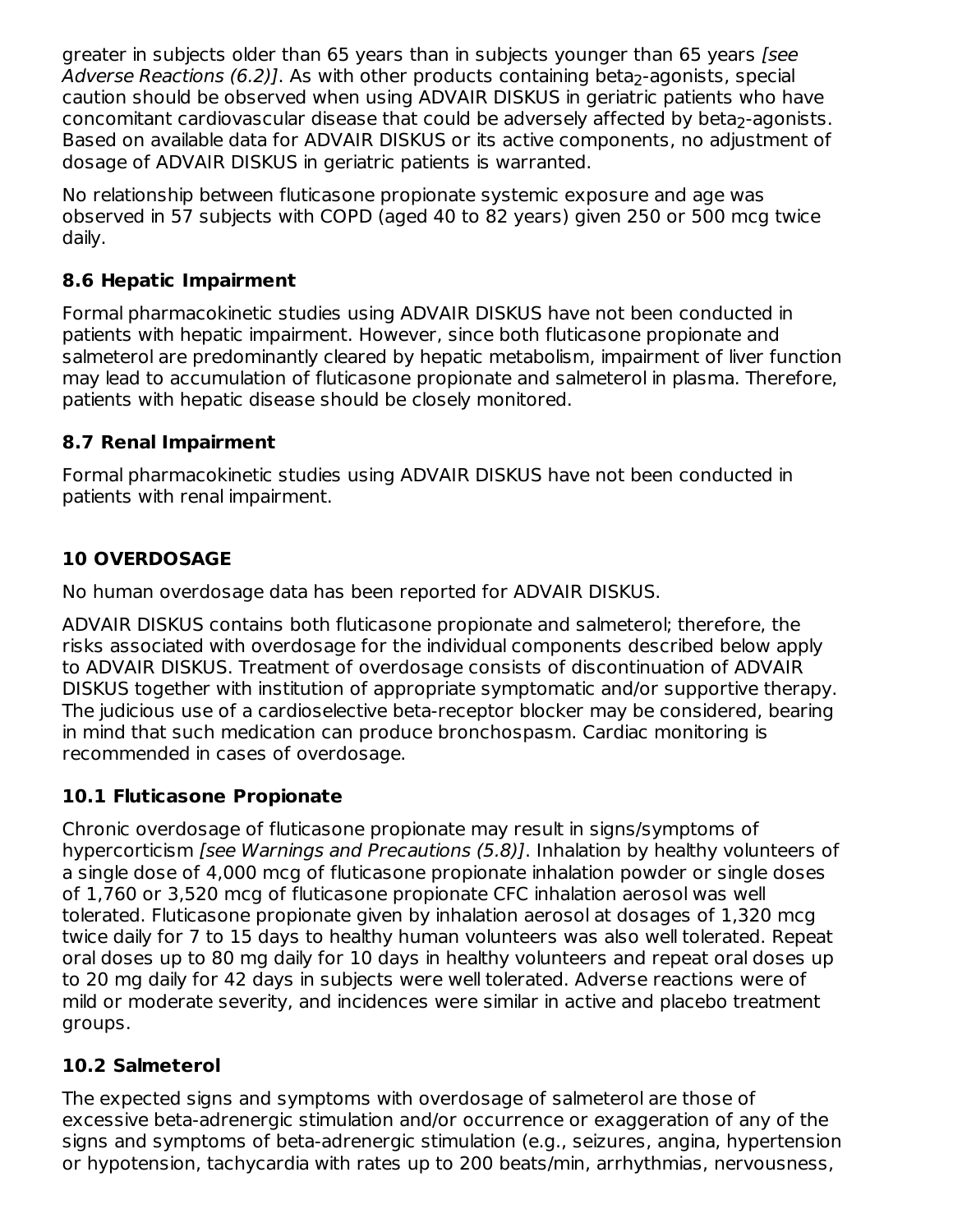headache, tremor, muscle cramps, dry mouth, palpitation, nausea, dizziness, fatigue, malaise, insomnia, hyperglycemia, hypokalemia, metabolic acidosis). Overdosage with salmeterol can lead to clinically significant prolongation of the QTc interval, which can produce ventricular arrhythmias.

As with all inhaled sympathomimetic medicines, cardiac arrest and even death may be associated with an overdose of salmeterol.

## **11 DESCRIPTION**

ADVAIR DISKUS 100/50, ADVAIR DISKUS 250/50, and ADVAIR DISKUS 500/50 are combinations of fluticasone propionate and salmeterol xinafoate.

One active component of ADVAIR DISKUS is fluticasone propionate, a corticosteroid having the chemical name S-(fluoromethyl) 6α,9-difluoro-11β,17-dihydroxy-16α-methyl-3-oxoandrosta-1,4-diene-17β-carbothioate, 17-propionate and the following chemical structure:



Fluticasone propionate is a white powder with a molecular weight of 500.6, and the empirical formula is  $\mathsf{C}_{25}\mathsf{H}_{31}\mathsf{F}_3\mathsf{O}_5\mathsf{S}.$  It is practically insoluble in water, freely soluble in dimethyl sulfoxide and dimethylformamide, and slightly soluble in methanol and 95% ethanol.

The other active component of ADVAIR DISKUS is salmeterol xinafoate, a beta $_2\text{-}$ adrenergic bronchodilator. Salmeterol xinafoate is the racemic form of the 1-hydroxy-2 naphthoic acid salt of salmeterol. It has the chemical name 4-hydroxy- $\alpha^1$ -[[[6-(4phenylbutoxy)hexyl]amino]methyl]-1,3-benzenedimethanol, 1-hydroxy-2 naphthalenecarboxylate and the following chemical structure:



Salmeterol xinafoate is a white powder with a molecular weight of 603.8, and the empirical formula is C<sub>25</sub>H<sub>37</sub>NO<sub>4</sub>•C $_{11}$ H<sub>8</sub>O<sub>3</sub>. It is freely soluble in methanol; slightly soluble in ethanol, chloroform, and isopropanol; and sparingly soluble in water.

ADVAIR DISKUS is a purple plastic inhaler containing a foil blister strip. Each blister on the strip contains a white powder mix of micronized fluticasone propionate (100, 250, or 500 mcg) and micronized salmeterol xinafoate salt (72.5 mcg, equivalent to 50 mcg of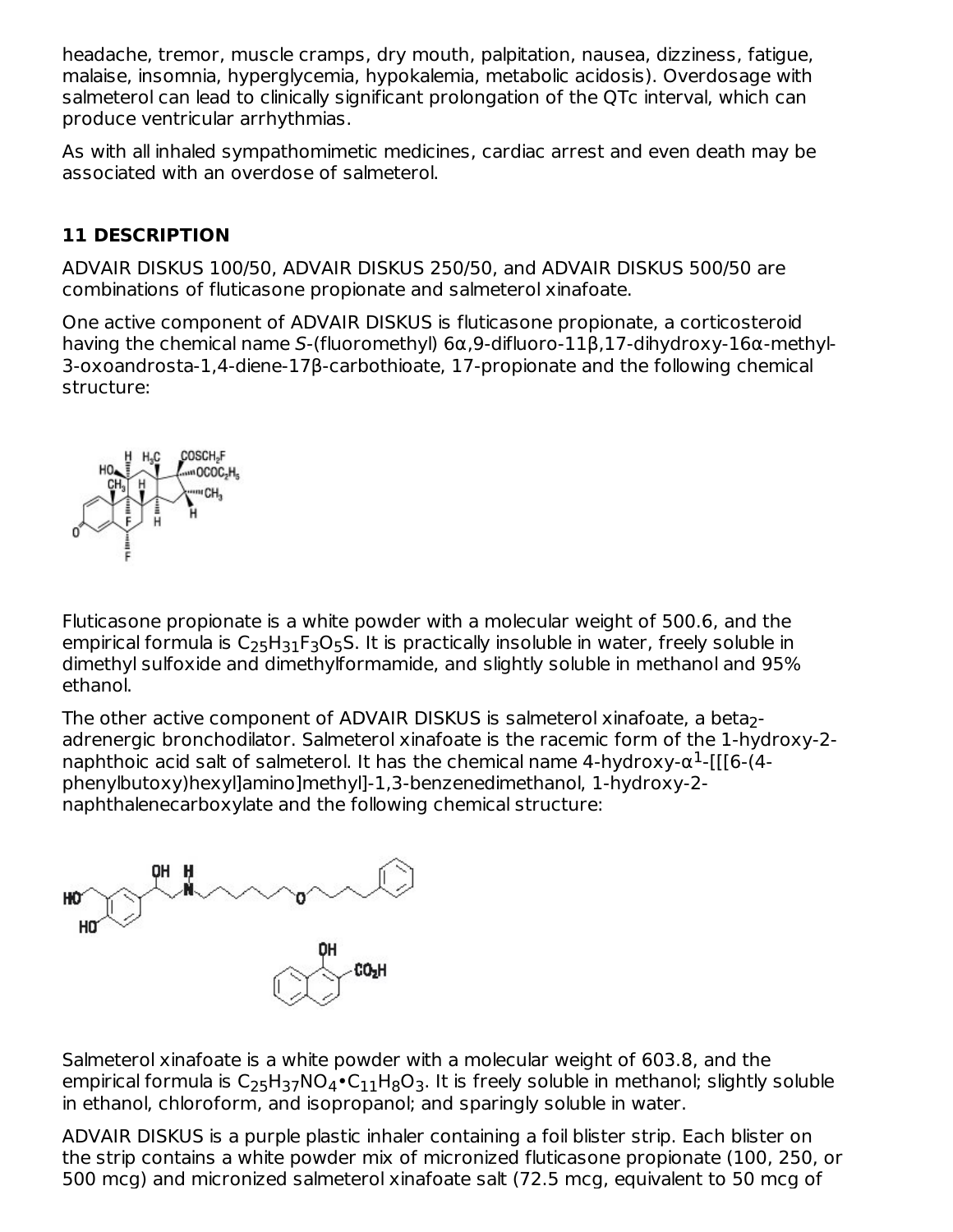500 mcg) and micronized salmeterol xinafoate salt (72.5 mcg, equivalent to 50 mcg of salmeterol base) in 12.5 mg of formulation containing lactose monohydrate (which contains milk proteins). After the inhaler is activated, the powder is dispersed into the airstream created by the patient inhaling through the mouthpiece.

Under standardized in vitro test conditions, ADVAIR DISKUS delivers 93, 233, and 465 mcg of fluticasone propionate and 45 mcg of salmeterol base per blister from ADVAIR DISKUS 100/50, ADVAIR DISKUS 250/50, and ADVAIR DISKUS 500/50, respectively, when tested at a flow rate of 60 L/min for 2 seconds.

In adult subjects with obstructive lung disease and severely compromised lung function (mean  $FEV<sub>1</sub>$  20% to 30% of predicted), mean peak inspiratory flow (PIF) through the DISKUS inhaler was 82.4 L/min (range: 46.1 to 115.3 L/min).

Inhalation profiles for adolescent ( $N = 13$ , aged 12 to 17 years) and adult ( $N = 17$ , aged 18 to 50 years) subjects with asthma inhaling maximally through the DISKUS inhaler show mean PIF of 122.2 L/min (range: 81.6 to 152.1 L/min). Inhalation profiles for pediatric subjects with asthma inhaling maximally through the DISKUS inhaler show a mean PIF of 75.5 L/min (range: 49.0 to 104.8 L/min) for the 4-year-old subject set  $(N = 20)$  and 107.3 L/min (range: 82.8 to 125.6 L/min) for the 8-year-old subject set  $(N = 20)$ .

The actual amount of drug delivered to the lung will depend on patient factors, such as inspiratory flow profile.

## **12 CLINICAL PHARMACOLOGY**

## **12.1 Mechanism of Action**

#### ADVAIR DISKUS

ADVAIR DISKUS contains both fluticasone propionate and salmeterol. The mechanisms of action described below for the individual components apply to ADVAIR DISKUS. These drugs represent 2 different classes of medications (a synthetic corticosteroid and a LABA) that have different effects on clinical, physiologic, and inflammatory indices.

#### Fluticasone Propionate

Fluticasone propionate is a synthetic trifluorinated corticosteroid with anti-inflammatory activity. Fluticasone propionate has been shown in vitro to exhibit a binding affinity for the human glucocorticoid receptor that is 18 times that of dexamethasone, almost twice that of beclomethasone-17-monopropionate (BMP), the active metabolite of beclomethasone dipropionate, and over 3 times that of budesonide. Data from the McKenzie vasoconstrictor assay in man are consistent with these results. The clinical significance of these findings is unknown.

Inflammation is an important component in the pathogenesis of asthma. Corticosteroids have been shown to have a wide range of actions on multiple cell types (e.g., mast cells, eosinophils, neutrophils, macrophages, lymphocytes) and mediators (e.g., histamine, eicosanoids, leukotrienes, cytokines) involved in inflammation. These anti-inflammatory actions of corticosteroids contribute to their efficacy in asthma.

Inflammation is also a component in the pathogenesis of COPD. In contrast to asthma, however, the predominant inflammatory cells in COPD include neutrophils, CD8+ Tlymphocytes, and macrophages. The effects of corticosteroids in the treatment of COPD are not well defined and ICS and fluticasone propionate when used apart from ADVAIR DISKUS are not indicated for the treatment of COPD.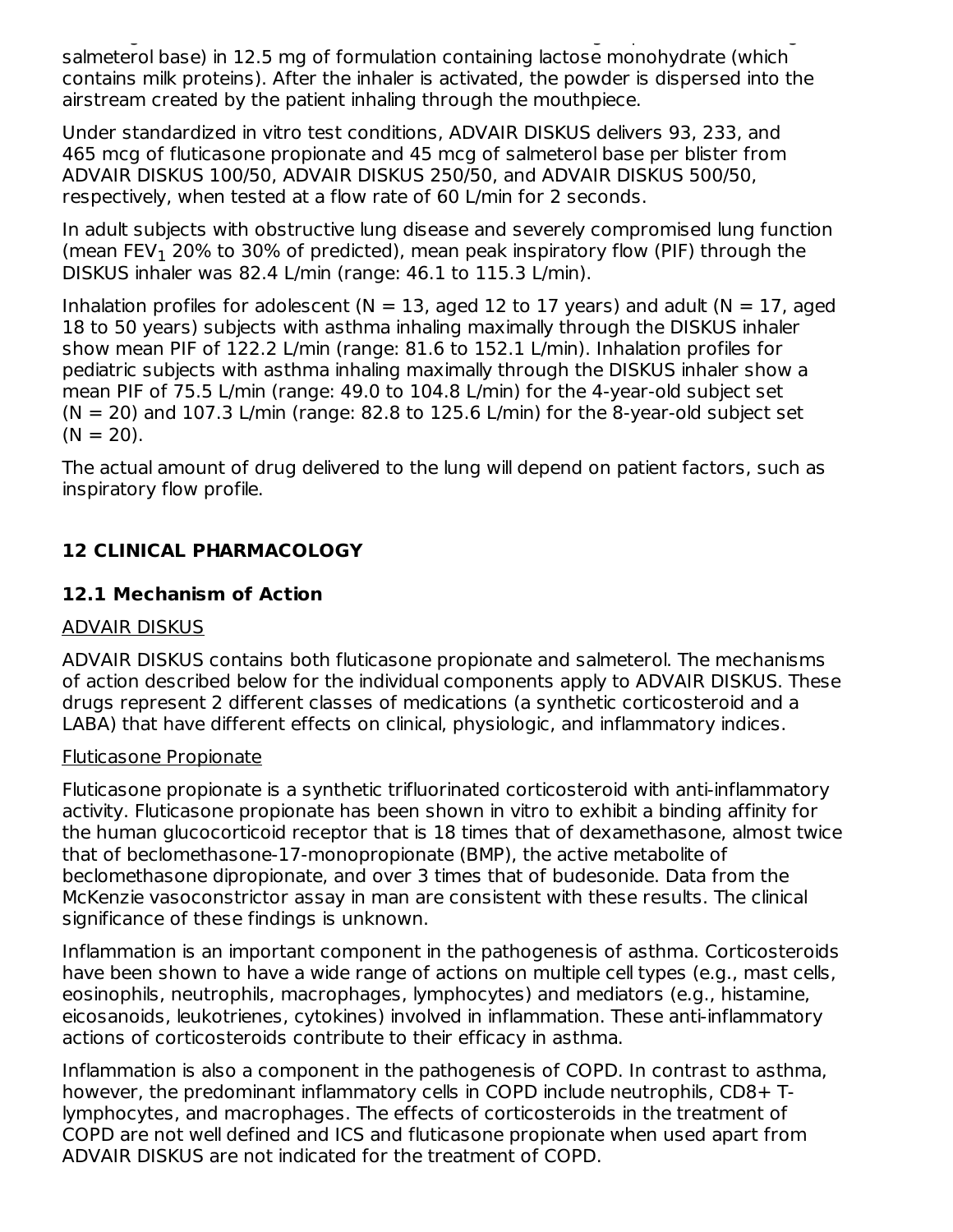### Salmeterol Xinafoate

Salmeterol is a selective LABA. In vitro studies show salmeterol to be at least 50 times more selective for beta<sub>2</sub>-adrenoceptors than albuterol. Although beta<sub>2</sub>-adrenoceptors are the predominant adrenergic receptors in bronchial smooth muscle and beta $_{\rm 1}$ adrenoceptors are the predominant receptors in the heart, there are also beta $_2\text{-}$ adrenoceptors in the human heart comprising 10% to 50% of the total betaadrenoceptors. The precise function of these receptors has not been established, but their presence raises the possibility that even selective beta $_2$ -agonists may have cardiac effects.

The pharmacologic effects of beta<sub>2</sub>-adrenoceptor agonist drugs, including salmeterol, are at least in part attributable to stimulation of intracellular adenyl cyclase, the enzyme that catalyzes the conversion of adenosine triphosphate (ATP) to cyclic-3′,5′-adenosine monophosphate (cyclic AMP). Increased cyclic AMP levels cause relaxation of bronchial smooth muscle and inhibition of release of mediators of immediate hypersensitivity from cells, especially from mast cells.

In vitro tests show that salmeterol is a potent and long-lasting inhibitor of the release of mast cell mediators, such as histamine, leukotrienes, and prostaglandin  $\mathsf{D}_2$ , from human lung. Salmeterol inhibits histamine-induced plasma protein extravasation and inhibits platelet-activating factor-induced eosinophil accumulation in the lungs of guinea pigs when administered by the inhaled route. In humans, single doses of salmeterol administered via inhalation aerosol attenuate allergen-induced bronchial hyperresponsiveness.

## **12.2 Pharmacodynamics**

## ADVAIR DISKUS

Healthy Subjects: Cardiovascular Effects: Since systemic pharmacodynamic effects of salmeterol are not normally seen at the therapeutic dose, higher doses were used to produce measurable effects. Four (4) trials were conducted with healthy adult subjects: (1) a single-dose crossover trial using 2 inhalations of ADVAIR DISKUS 500/50, fluticasone propionate inhalation powder 500 mcg and salmeterol inhalation powder 50 mcg given concurrently, or fluticasone propionate inhalation powder 500 mcg given alone, (2) a cumulative-dose trial using 50 to 400 mcg of salmeterol inhalation powder given alone or as ADVAIR DISKUS 500/50, (3) a repeat-dose trial for 11 days using 2 inhalations twice daily of ADVAIR DISKUS 250/50, fluticasone propionate inhalation powder 250 mcg, or salmeterol inhalation powder 50 mcg, and (4) a single-dose trial using 5 inhalations of ADVAIR DISKUS 100/50, fluticasone propionate inhalation powder 100 mcg alone, or placebo. In these trials no significant differences were observed in the pharmacodynamic effects of salmeterol (pulse rate, blood pressure, QTc interval, potassium, and glucose) whether the salmeterol was given as ADVAIR DISKUS, concurrently with fluticasone propionate from separate inhalers, or as salmeterol alone. The systemic pharmacodynamic effects of salmeterol were not altered by the presence of fluticasone propionate in ADVAIR DISKUS. The potential effect of salmeterol on the effects of fluticasone propionate on the HPA axis was also evaluated in these trials.

Hypothalamic-Pituitary-Adrenal Axis Effects: No significant differences across treatments were observed in 24-hour urinary cortisol excretion and, where measured, 24-hour plasma cortisol AUC. The systemic pharmacodynamic effects of fluticasone propionate were not altered by the presence of salmeterol in ADVAIR DISKUS in healthy subjects.

Subjects with Asthma: Adult and Adolescent Subjects: Cardiovascular Effects: In clinical trials with ADVAIR DISKUS in adult and adolescent subjects aged 12 years and older with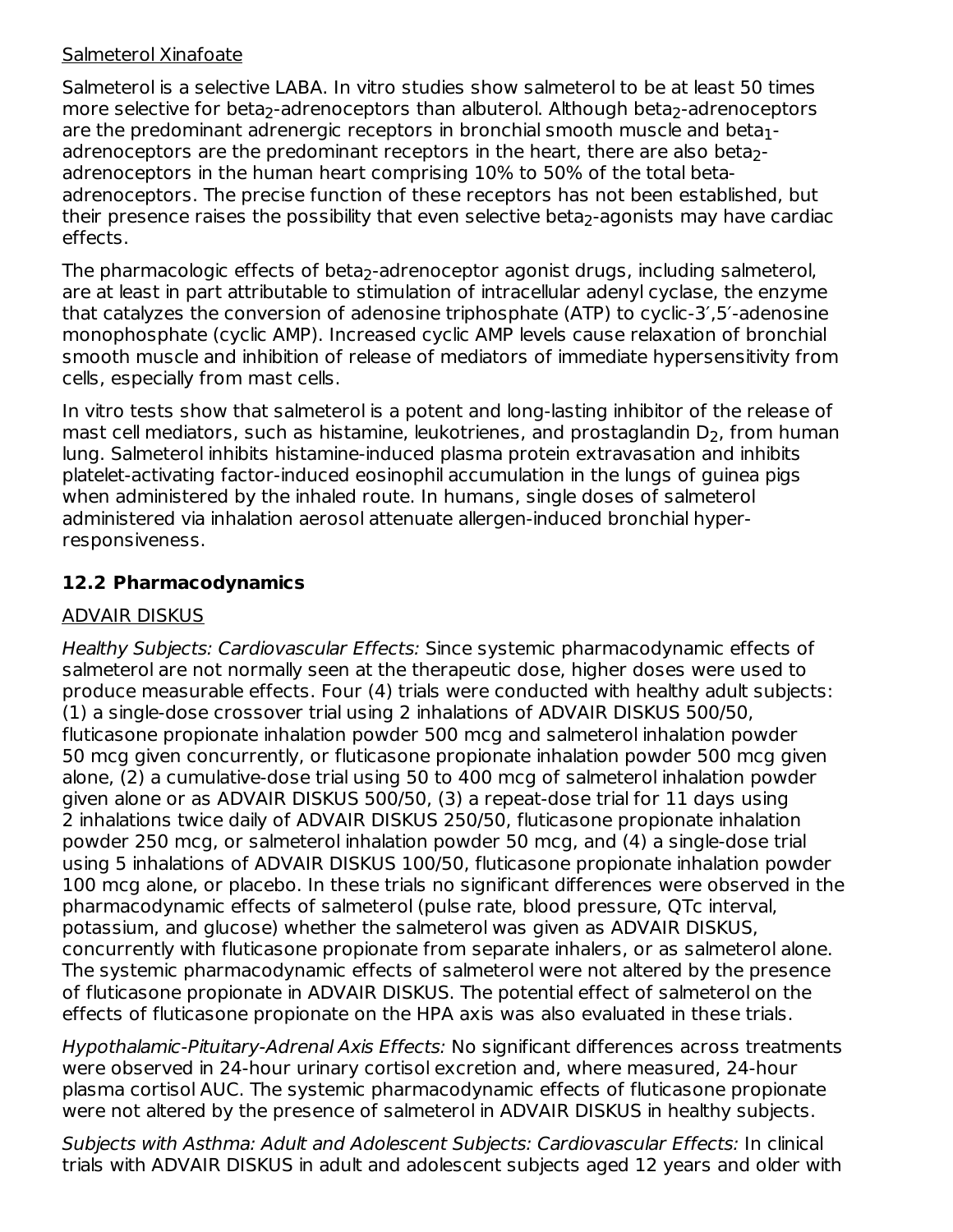asthma, no significant differences were observed in the systemic pharmacodynamic effects of salmeterol (pulse rate, blood pressure, QTc interval, potassium, and glucose) whether the salmeterol was given alone or as ADVAIR DISKUS. In 72 adult and adolescent subjects with asthma given either ADVAIR DISKUS 100/50 or ADVAIR DISKUS 250/50, continuous 24-hour electrocardiographic monitoring was performed after the first dose and after 12 weeks of therapy, and no clinically significant dysrhythmias were noted.

Hypothalamic-Pituitary-Adrenal Axis Effects: In a 28-week trial in adult and adolescent subjects with asthma, ADVAIR DISKUS 500/50 twice daily was compared with the concurrent use of salmeterol inhalation powder 50 mcg plus fluticasone propionate inhalation powder 500 mcg from separate inhalers or fluticasone propionate inhalation powder 500 mcg alone. No significant differences across treatments were observed in serum cortisol AUC after 12 weeks of dosing or in 24-hour urinary cortisol excretion after 12 and 28 weeks.

In a 12-week trial in adult and adolescent subjects with asthma, ADVAIR DISKUS 250/50 twice daily was compared with fluticasone propionate inhalation powder 250 mcg alone, salmeterol inhalation powder 50 mcg alone, and placebo. For most subjects, the ability to increase cortisol production in response to stress, as assessed by 30-minute cosyntropin stimulation, remained intact with ADVAIR DISKUS. One subject (3%) who received ADVAIR DISKUS 250/50 had an abnormal response (peak serum cortisol <18 mcg/dL) after dosing, compared with 2 subjects (6%) who received placebo, 2 subjects (6%) who received fluticasone propionate 250 mcg, and no subjects who received salmeterol.

In a repeat-dose, 3-way crossover trial, 1 inhalation twice daily of ADVAIR DISKUS 100/50, FLOVENT DISKUS 100 mcg (fluticasone propionate inhalation powder 100 mcg), or placebo was administered to 20 adult and adolescent subjects with asthma. After 28 days of treatment, geometric mean serum cortisol AUC over 12 hours showed no significant difference between ADVAIR DISKUS and FLOVENT DISKUS or between either active treatment and placebo.

Pediatric Subjects: Hypothalamic-Pituitary-Adrenal Axis Effects: In a 12-week trial in subjects with asthma aged 4 to 11 years who were receiving ICS at trial entry, ADVAIR DISKUS 100/50 twice daily was compared with fluticasone propionate inhalation powder 100 mcg administered twice daily via the DISKUS. The values for 24-hour urinary cortisol excretion at trial entry and after 12 weeks of treatment were similar within each treatment group. After 12 weeks, 24-hour urinary cortisol excretion was also similar between the 2 groups.

Subjects with Chronic Obstructive Pulmonary Disease: Cardiovascular Effects: In clinical trials with ADVAIR DISKUS in subjects with COPD, no significant differences were seen in pulse rate, blood pressure, potassium, and glucose between ADVAIR DISKUS, the individual components of ADVAIR DISKUS, and placebo. In a trial of ADVAIR DISKUS 250/50, 8 subjects (2 [1.1%] in the group given ADVAIR DISKUS 250/50, 1 [0.5%] in the fluticasone propionate 250-mcg group, 3 [1.7%] in the salmeterol group, and 2 [1.1%] in the placebo group) had QTc intervals >470 msec at least 1 time during the treatment period. Five (5) of these 8 subjects had a prolonged QTc interval at baseline.

In a 24-week trial, 130 subjects with COPD received continuous 24-hour electrocardiographic monitoring prior to the first dose and after 4 weeks of twice-daily treatment with either ADVAIR DISKUS 500/50, fluticasone propionate inhalation powder 500 mcg, salmeterol inhalation powder 50 mcg, or placebo. No significant differences in ventricular or supraventricular arrhythmias and heart rate were observed among the groups treated with ADVAIR DISKUS 500/50, the individual components, or placebo. One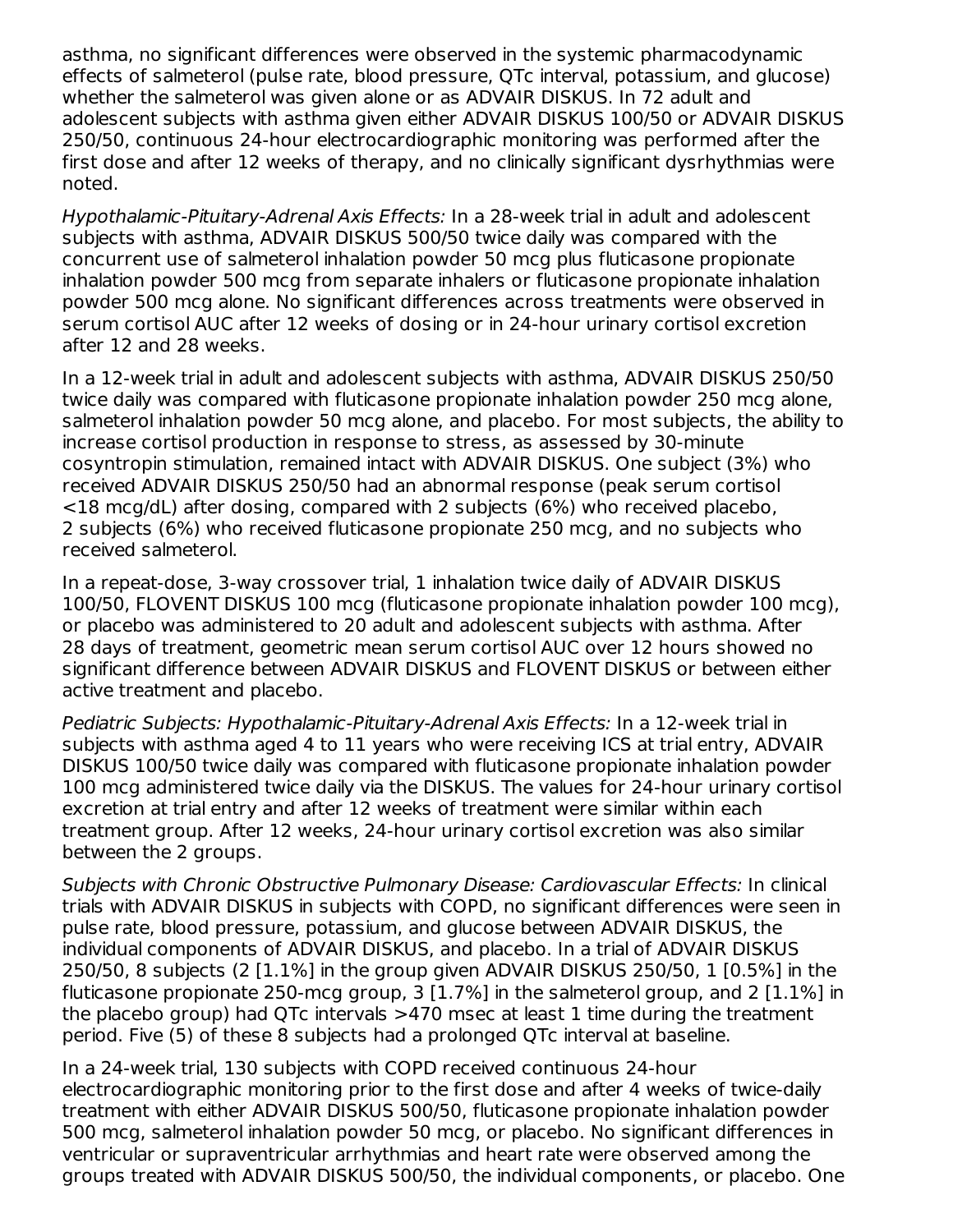(1) subject in the fluticasone propionate group experienced atrial flutter/atrial fibrillation, and 1 subject in the group given ADVAIR DISKUS 500/50 experienced heart block. There were 3 cases of nonsustained ventricular tachycardia (1 each in the placebo, salmeterol, and fluticasone propionate 500-mcg treatment groups).

In 24-week clinical trials in subjects with COPD, the incidence of clinically significant ECG abnormalities (myocardial ischemia, ventricular hypertrophy, clinically significant conduction abnormalities, clinically significant arrhythmias) was lower for subjects who received salmeterol (1%, 9 of 688 subjects who received either salmeterol 50 mcg or ADVAIR DISKUS) compared with placebo (3%, 10 of 370 subjects).

No significant differences with salmeterol 50 mcg alone or in combination with fluticasone propionate as ADVAIR DISKUS 500/50 were observed on pulse rate and systolic and diastolic blood pressure in a subset of subjects with COPD who underwent 12-hour serial vital sign measurements after the first dose ( $n = 183$ ) and after 12 weeks of therapy ( $n = 149$ ). Median changes from baseline in pulse rate and systolic and diastolic blood pressure were similar to those seen with placebo.

Hypothalamic-Pituitary-Adrenal Axis Effects: Short-cosyntropin stimulation testing was performed both at Day 1 and Endpoint in 101 subjects with COPD receiving twice-daily ADVAIR DISKUS 250/50, fluticasone propionate inhalation powder 250 mcg, salmeterol inhalation powder 50 mcg, or placebo. For most subjects, the ability to increase cortisol production in response to stress, as assessed by short cosyntropin stimulation, remained intact with ADVAIR DISKUS 250/50. One (1) subject (3%) who received ADVAIR DISKUS 250/50 had an abnormal stimulated cortisol response (peak cortisol <14.5 mcg/dL assessed by high-performance liquid chromatography) after dosing, compared with 2 subjects (9%) who received fluticasone propionate 250 mcg, 2 subjects (7%) who received salmeterol 50 mcg, and 1 subject (4%) who received placebo following 24 weeks of treatment or early discontinuation from trial.

After 36 weeks of dosing, serum cortisol concentrations in a subset of subjects with COPD ( $n = 83$ ) were 22% lower in subjects receiving ADVAIR DISKUS 500/50 and 21% lower in subjects receiving fluticasone propionate 500 mcg than in subjects receiving placebo.

#### Other Fluticasone Propionate Products

Subjects with Asthma: Hypothalamic-Pituitary-Adrenal Axis Effects: In clinical trials with fluticasone propionate inhalation powder using dosages up to and including 250 mcg twice daily, occasional abnormal short cosyntropin tests (peak serum cortisol <18 mcg/dL assessed by radioimmunoassay) were noted both in subjects receiving fluticasone propionate and in subjects receiving placebo. The incidence of abnormal tests at 500 mcg twice daily was greater than placebo. In a 2-year trial carried out with the DISKHALER inhalation device in 64 subjects with mild, persistent asthma (mean FEV $_{\rm 1}$ 91% of predicted) randomized to fluticasone propionate 500 mcg twice daily or placebo, no subject receiving fluticasone propionate had an abnormal response to 6-hour cosyntropin infusion (peak serum cortisol <18 mcg/dL). With a peak cortisol threshold of <35 mcg/dL, 1 subject receiving fluticasone propionate (4%) had an abnormal response at 1 year; repeat testing at 18 months and 2 years was normal. Another subject receiving fluticasone propionate (5%) had an abnormal response at 2 years. No subject on placebo had an abnormal response at 1 or 2 years.

Subjects with Chronic Obstructive Pulmonary Disease: Hypothalamic-Pituitary-Adrenal Axis Effects: After 4 weeks of dosing, the steady-state fluticasone propionate pharmacokinetics and serum cortisol levels were described in a subset of subjects with COPD (n = 86) randomized to twice-daily fluticasone propionate inhalation powder via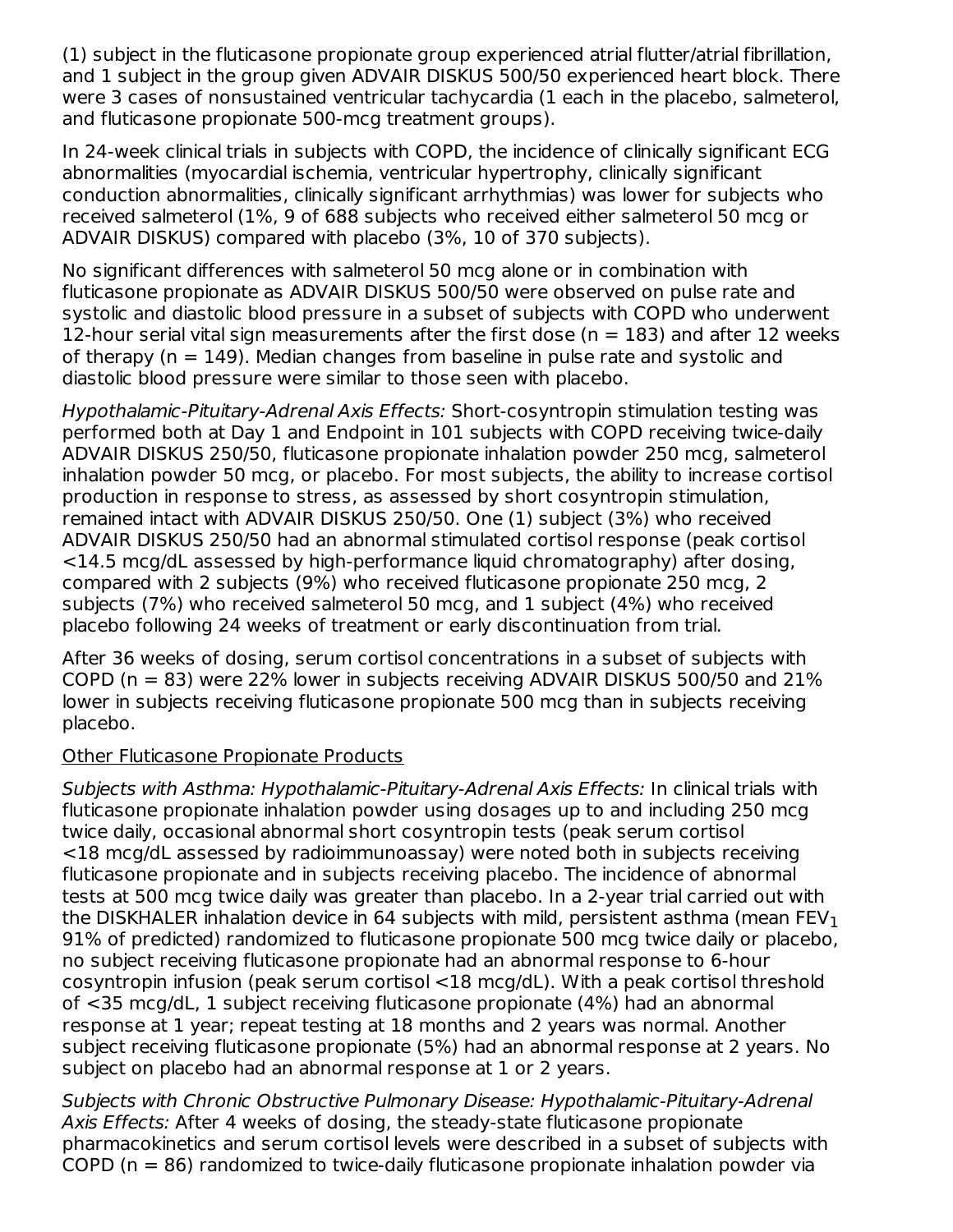the DISKUS 500 mcg, fluticasone propionate inhalation powder 250 mcg, or placebo. Serial serum cortisol concentrations were measured across a 12-hour dosing interval. Serum cortisol concentrations following 250- and 500-mcg twice-daily dosing were 10% and 21% lower than placebo, respectively, indicating a dose-dependent increase in systemic exposure to fluticasone propionate.

#### Other Salmeterol Xinafoate Products

Subjects with Asthma: Cardiovascular Effects: Inhaled salmeterol, like other betaadrenergic agonist drugs, can produce dose-related cardiovascular effects and effects on blood glucose and/or serum potassium [see Warnings and Precautions (5.12, 5.18)]. The cardiovascular effects (heart rate, blood pressure) associated with salmeterol inhalation aerosol occur with similar frequency, and are of similar type and severity, as those noted following albuterol administration.

The effects of rising inhaled doses of salmeterol and standard inhaled doses of albuterol were studied in volunteers and in subjects with asthma. Salmeterol doses up to 84 mcg administered as inhalation aerosol resulted in heart rate increases of 3 to 16 beats/min, about the same as albuterol dosed at 180 mcg by inhalation aerosol (4 to 10 beats/min). Adult and adolescent subjects receiving 50-mcg doses of salmeterol inhalation powder  $(N = 60)$  underwent continuous electrocardiographic monitoring during two 12-hour periods after the first dose and after 1 month of therapy, and no clinically significant dysrhythmias were noted.

## Concomitant Use of ADVAIR DISKUS with Other Respiratory Medicines

*Short-acting Beta<sub>2</sub>-agonists:* In clinical trials in subjects with asthma, the mean daily need for albuterol by 166 adult and adolescent subjects aged 12 years and older using ADVAIR DISKUS was approximately 1.3 inhalations/day and ranged from 0 to 9 inhalations/day. Five percent (5%) of subjects using ADVAIR DISKUS in these trials averaged 6 or more inhalations per day over the course of the 12-week trials. No increase in frequency of cardiovascular adverse events was observed among subjects who averaged 6 or more inhalations per day.

In a clinical trial in subjects with COPD, the mean daily need for albuterol for subjects using ADVAIR DISKUS 250/50 was 4.1 inhalations/day. Twenty-six percent (26%) of subjects using ADVAIR DISKUS 250/50 averaged 6 or more inhalations of albuterol per day over the course of the 24-week trial. No increase in frequency of cardiovascular adverse reactions was observed among subjects who averaged 6 or more inhalations per day.

Methylxanthines: The concurrent use of intravenously or orally administered methylxanthines (e.g., aminophylline, theophylline) by adult and adolescent subjects aged 12 years and older receiving ADVAIR DISKUS has not been completely evaluated. In clinical trials in subjects with asthma, 39 subjects receiving ADVAIR DISKUS 100/50, ADVAIR DISKUS 250/50, or ADVAIR DISKUS 500/50 twice daily concurrently with a theophylline product had adverse event rates similar to those in 304 subjects receiving ADVAIR DISKUS without theophylline. Similar results were observed in subjects receiving salmeterol 50 mcg plus fluticasone propionate 500 mcg twice daily concurrently with a theophylline product ( $n = 39$ ) or without theophylline ( $n = 132$ ).

In a clinical trial in subjects with COPD, 17 subjects receiving ADVAIR DISKUS 250/50 twice daily concurrently with a theophylline product had adverse event rates similar to those in 161 subjects receiving ADVAIR DISKUS without theophylline. Based on the available data, the concomitant administration of methylxanthines with ADVAIR DISKUS did not alter the observed adverse event profile.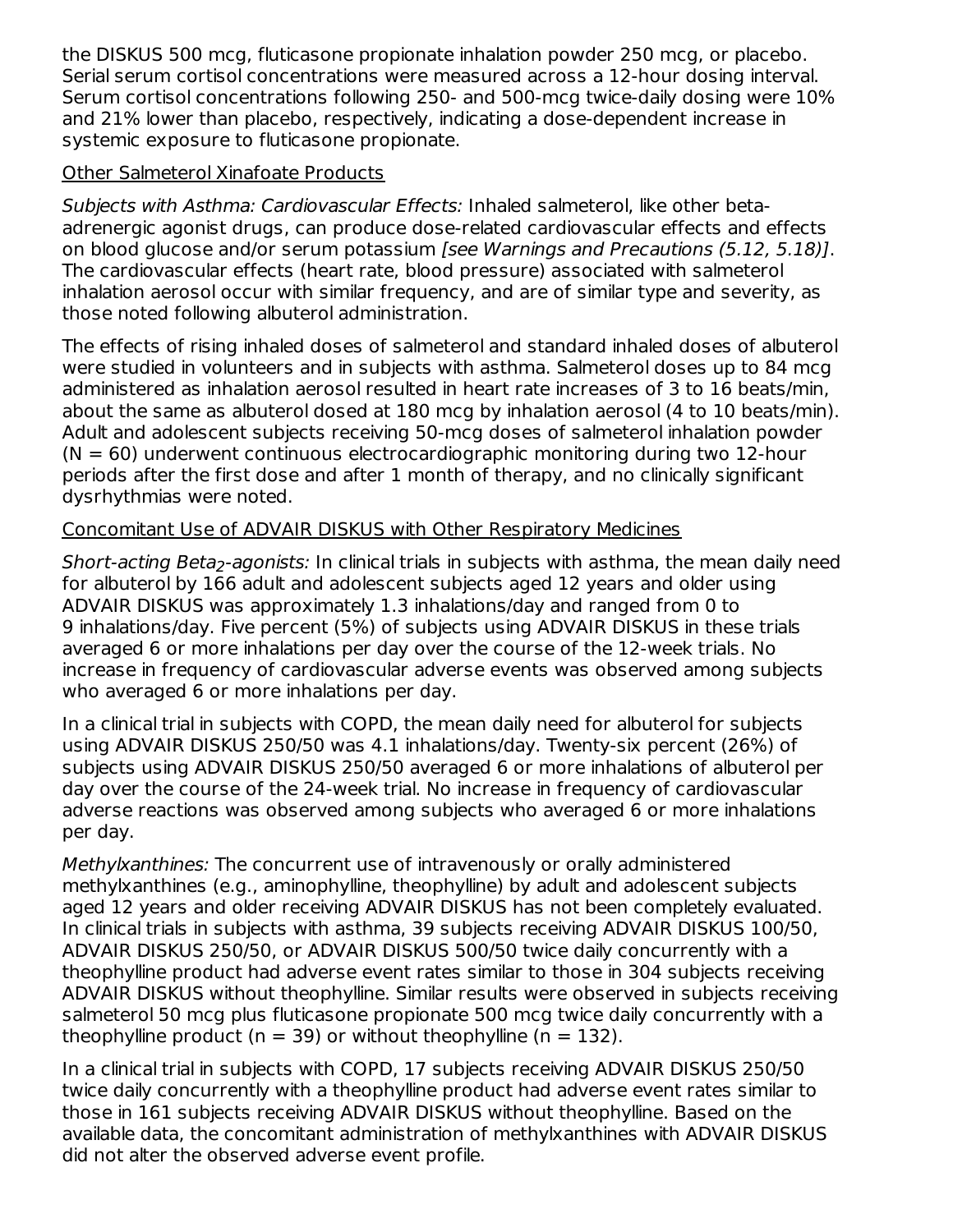Fluticasone Propionate Nasal Spray: In adult and adolescent subjects aged 12 years and older receiving ADVAIR DISKUS in clinical trials, no difference in the profile of adverse events or HPA axis effects was noted between subjects who were receiving FLONASE (fluticasone propionate) Nasal Spray, 50 mcg concurrently ( $n = 46$ ) and those who were not ( $n = 130$ ).

## **12.3 Pharmacokinetics**

## Absorption

Fluticasone Propionate: Healthy Subjects: Fluticasone propionate acts locally in the lung; therefore, plasma levels do not predict therapeutic effect. Trials using oral dosing of labeled and unlabeled drug have demonstrated that the oral systemic bioavailability of fluticasone propionate is negligible  $\left($  < 1%), primarily due to incomplete absorption and presystemic metabolism in the gut and liver. In contrast, the majority of the fluticasone propionate delivered to the lung is systemically absorbed.

Following administration of ADVAIR DISKUS to healthy adult subjects, peak plasma concentrations of fluticasone propionate were achieved in 1 to 2 hours. In a single-dose crossover trial, a higher-than-recommended dose of ADVAIR DISKUS was administered to 14 healthy adult subjects. Two (2) inhalations of the following treatments were administered: ADVAIR DISKUS 500/50, fluticasone propionate inhalation powder 500 mcg and salmeterol inhalation powder 50 mcg given concurrently, and fluticasone propionate inhalation powder 500 mcg alone. Mean peak plasma concentrations of fluticasone propionate averaged 107, 94, and 120 pg/mL, respectively, indicating no significant changes in systemic exposures of fluticasone propionate.

In 15 healthy subjects, systemic exposure to fluticasone propionate from 4 inhalations of ADVAIR HFA 230/21 (fluticasone propionate 230 mcg and salmeterol 21 mcg) Inhalation Aerosol (920/84 mcg) and 2 inhalations of ADVAIR DISKUS 500/50 (1,000/100 mcg) was similar between the 2 inhalers (i.e., 799 versus 832 pg•h/mL, respectively), but approximately half the systemic exposure from 4 inhalations of fluticasone propionate CFC inhalation aerosol 220 mcg (880 mcg, AUC =  $1,543$ ) pg•h/mL). Similar results were observed for peak fluticasone propionate plasma concentrations (186 and 182 pg/mL from ADVAIR HFA and ADVAIR DISKUS, respectively, and 307 pg/mL from the fluticasone propionate CFC inhalation aerosol). Absolute bioavailability of fluticasone propionate was 5.3% and 5.5% following administration of ADVAIR HFA and ADVAIR DISKUS, respectively.

Subjects with Asthma and COPD: Peak steady-state fluticasone propionate plasma concentrations in adult subjects with asthma ( $N = 11$ ) ranged from undetectable to 266 pg/mL after a 500-mcg twice-daily dose of fluticasone propionate inhalation powder using the DISKUS inhaler. The mean fluticasone propionate plasma concentration was 110 pg/mL.

Full pharmacokinetic profiles were obtained from 9 female and 16 male subjects with asthma given fluticasone propionate inhalation powder 500 mcg twice daily using the DISKUS inhaler and from 14 female and 43 male subjects with COPD given 250 or 500 mcg twice daily. No overall differences in fluticasone propionate pharmacokinetics were observed.

Peak steady-state fluticasone propionate plasma concentrations in subjects with COPD averaged 53 pg/mL (range: 19.3 to 159.3 pg/mL) after treatment with 250 mcg twice daily ( $n = 30$ ) and 84 pg/mL (range: 24.3 to 197.1 pg/mL) after treatment with 500 mcg twice daily (n = 27) via the fluticasone propionate DISKUS inhaler. In another trial in subjects with COPD, peak steady-state fluticasone propionate plasma concentrations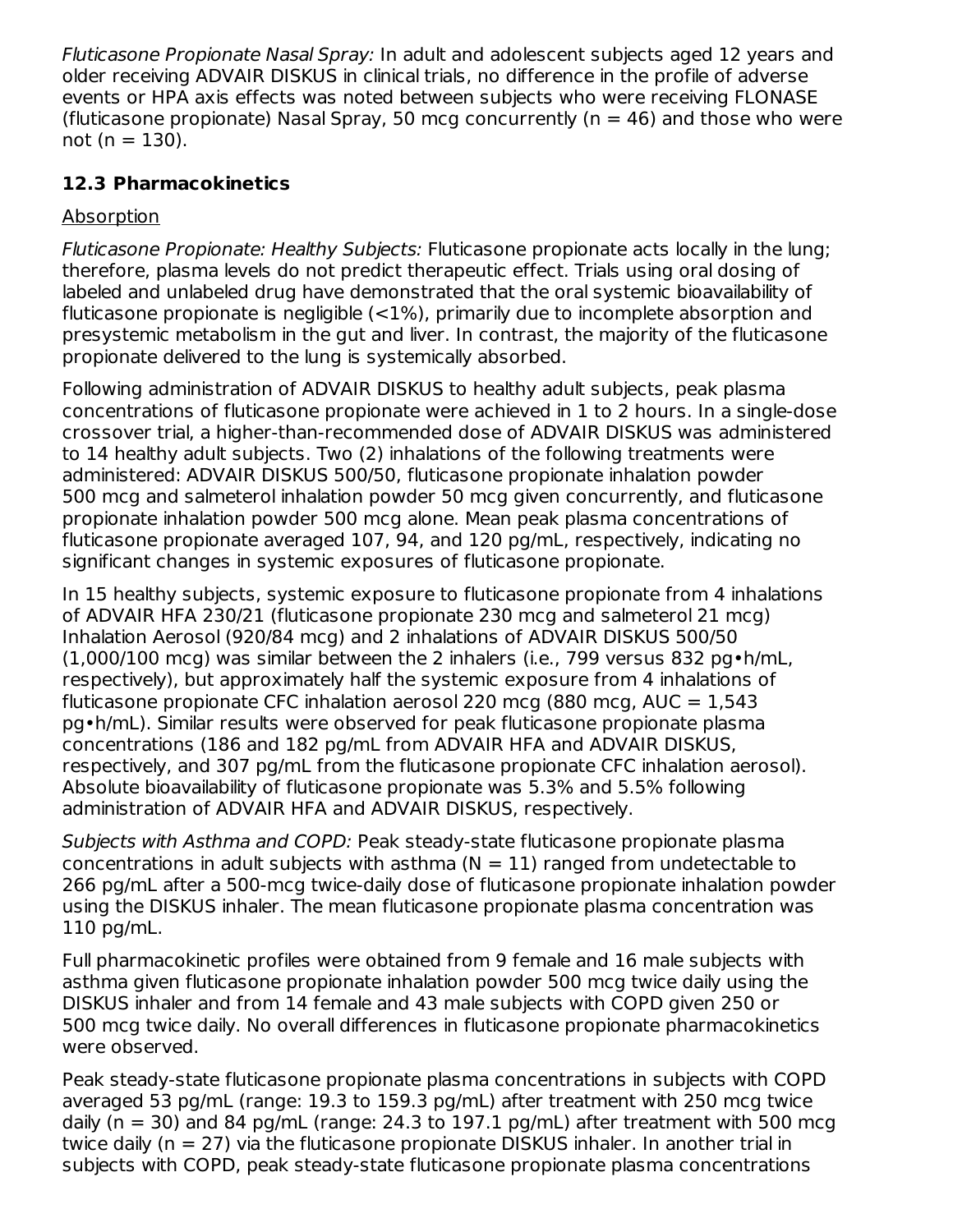averaged 115 pg/mL (range: 52.6 to 366.0 pg/mL) after treatment with 500 mcg twice daily via the fluticasone propionate DISKUS inhaler ( $n = 15$ ) and 105 pg/mL (range: 22.5 to 299.0 pg/mL) via ADVAIR DISKUS ( $n = 24$ ).

Salmeterol Xinafoate: Healthy Subjects: Salmeterol xinafoate, an ionic salt, dissociates in solution so that the salmeterol and 1-hydroxy-2-naphthoic acid (xinafoate) moieties are absorbed, distributed, metabolized, and eliminated independently. Salmeterol acts locally in the lung; therefore, plasma levels do not predict therapeutic effect.

Following administration of ADVAIR DISKUS to healthy adult subjects, peak plasma concentrations of salmeterol were achieved in about 5 minutes.

In 15 healthy subjects receiving ADVAIR HFA 230/21 Inhalation Aerosol (920/84 mcg) and ADVAIR DISKUS 500/50 (1,000/100 mcg), systemic exposure to salmeterol was higher (317 versus 169 pg•h/mL) and peak salmeterol concentrations were lower (196 versus 223 pg/mL) following ADVAIR HFA compared with ADVAIR DISKUS, although pharmacodynamic results were comparable.

Subjects with Asthma: Because of the small therapeutic dose, systemic levels of salmeterol are low or undetectable after inhalation of recommended dosages (50 mcg of salmeterol inhalation powder twice daily). Following chronic administration of an inhaled dose of 50 mcg of salmeterol inhalation powder twice daily, salmeterol was detected in plasma within 5 to 45 minutes in 7 subjects with asthma; plasma concentrations were very low, with mean peak concentrations of 167 pg/mL at 20 minutes and no accumulation with repeated doses.

#### **Distribution**

Fluticasone Propionate: Following intravenous administration, the initial disposition phase for fluticasone propionate was rapid and consistent with its high lipid solubility and tissue binding. The volume of distribution averaged 4.2 L/kg.

The percentage of fluticasone propionate bound to human plasma proteins averages 99%. Fluticasone propionate is weakly and reversibly bound to erythrocytes and is not significantly bound to human transcortin.

Salmeterol: The percentage of salmeterol bound to human plasma proteins averages 96% in vitro over the concentration range of 8 to 7,722 ng of salmeterol base per milliliter, much higher concentrations than those achieved following therapeutic doses of salmeterol.

## Metabolism

Fluticasone Propionate: The total clearance of fluticasone propionate is high (average, 1,093 mL/min), with renal clearance accounting for <0.02% of the total. The only circulating metabolite detected in man is the 17β-carboxylic acid derivative of fluticasone propionate, which is formed through the CYP3A4 pathway. This metabolite had less affinity (approximately 1/2,000) than the parent drug for the glucocorticoid receptor of human lung cytosol in vitro and negligible pharmacological activity in animal studies. Other metabolites detected in vitro using cultured human hepatoma cells have not been detected in man.

Salmeterol: Salmeterol base is extensively metabolized by hydroxylation, with subsequent elimination predominantly in the feces. No significant amount of unchanged salmeterol base was detected in either urine or feces.

An in vitro study using human liver microsomes showed that salmeterol is extensively metabolized to α-hydroxysalmeterol (aliphatic oxidation) by CYP3A4. Ketoconazole, a strong inhibitor of CYP3A4, essentially completely inhibited the formation of  $\alpha$ -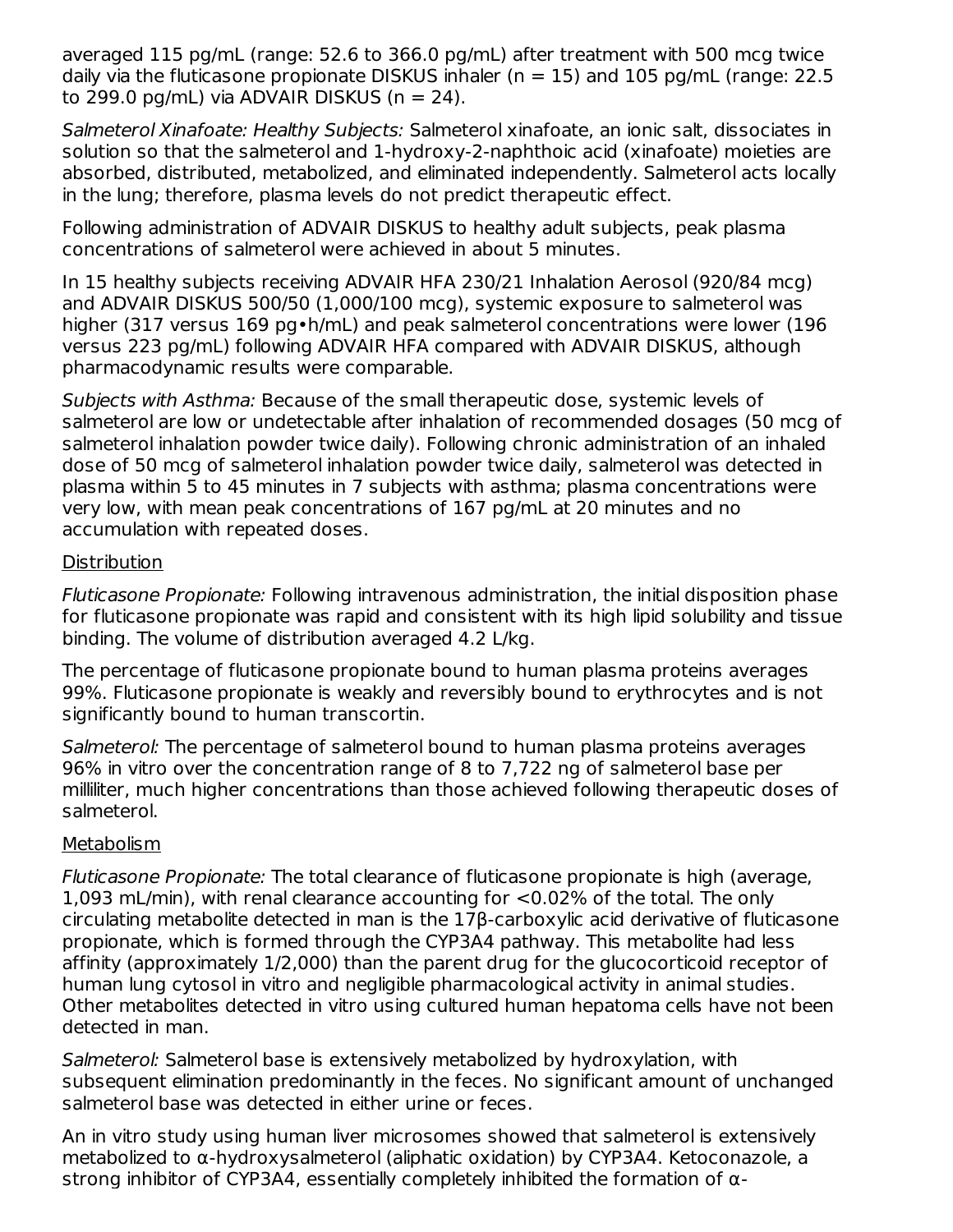strong inhibitor of CYP3A4, essentially completely inhibited the formation of αhydroxysalmeterol in vitro.

#### **Elimination**

Fluticasone Propionate: Following intravenous dosing, fluticasone propionate showed polyexponential kinetics and had a terminal elimination half-life of approximately 7.8 hours. Less than 5% of a radiolabeled oral dose was excreted in the urine as metabolites, with the remainder excreted in the feces as parent drug and metabolites. Terminal half-life estimates of fluticasone propionate for ADVAIR HFA, ADVAIR DISKUS, and fluticasone propionate CFC inhalation aerosol were similar and averaged 5.6 hours.

Salmeterol: In 2 healthy adult subjects who received 1 mg of radiolabeled salmeterol (as salmeterol xinafoate) orally, approximately 25% and 60% of the radiolabeled salmeterol was eliminated in urine and feces, respectively, over a period of 7 days. The terminal elimination half-life was about 5.5 hours (1 volunteer only).

The xinafoate moiety has no apparent pharmacologic activity. The xinafoate moiety is highly protein bound (>99%) and has a long elimination half-life of 11 days. No terminal half-life estimates were calculated for salmeterol following administration of ADVAIR DISKUS.

#### Specific Populations

A population pharmacokinetic analysis was performed for fluticasone propionate and salmeterol utilizing data from 9 controlled clinical trials that included 350 subjects with asthma aged 4 to 77 years who received treatment with ADVAIR DISKUS, the combination of HFA-propelled fluticasone propionate and salmeterol inhalation aerosol (ADVAIR HFA), fluticasone propionate inhalation powder (FLOVENT DISKUS), HFApropelled fluticasone propionate inhalation aerosol (FLOVENT HFA), or CFC-propelled fluticasone propionate inhalation aerosol. The population pharmacokinetic analyses for fluticasone propionate and salmeterol showed no clinically relevant effects of age, gender, race, body weight, body mass index, or percent of predicted FEV $_{\rm 1}$  on apparent clearance and apparent volume of distribution.

Age: When the population pharmacokinetic analysis for fluticasone propionate was divided into subgroups based on fluticasone propionate strength, formulation, and age (adolescents/adults and children), there were some differences in fluticasone propionate exposure. Higher fluticasone propionate exposure from ADVAIR DISKUS 100/50 compared with FLOVENT DISKUS 100 mcg was observed in adolescents and adults (ratio 1.52 [90% CI: 1.08, 2.13]). However, in clinical trials of up to 12 weeks' duration comparing ADVAIR DISKUS 100/50 and FLOVENT DISKUS 100 mcg in adolescents and adults, no differences in systemic effects of corticosteroid treatment (e.g., HPA axis effects) were observed. Similar fluticasone propionate exposure was observed from ADVAIR DISKUS 500/50 and FLOVENT DISKUS 500 mcg (ratio 0.83 [90% CI: 0.65, 1.07]) in adolescents and adults.

Steady-state systemic exposure to salmeterol when delivered as ADVAIR DISKUS 100/50, ADVAIR DISKUS 250/50, or ADVAIR HFA 115/21 (fluticasone propionate 115 mcg and salmeterol 21 mcg) Inhalation Aerosol was evaluated in 127 subjects aged 4 to 57 years. The geometric mean AUC was 325 pg•h/mL (90% CI: 309, 341) in adolescents and adults.

The population pharmacokinetic analysis included 160 subjects with asthma aged 4 to 11 years who received ADVAIR DISKUS 100/50 or FLOVENT DISKUS 100 mcg. Higher fluticasone propionate exposure (AUC) was observed in children from ADVAIR DISKUS 100/50 compared with FLOVENT DISKUS 100 mcg (ratio 1.20 [90% CI: 1.06, 1.37]). Higher fluticasone propionate exposure (AUC) from ADVAIR DISKUS 100/50 was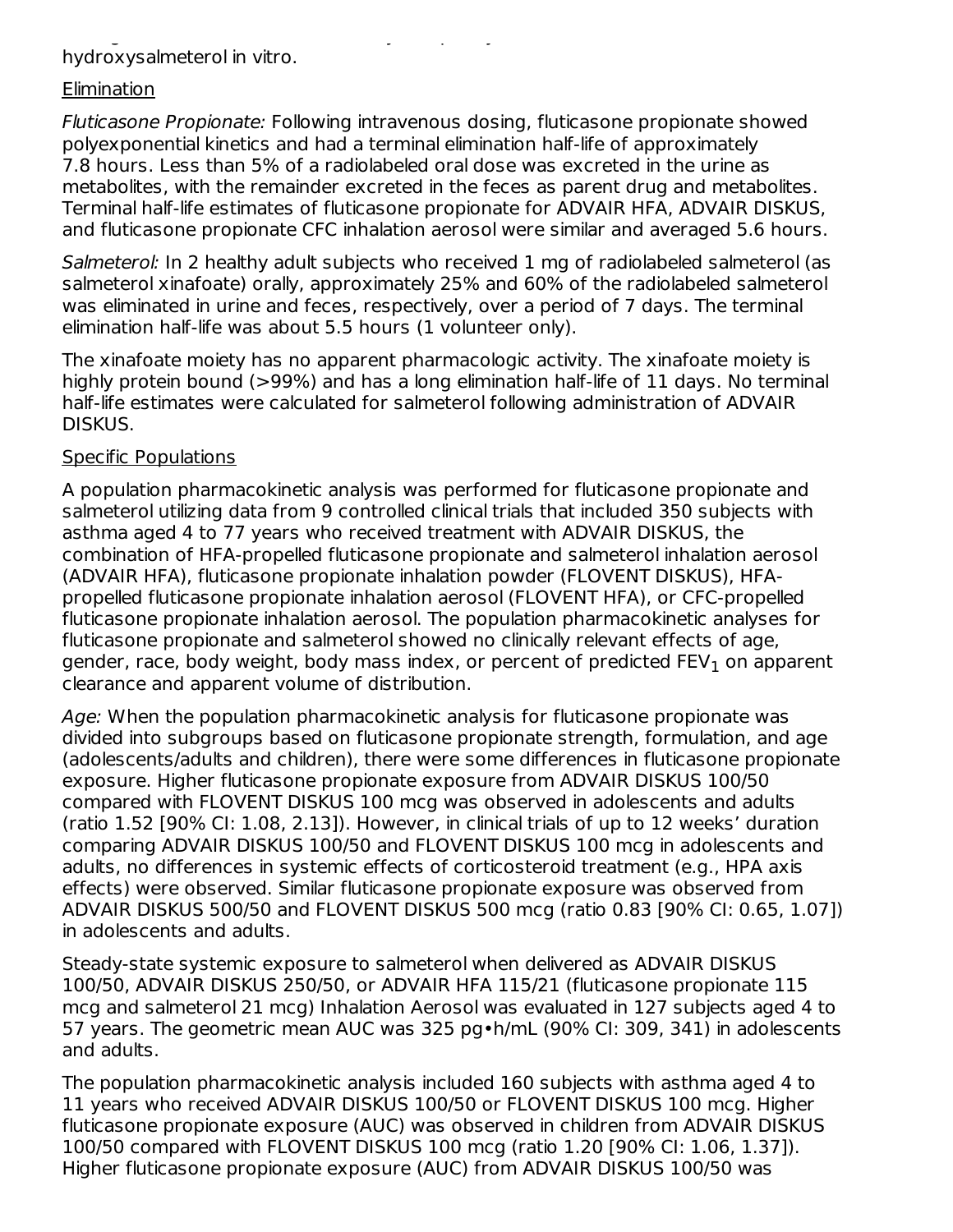observed in children compared with adolescents and adults (ratio 1.63 [90% CI: 1.35, 1.96]). However, in clinical trials of up to 12 weeks' duration comparing ADVAIR DISKUS 100/50 and FLOVENT DISKUS 100 mcg in both adolescents and adults and in children, no differences in systemic effects of corticosteroid treatment (e.g., HPA axis effects) were observed.

Exposure to salmeterol was higher in children compared with adolescents and adults who received ADVAIR DISKUS 100/50 (ratio 1.23 [90% CI: 1.10, 1.38]). However, in clinical trials of up to 12 weeks' duration with ADVAIR DISKUS 100/50 in both adolescents and adults and in children, no differences in systemic effects of beta<sub>2</sub>agonist treatment (e.g., cardiovascular effects, tremor) were observed.

Male and Female Patients: The population pharmacokinetic analysis involved 202 males and 148 females with asthma who received fluticasone propionate alone or in combination with salmeterol and showed no gender differences for fluticasone propionate pharmacokinetics.

The population pharmacokinetic analysis involved 76 males and 51 females with asthma who received salmeterol in combination with fluticasone propionate and showed no gender differences for salmeterol pharmacokinetics.

Patients with Hepatic and Renal Impairment: Formal pharmacokinetic studies using ADVAIR DISKUS have not been conducted in patients with hepatic or renal impairment. However, since both fluticasone propionate and salmeterol are predominantly cleared by hepatic metabolism, impairment of liver function may lead to accumulation of fluticasone propionate and salmeterol in plasma. Therefore, patients with hepatic disease should be closely monitored.

#### Drug Interaction Studies

In the repeat- and single-dose trials, there was no evidence of significant drug interaction in systemic exposure between fluticasone propionate and salmeterol when given alone or in combination via the DISKUS. The population pharmacokinetic analysis from 9 controlled clinical trials in 350 subjects with asthma showed no significant effects on fluticasone propionate or salmeterol pharmacokinetics following co-administration with beta<sub>2</sub>-agonists, corticosteroids, antihistamines, or theophyllines.

Inhibitors of Cytochrome P450 3A4: Ritonavir: Fluticasone Propionate: Fluticasone propionate is a substrate of CYP3A4. Coadministration of fluticasone propionate and the strong CYP3A4 inhibitor ritonavir is not recommended based upon a multiple-dose, crossover drug interaction trial in 18 healthy subjects. Fluticasone propionate aqueous nasal spray (200 mcg once daily) was coadministered for 7 days with ritonavir (100 mg twice daily). Plasma fluticasone propionate concentrations following fluticasone propionate aqueous nasal spray alone were undetectable (<10 pg/mL) in most subjects, and when concentrations were detectable peak levels ( $\mathsf{C}_{\mathsf{max}}$ ) averaged 11.9 pg/mL (range: 10.8 to 14.1 pg/mL) and  $AUC_{(0-\tau)}$  averaged 8.43 pg•h/mL (range: 4.2 to 18.8 pg•h/mL). Fluticasone propionate C $_{\sf max}$  and AUC $_{(0\text{-}\tau)}$  increased to 318 pg/mL (range: 110 to 648 pg/mL) and 3,102.6 pg•h/mL (range: 1,207.1 to 5,662.0 pg•h/mL), respectively, after coadministration of ritonavir with fluticasone propionate aqueous nasal spray. This significant increase in plasma fluticasone propionate exposure resulted in a significant decrease (86%) in serum cortisol AUC.

Ketoconazole: Fluticasone Propionate: In a placebo-controlled crossover trial in 8 healthy adult volunteers, coadministration of a single dose of orally inhaled fluticasone propionate (1,000 mcg) with multiple doses of ketoconazole (200 mg) to steady state resulted in increased plasma fluticasone propionate exposure, a reduction in plasma cortisol AUC, and no effect on urinary excretion of cortisol.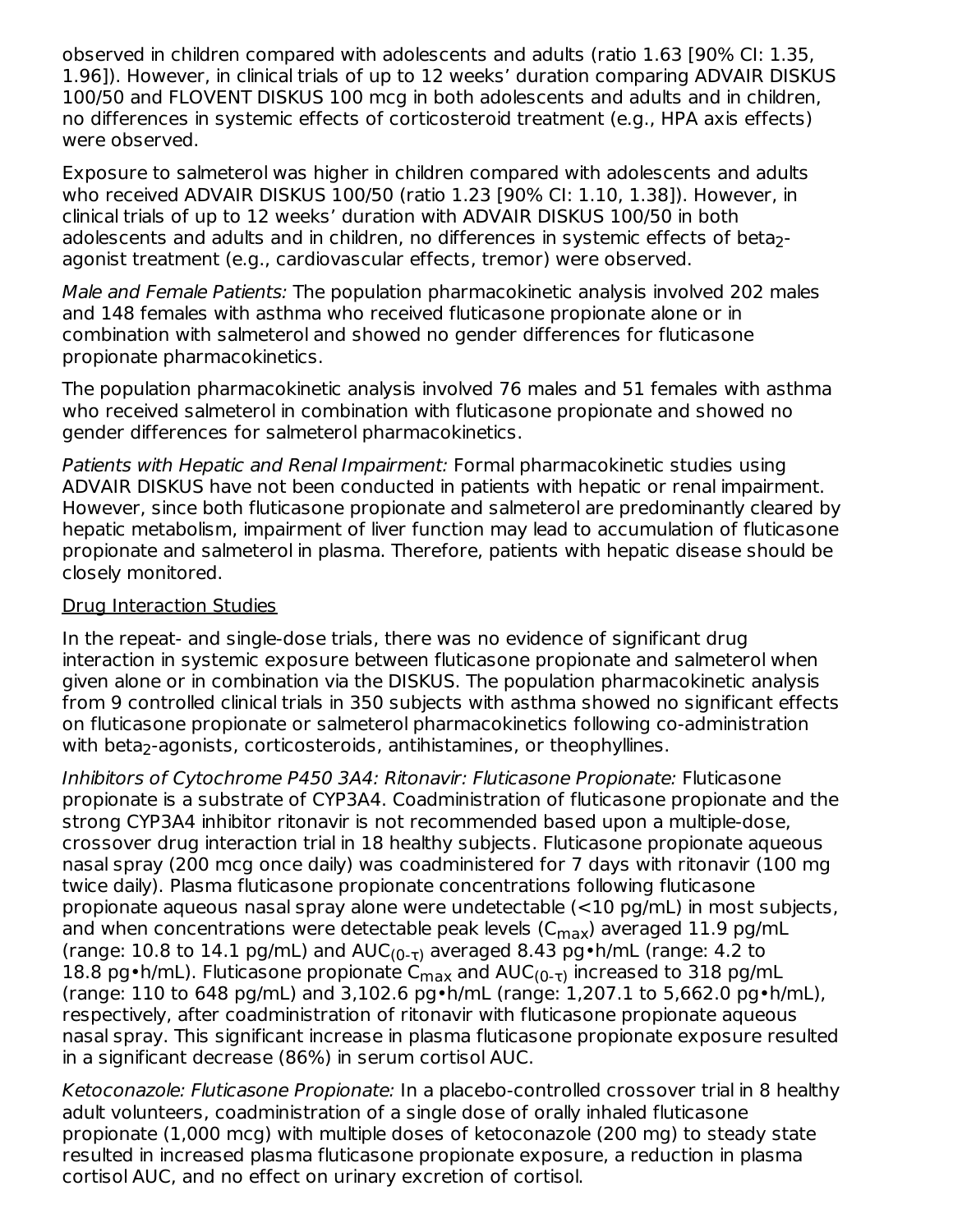Salmeterol: In a placebo-controlled, crossover drug interaction trial in 20 healthy male and female subjects, coadministration of salmeterol (50 mcg twice daily) and the strong CYP3A4 inhibitor ketoconazole (400 mg once daily) for 7 days resulted in a significant increase in plasma salmeterol exposure as determined by a 16-fold increase in AUC (ratio with and without ketoconazole 15.76 [90% CI: 10.66, 23.31]) mainly due to increased bioavailability of the swallowed portion of the dose. Peak plasma salmeterol concentrations were increased by 1.4-fold (90% CI: 1.23, 1.68). Three (3) out of 20 subjects (15%) were withdrawn from salmeterol and ketoconazole coadministration due to beta-agonist–mediated systemic effects (2 with QTc prolongation and 1 with palpitations and sinus tachycardia). Coadministration of salmeterol and ketoconazole did not result in a clinically significant effect on mean heart rate, mean blood potassium, or mean blood glucose. Although there was no statistical effect on the mean QTc, coadministration of salmeterol and ketoconazole was associated with more frequent increases in QTc duration compared with salmeterol and placebo administration.

Erythromycin: Fluticasone Propionate: In a multiple-dose drug interaction trial, coadministration of orally inhaled fluticasone propionate (500 mcg twice daily) and erythromycin (333 mg 3 times daily) did not affect fluticasone propionate pharmacokinetics.

Salmeterol: In a repeat-dose trial in 13 healthy subjects, concomitant administration of erythromycin (a moderate CYP3A4 inhibitor) and salmeterol inhalation aerosol resulted in a 40% increase in salmeterol C<sub>max</sub> at steady state (ratio with and without erythromycin 1.4 [90% CI: 0.96, 2.03],  $P = 0.12$ ), a 3.6-beat/min increase in heart rate ([95% CI: 0.19, 7.03], P<0.04), a 5.8-msec increase in QTc interval ([95% CI: -6.14, 17.77], P = 0.34), and no change in plasma potassium.

## **13 NONCLINICAL TOXICOLOGY**

## **13.1 Carcinogenesis, Mutagenesis, Impairment of Fertility**

#### Fluticasone Propionate

Fluticasone propionate demonstrated no tumorigenic potential in mice at oral doses up to 1,000 mcg/kg (approximately 5 and 10 times the MRHDID for adults and children, respectively, on a mcg/m<sup>2</sup> basis) for 78 weeks or in rats at inhalation doses up to 57 mcg/kg (less than and approximately equivalent to the MRHDID for adults and children, respectively, on a mcg/m<sup>2</sup> basis) for 104 weeks.

Fluticasone propionate did not induce gene mutation in prokaryotic or eukaryotic cells in vitro. No significant clastogenic effect was seen in cultured human peripheral lymphocytes in vitro or in the in vivo mouse micronucleus test.

Fertility and reproductive performance were unaffected in male and female rats at subcutaneous doses up to 50 mcg/kg (approximately 0.5 times the MRHDID for adults on a mcg/m<sup>2</sup> basis).

#### **Salmeterol**

In an 18-month carcinogenicity study in CD-mice, salmeterol at oral doses of 1,400 mcg/kg and above (approximately 20 times the MRHDID for adults and children based on comparison of the plasma AUCs) caused a dose-related increase in the incidence of smooth muscle hyperplasia, cystic glandular hyperplasia, leiomyomas of the uterus, and ovarian cysts. No tumors were seen at 200 mcg/kg (approximately 3 times the MRHDID for adults and children based on comparison of the AUCs).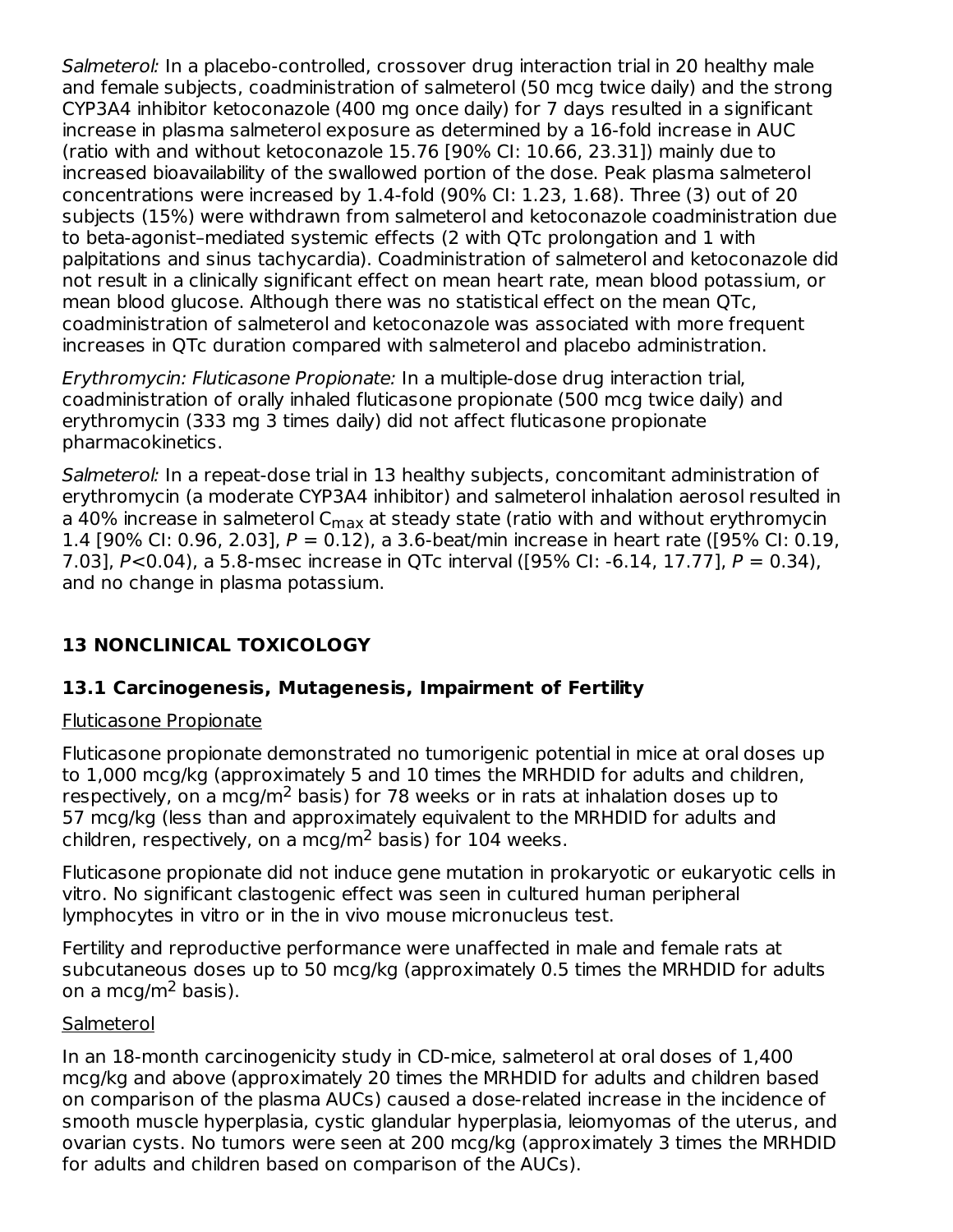In a 24-month oral and inhalation carcinogenicity study in Sprague Dawley rats, salmeterol caused a dose-related increase in the incidence of mesovarian leiomyomas and ovarian cysts at doses of 680 mcg/kg and above (approximately 66 and 35 times the MRHDID for adults and children, respectively, on a mcg/m $^2$  basis). No tumors were seen at 210 mcg/kg (approximately 20 and 10 times the MRHDID for adults and children, respectively, on a mcg/m $^2$  basis). These findings in rodents are similar to those reported previously for other beta-adrenergic agonist drugs. The relevance of these findings to human use is unknown.

Salmeterol produced no detectable or reproducible increases in microbial and mammalian gene mutation in vitro. No clastogenic activity occurred in vitro in human lymphocytes or in vivo in a rat micronucleus test.

Fertility and reproductive performance were unaffected in male and female rats at oral doses up to 2,000 mcg/kg (approximately 195 times the MRHDID for adults on a  $mcg/m<sup>2</sup>$  basis).

## **13.2 Animal Toxicology and/or Pharmacology**

Preclinical

Studies in laboratory animals (minipigs, rodents, and dogs) have demonstrated the occurrence of cardiac arrhythmias and sudden death (with histologic evidence of myocardial necrosis) when beta-agonists and methylxanthines are administered concurrently. The clinical relevance of these findings is unknown.

## **14 CLINICAL STUDIES**

## **14.1 Asthma**

## Adult and Adolescent Subjects Aged 12 Years and Older

In clinical trials comparing ADVAIR DISKUS with its individual components, improvements in most efficacy endpoints were greater with ADVAIR DISKUS than with the use of either fluticasone propionate or salmeterol alone. In addition, clinical trials showed similar results between ADVAIR DISKUS and the concurrent use of fluticasone propionate plus salmeterol at corresponding doses from separate inhalers.

Trials Comparing ADVAIR DISKUS with Fluticasone Propionate Alone or Salmeterol Alone: Three (3) double-blind, parallel-group clinical trials were conducted with ADVAIR DISKUS in 1,208 adult and adolescent subjects (aged 12 years and older, baseline FEV $_{\rm 1}$  63% to 72% of predicted normal) with asthma that was not optimally controlled on their current therapy. All treatments were inhalation powders given as 1 inhalation from the DISKUS inhaler twice daily, and other maintenance therapies were discontinued.

Trial 1: Clinical Trial with ADVAIR DISKUS 100/50: This placebo-controlled, 12-week, U.S. trial compared ADVAIR DISKUS 100/50 with its individual components, fluticasone propionate 100 mcg and salmeterol 50 mcg. The trial was stratified according to baseline asthma maintenance therapy; subjects were using either ICS ( $n = 250$ ) (daily doses of beclomethasone dipropionate 252 to 420 mcg; flunisolide 1,000 mcg; fluticasone propionate inhalation aerosol 176 mcg; or triamcinolone acetonide 600 to 1,000 mcg) or salmeterol (n = 106). Baseline FEV $_{\rm 1}$  measurements were similar across treatments: ADVAIR DISKUS 100/50, 2.17 L; fluticasone propionate 100 mcg, 2.11 L; salmeterol, 2.13 L; and placebo, 2.15 L.

Predefined withdrawal criteria for lack of efficacy, an indicator of worsening asthma,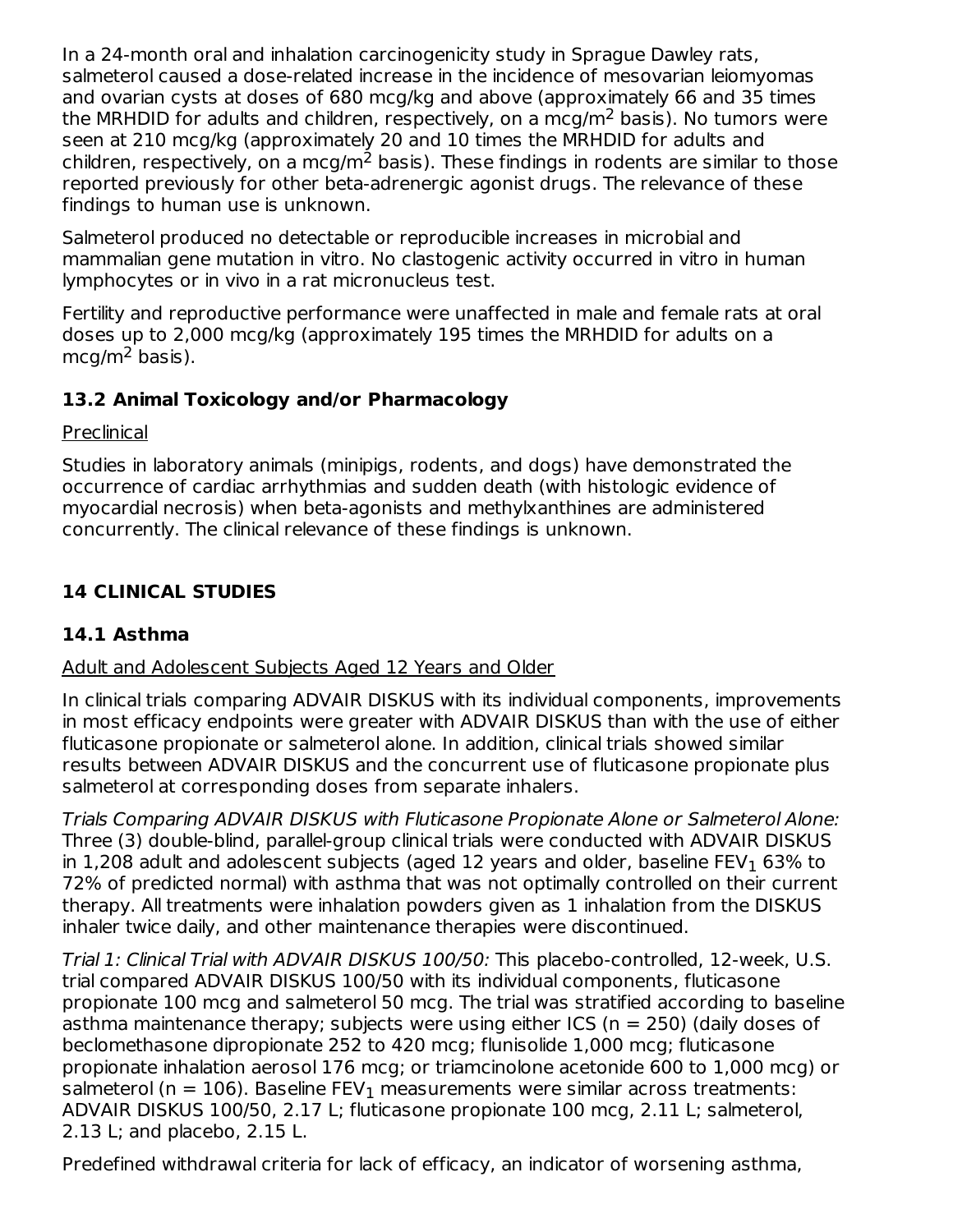were utilized for this placebo-controlled trial. Worsening asthma was defined as a clinically important decrease in FEV $_{\rm 1}$  or PEF, increase in use of VENTOLIN (albuterol, USP) Inhalation Aerosol, increase in night awakenings due to asthma, emergency intervention or hospitalization due to asthma, or requirement for asthma medication not allowed by the protocol. As shown in Table 4, statistically significantly fewer subjects receiving ADVAIR DISKUS 100/50 were withdrawn due to worsening asthma compared with fluticasone propionate, salmeterol, and placebo.

#### **Table 4. Percent of Subjects Withdrawn due to Worsening Asthma in Subjects Previously Treated with Either Inhaled Corticosteroids or Salmeterol (Trial 1)**

| <b>ADVAIR DISKUS</b><br>100/50<br>$(n = 87)$ | <b>Fluticasone Propionate</b><br><b>100 mcg</b><br>$(n = 85)$ | <b>Salmeterol</b><br>50 mcg<br>$(n = 86)$ | <b>Placebo</b><br>$(n = 77)$ |
|----------------------------------------------|---------------------------------------------------------------|-------------------------------------------|------------------------------|
| 3%                                           | 11%                                                           | 35%                                       | 49%                          |

The FEV $_{\rm 1}$  results are displayed in Figure 1. Because this trial used predetermined criteria for worsening asthma, which caused more subjects in the placebo group to be withdrawn, FEV $_{\rm 1}$  results at Endpoint (last available FEV $_{\rm 1}$  result) are also provided. Subjects receiving ADVAIR DISKUS 100/50 had significantly greater improvements in FEV $_1$  (0.51 L, 25%) compared with fluticasone propionate 100 mcg (0.28 L, 15%), salmeterol (0.11 L, 5%), and placebo (0.01 L, 1%). These improvements in FEV $_{\rm 1}$  with ADVAIR DISKUS were achieved regardless of baseline asthma maintenance therapy (ICS or salmeterol).

#### **Figure 1. Mean Percent Change from Baseline in FEV in Subjects with 1Asthma Previously Treated with Either Inhaled Corticosteroids or Salmeterol (Trial 1)**



The effect of ADVAIR DISKUS 100/50 on morning and evening PEF endpoints is shown in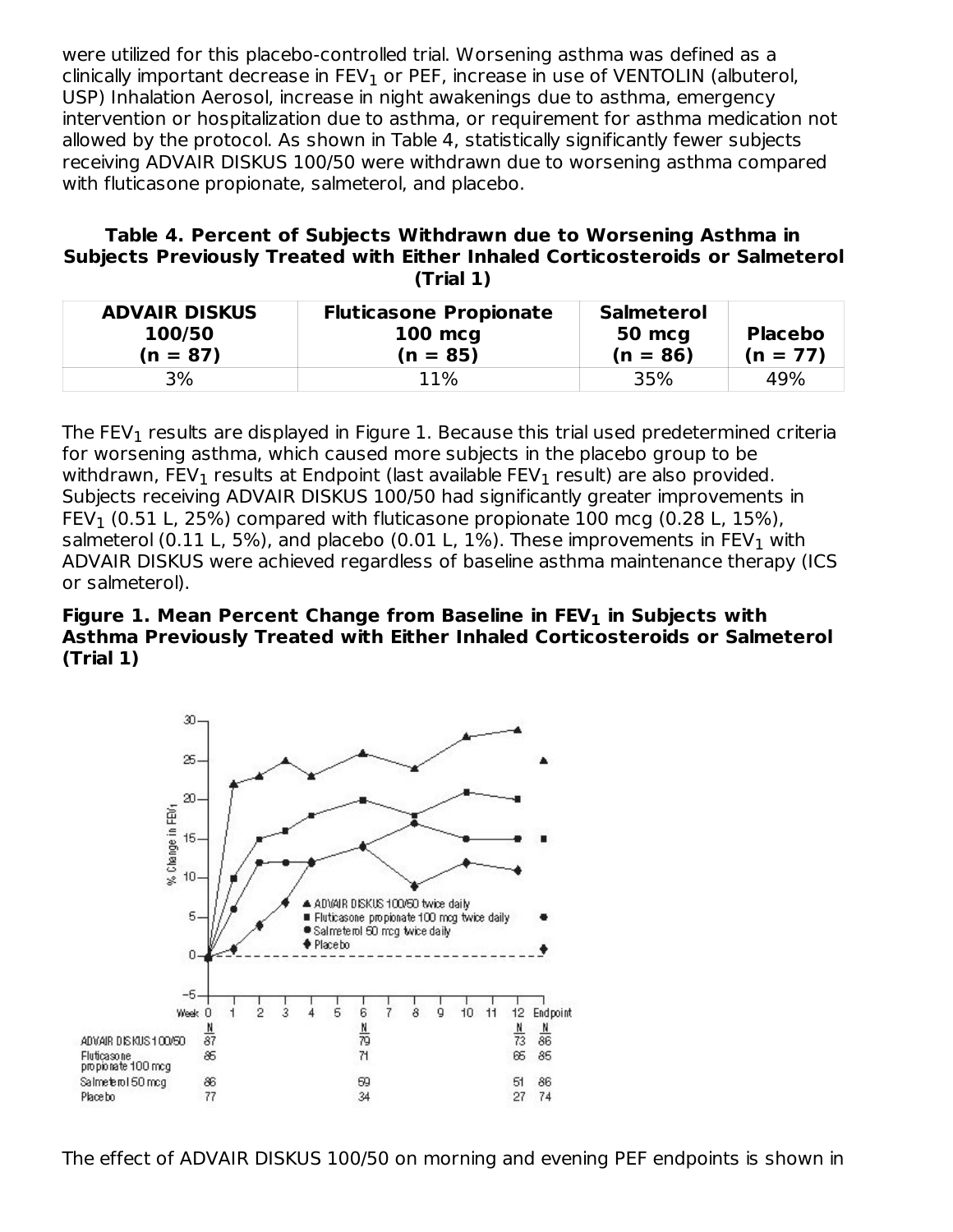|  |                                                                     |  |  | Table 5. Peak Expiratory Flow Results for Subjects with Asthma Previously |
|--|---------------------------------------------------------------------|--|--|---------------------------------------------------------------------------|
|  | Treated with Either Inhaled Corticosteroids or Salmeterol (Trial 1) |  |  |                                                                           |

| <b>Efficacy Variable<sup>a</sup></b>                                                        | <b>ADVAIR</b><br><b>DISKUS</b><br>100/50<br>$(n = 87)$ | <b>Fluticasone</b><br><b>Propionate</b><br><b>100 mcg</b><br>$(n = 85)$ | <b>Salmeterol</b><br><b>50 mcg</b><br>$(n = 86)$ | <b>Placebo</b><br>$(n = 77)$ |
|---------------------------------------------------------------------------------------------|--------------------------------------------------------|-------------------------------------------------------------------------|--------------------------------------------------|------------------------------|
| AM PEF (L/min)                                                                              |                                                        |                                                                         |                                                  |                              |
| <b>Baseline</b>                                                                             | 393                                                    | 374                                                                     | 369                                              | 382                          |
| Change from<br>baseline                                                                     | 53                                                     | 17                                                                      | $-2$                                             | $-24$                        |
| PM PEF (L/min)                                                                              |                                                        |                                                                         |                                                  |                              |
| <b>Baseline</b>                                                                             | 418                                                    | 390                                                                     | 396                                              | 398                          |
| Change from<br>baseline                                                                     | 35                                                     | 18                                                                      | $-7$                                             | $-13$                        |
| <sup>a</sup> Change from baseline = change from baseline at Endpoint (last available data). |                                                        |                                                                         |                                                  |                              |

The subjective impact of asthma on subjects' perception of health was evaluated through use of an instrument called the Asthma Quality of Life Questionnaire (AQLQ) (based on a 7-point scale where  $1 =$  maximum impairment and  $7 =$  none). Subjects receiving ADVAIR DISKUS 100/50 had clinically meaningful improvements in overall asthma-specific quality of life as defined by a difference between groups of ≥0.5 points in change from baseline AQLQ scores (difference in AQLQ score of 1.25 compared with placebo).

Trial 2: Clinical Trial with ADVAIR DISKUS 250/50: This placebo-controlled, 12-week, U.S. trial compared ADVAIR DISKUS 250/50 with its individual components, fluticasone propionate 250 mcg and salmeterol 50 mcg, in 349 subjects with asthma using ICS (daily doses of beclomethasone dipropionate 462 to 672 mcg; flunisolide 1,250 to 2,000 mcg; fluticasone propionate inhalation aerosol 440 mcg; or triamcinolone acetonide  $1,\!100$  to  $1,\!600$  mcg). Baseline FEV $_1$  measurements were similar across treatments: ADVAIR DISKUS 250/50, 2.23 L; fluticasone propionate 250 mcg, 2.12 L; salmeterol, 2.20 L; and placebo, 2.19 L.

Efficacy results in this trial were similar to those observed in Trial 1. Subjects receiving ADVAIR DISKUS 250/50 had significantly greater improvements in FEV $_{\rm 1}$  (0.48 L, 23%) compared with fluticasone propionate 250 mcg (0.25 L, 13%), salmeterol (0.05 L, 4%), and placebo (decrease of 0.11 L, decrease of 5%). Statistically significantly fewer subjects receiving ADVAIR DISKUS 250/50 were withdrawn from this trial for worsening asthma (4%) compared with fluticasone propionate (22%), salmeterol (38%), and placebo (62%). In addition, ADVAIR DISKUS 250/50 was superior to fluticasone propionate, salmeterol, and placebo for improvements in morning and evening PEF. Subjects receiving ADVAIR DISKUS 250/50 also had clinically meaningful improvements in overall asthma-specific quality of life as described in Trial 1 (difference in AQLQ score of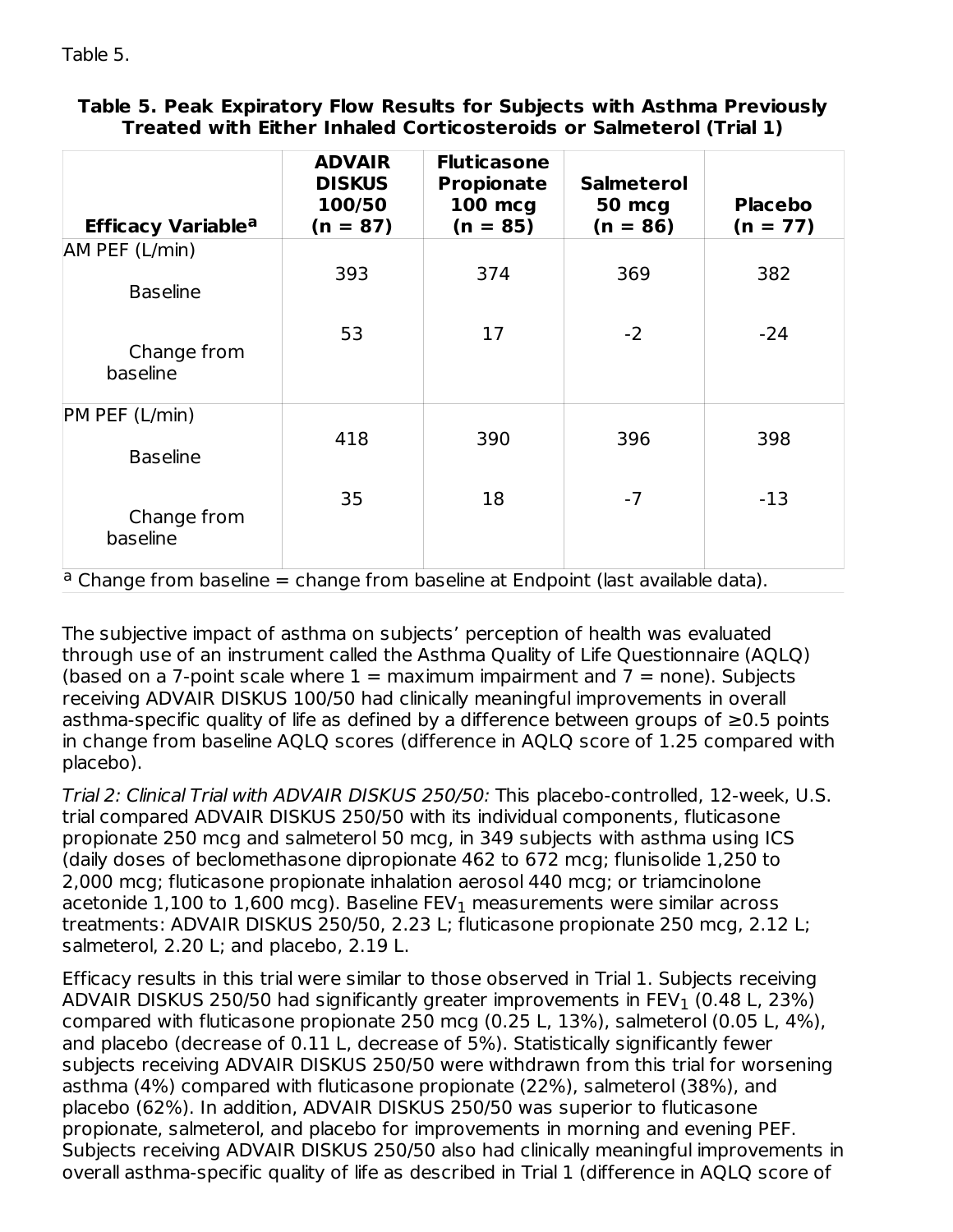1.29 compared with placebo).

Trial 3: Clinical Trial with ADVAIR DISKUS 500/50: This 28-week, non-U.S. trial compared ADVAIR DISKUS 500/50 with fluticasone propionate 500 mcg alone and concurrent therapy (salmeterol 50 mcg plus fluticasone propionate 500 mcg administered from separate inhalers) twice daily in 503 subjects with asthma using ICS (daily doses of beclomethasone dipropionate 1,260 to 1,680 mcg; budesonide 1,500 to 2,000 mcg; flunisolide 1,500 to 2,000 mcg; or fluticasone propionate inhalation aerosol 660 to 880 mcg [750 to 1,000 mcg inhalation powder]). The primary efficacy parameter, morning PEF, was collected daily for the first 12 weeks of the trial. The primary purpose of weeks 13 to 28 was to collect safety data.

Baseline PEF measurements were similar across treatments: ADVAIR DISKUS 500/50, 359 L/min; fluticasone propionate 500 mcg, 351 L/min; and concurrent therapy, 345 L/min. Morning PEF improved significantly with ADVAIR DISKUS 500/50 compared with fluticasone propionate 500 mcg over the 12-week treatment period. Improvements in morning PEF observed with ADVAIR DISKUS 500/50 were similar to improvements observed with concurrent therapy.

Onset of Action and Progression of Improvement in Asthma Control: The onset of action and progression of improvement in asthma control were evaluated in the 2 placebocontrolled U.S. trials. Following the first dose, the median time to onset of clinically significant bronchodilatation (≥15% improvement in FEV $_1$ ) in most subjects was seen within 30 to 60 minutes. Maximum improvement in FEV $_{\rm 1}$  generally occurred within 3 hours, and clinically significant improvement was maintained for 12 hours (Figure 2). Following the initial dose, predose  $\mathsf{FEV}_1$  relative to Day 1 baseline improved markedly over the first week of treatment and continued to improve over the 12 weeks of treatment in both trials. No diminution in the 12-hour bronchodilator effect was observed with either ADVAIR DISKUS 100/50 (Figures 2 and 3) or ADVAIR DISKUS 250/50 as assessed by  $\mathsf{FEV}_1$  following 12 weeks of therapy.

#### **Figure 2. Percent Change in Serial 12-Hour FEV in Subjects with Asthma 1Previously Using Either Inhaled Corticosteroids or Salmeterol (Trial 1)**

#### **First Treatment Day**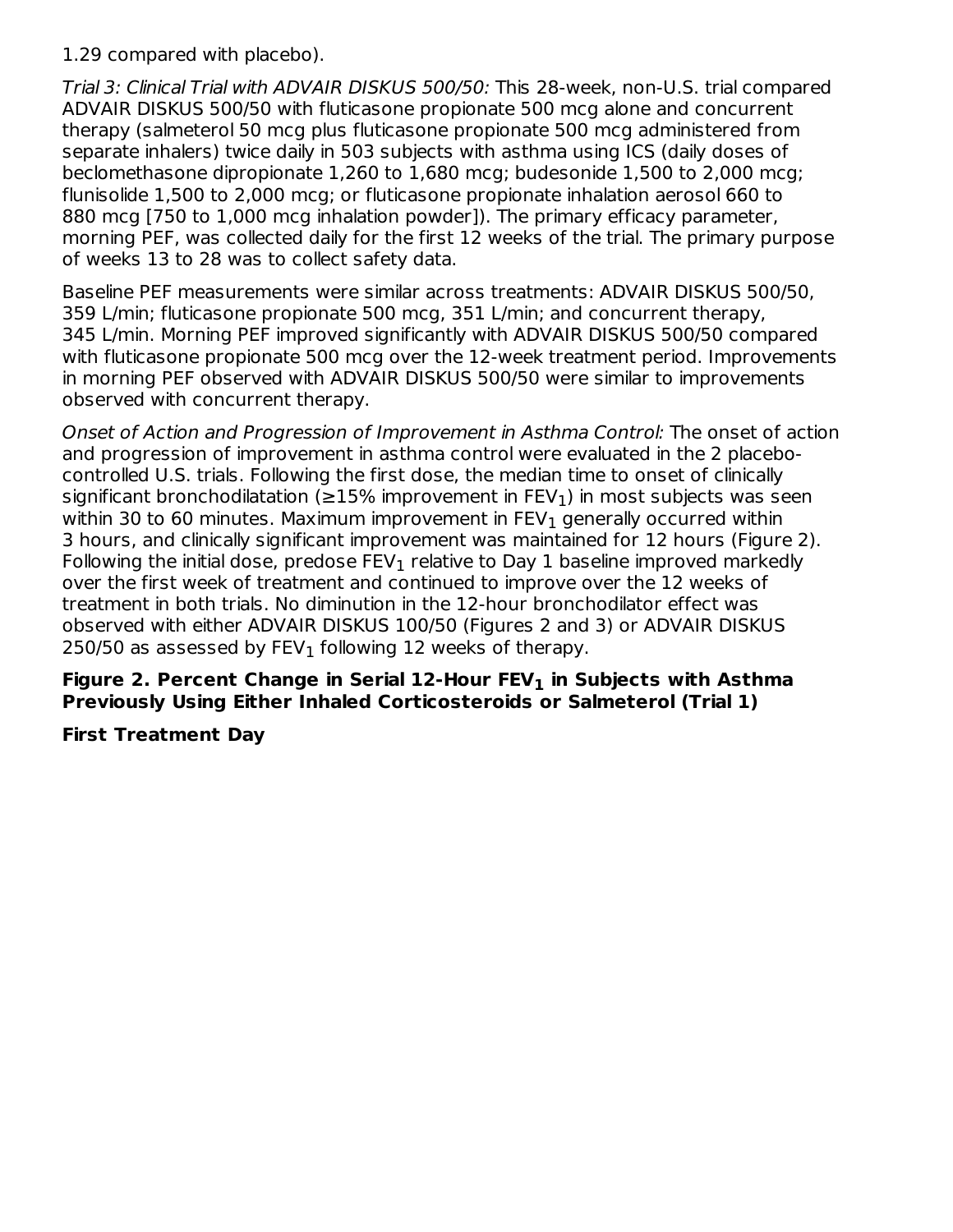



**Last Treatment Day (Week 12)**



Reduction in asthma symptoms and use of rescue VENTOLIN Inhalation Aerosol and improvement in morning and evening PEF also occurred within the first day of treatment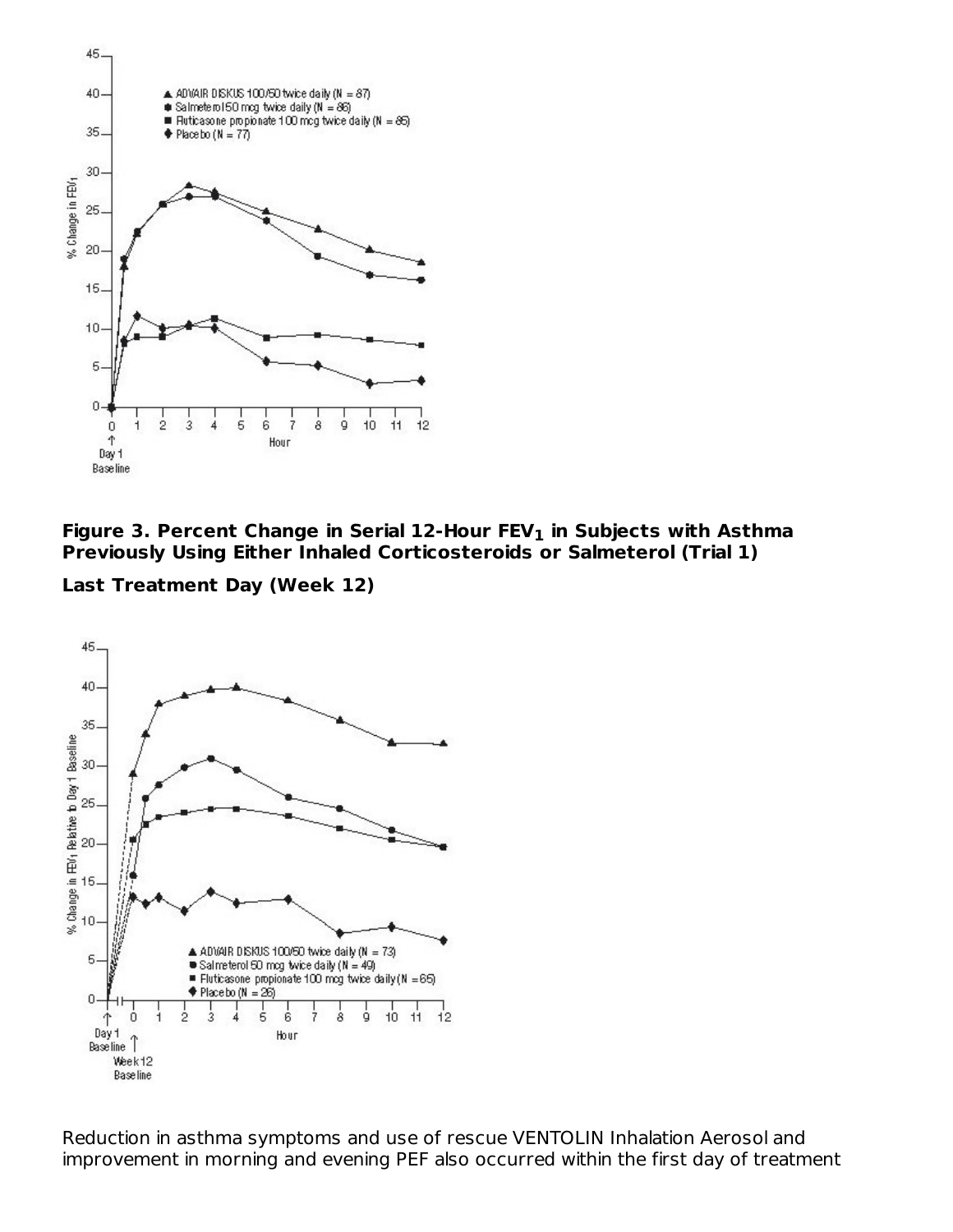with ADVAIR DISKUS, and continued to improve over the 12 weeks of therapy in both trials.

## Pediatric Subjects

In a 12-week U.S. trial, ADVAIR DISKUS 100/50 twice daily was compared with fluticasone propionate inhalation powder 100 mcg twice daily in 203 children with asthma aged 4 to 11 years. At trial entry, the children were symptomatic on low doses of ICS (beclomethasone dipropionate 252 to 336 mcg/day; budesonide 200 to 400 mcg/day; flunisolide 1,000 mcg/day; triamcinolone acetonide 600 to 1,000 mcg/day; or fluticasone propionate 88 to 250 mcg/day). The primary objective of this trial was to determine the safety of ADVAIR DISKUS 100/50 compared with fluticasone propionate inhalation powder 100 mcg in this age group; however, the trial also included secondary efficacy measures of pulmonary function. Morning predose FEV $_{\rm 1}$  was obtained at baseline and Endpoint (last available FEV $_{\rm 1}$  result) in children aged 6 to  ${\rm 11}$  years. In subjects receiving ADVAIR DISKUS 100/50, FEV $_{\rm 1}$  increased from 1.70 L at baseline  $(n = 79)$  to 1.88 L at Endpoint  $(n = 69)$  compared with an increase from 1.65 L at baseline ( $n = 83$ ) to 1.77 L at Endpoint ( $n = 75$ ) in subjects receiving fluticasone propionate 100 mcg.

The findings of this trial, along with extrapolation of efficacy data from subjects aged 12 years and older, support the overall conclusion that ADVAIR DISKUS 100/50 is efficacious in the treatment of asthma in subjects aged 4 to 11 years.

## Safety and Efficacy Trials Comparing ADVAIR DISKUS with Fluticasone Propionate

Serious Asthma-Related Events: Two 26-week, randomized, double-blind, parallel-group, active comparator trials were conducted to compare the safety and efficacy of ADVAIR DISKUS with fluticasone propionate inhalation powder in adult and adolescent subjects (Trial 4, NCT01475721) and in pediatric subjects aged 4 to 11 years (Trial 5, NCT01462344). The primary safety objective of both trials was to evaluate whether the addition of salmeterol xinafoate to fluticasone propionate therapy (ADVAIR DISKUS) was non-inferior to ICS fluticasone propionate in terms of the risk of a serious asthmarelated event (hospitalization, endotracheal intubation, and death). The trials were designed to rule out pre-defined risk margins for serious asthma-related events of 2.0 for Trial 4 and 2.7 for Trial 5. A blinded adjudication committee determined whether events were asthma related.

Trial 4 enrolled subjects with moderate to severe persistent asthma with a history of asthma-related hospitalization or at least 1 asthma exacerbation in the previous year treated with systemic corticosteroids. A total of 11,679 adult and adolescent subjects [5,834 receiving ADVAIR DISKUS 100/50, ADVAIR DISKUS 250/50, or ADVAIR DISKUS 500/50 and 5,845 receiving fluticasone propionate inhalation powder (100, 250, or 500 mcg)] were included. Trial 5 enrolled subjects with a diagnosis of asthma and a history of at least 1 asthma exacerbation in the previous year treated with systemic corticosteroid. A total of 6,208 subjects aged 4 to 11 years [3,107 receiving ADVAIR DISKUS 100/50 or ADVAIR DISKUS 250/50 and 3,101 receiving fluticasone propionate inhalation powder (100 or 250 mcg)] were included. In both trials, subjects with life-threatening asthma were excluded. In Trials 4 and 5, ADVAIR DISKUS was non-inferior to fluticasone propionate in terms of time to first serious asthma-related events based on the prespecified risk margins, with estimated hazard ratios of 1.03 (95% CI: 0.64, 1.66) and 1.29 (95% CI: 0.73, 2.27), respectively (Table 6).

## **Table 6. Serious Asthma-Related Events in the 26-Week Trials 4 and 5**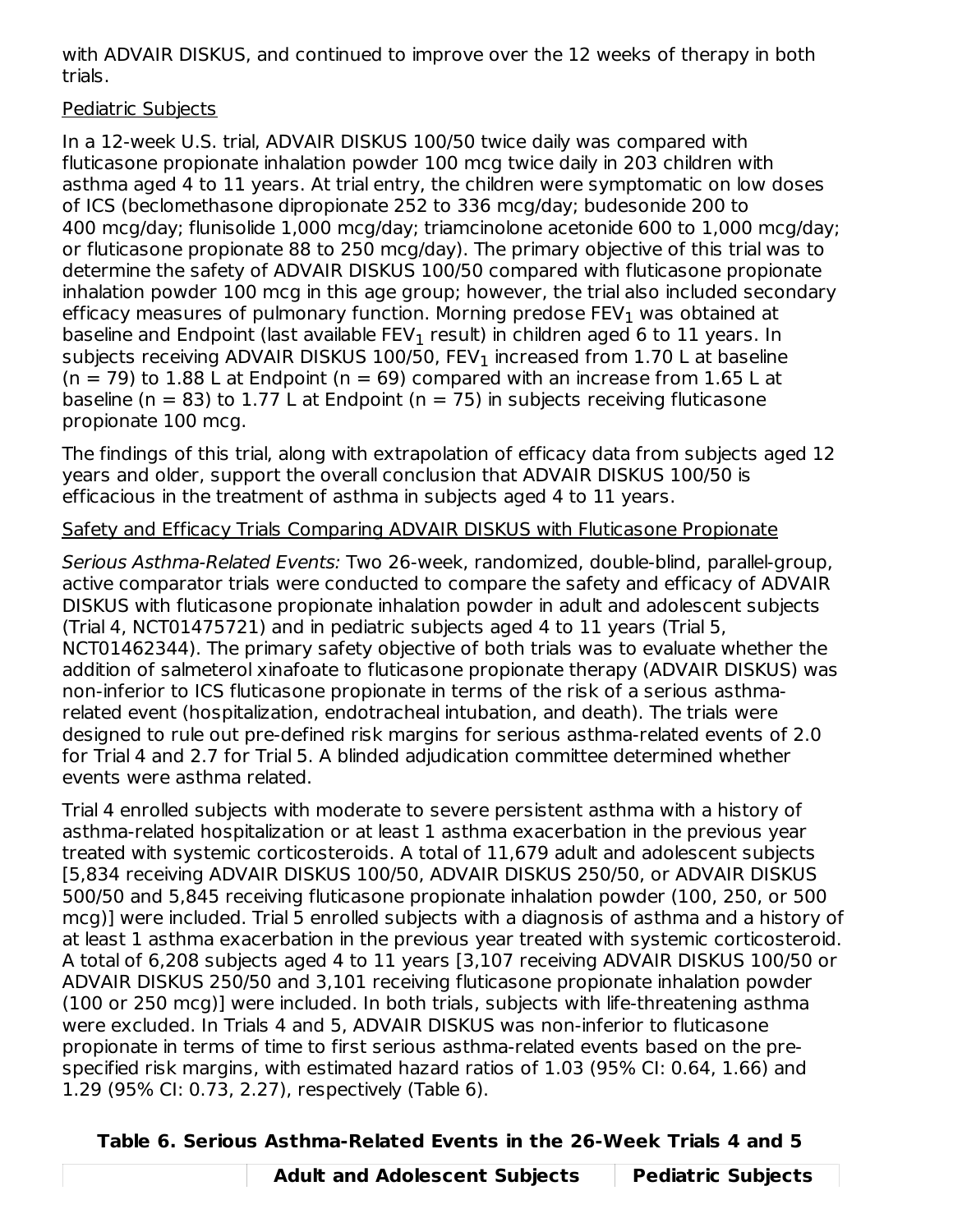|                                                                                                                 | <b>Aged 12 Years and Older</b><br>(Trial 4) |                                                                                                | Aged 4 to 11 Years<br>(Trial 5)                    |                                                                                          |  |
|-----------------------------------------------------------------------------------------------------------------|---------------------------------------------|------------------------------------------------------------------------------------------------|----------------------------------------------------|------------------------------------------------------------------------------------------|--|
|                                                                                                                 | <b>ADVAIR DISKUS</b><br>$(n = 5,834)$       | <b>Fluticasone</b><br><b>Propionate</b><br><b>Inhalation</b><br><b>Powder</b><br>$(n = 5,845)$ | <b>ADVAIR</b><br><b>DISKUS</b><br>$(n =$<br>3,107) | Fluticasone<br><b>Propionate</b><br><b>Inhalation</b><br><b>Powder</b><br>$(n = 3, 101)$ |  |
| Serious asthma-<br>related event<br>(hospitalization,<br>endotracheal<br>intubation, and<br>death) <sup>a</sup> | 34 (0.6%)                                   | 33 (0.6%)                                                                                      | $27(0.9\%)$                                        | $21(0.7\%)$                                                                              |  |
| Hazard ratio<br>(ADVAIR<br>DISKUS/fluticasone<br>propionate)                                                    | 1.03<br>$(0.64-1.66)^{b}$                   |                                                                                                | 1.29<br>$(0.73 -$<br>$2.27$ <sup>b</sup>           |                                                                                          |  |
| Asthma-related<br>death                                                                                         | $\overline{0}$                              | $\Omega$                                                                                       | $\Omega$                                           | $\Omega$                                                                                 |  |
| Asthma-related<br>intubation<br>(endotracheal)                                                                  | $\overline{0}$                              | $\overline{2}$                                                                                 | $\overline{0}$                                     | $\Omega$                                                                                 |  |
| Asthma-related<br>hospitalization ( $\geq$ 24-<br>hour stay)                                                    | 34                                          | 33                                                                                             | 27                                                 | 21                                                                                       |  |

<sup>a</sup> Number of subjects with event that occurred within 6 months after the first use of study drug or 7 days after the last date of study drug treatment, whichever date was later. Subjects can have one or more events, but only the first event was counted for analysis. A blinded adjudication committee determined whether events were asthma related.

<sup>b</sup> The hazard ratio for time to first event was based on a Cox proportional hazards model with a single covariate of treatment (ADVAIR DISKUS vs. fluticasone propionate) and baseline hazards stratified by incoming asthma medication/asthma control status. If the resulting upper 95% CI estimate for the relative risk was <2.0 (Trial 4) or <2.7 (Trial 5), then non-inferiority was concluded.

Effect on Exacerbation: Trials 4 and 5 included time to first exacerbation as a secondary endpoint, where exacerbation was defined as a deterioration of asthma requiring the use of systemic corticosteroids for at least 3 days or an in-patient hospitalization or emergency department visit due to asthma that required systemic corticosteroids. In Trials 4 and 5, the hazard ratio for the time to first asthma exacerbation for ADVAIR DISKUS relative to fluticasone propionate inhalation powder was 0.79 (95% CI: 0.70, 0.89) and 0.86 (95% CI: 0.73, 1.01), respectively. The difference in exacerbations was primarily driven by a reduction in those requiring systemic corticosteroids only.

## **14.2 Chronic Obstructive Pulmonary Disease**

The efficacy of ADVAIR DISKUS 250/50 and ADVAIR DISKUS 500/50 in the treatment of subjects with COPD was evaluated in 6 randomized, double-blind, parallel-group clinical trials in adult subjects aged 40 years and older. These trials were primarily designed to evaluate the efficacy of ADVAIR DISKUS on lung function (3 trials), exacerbations (2 trials), and survival (1 trial).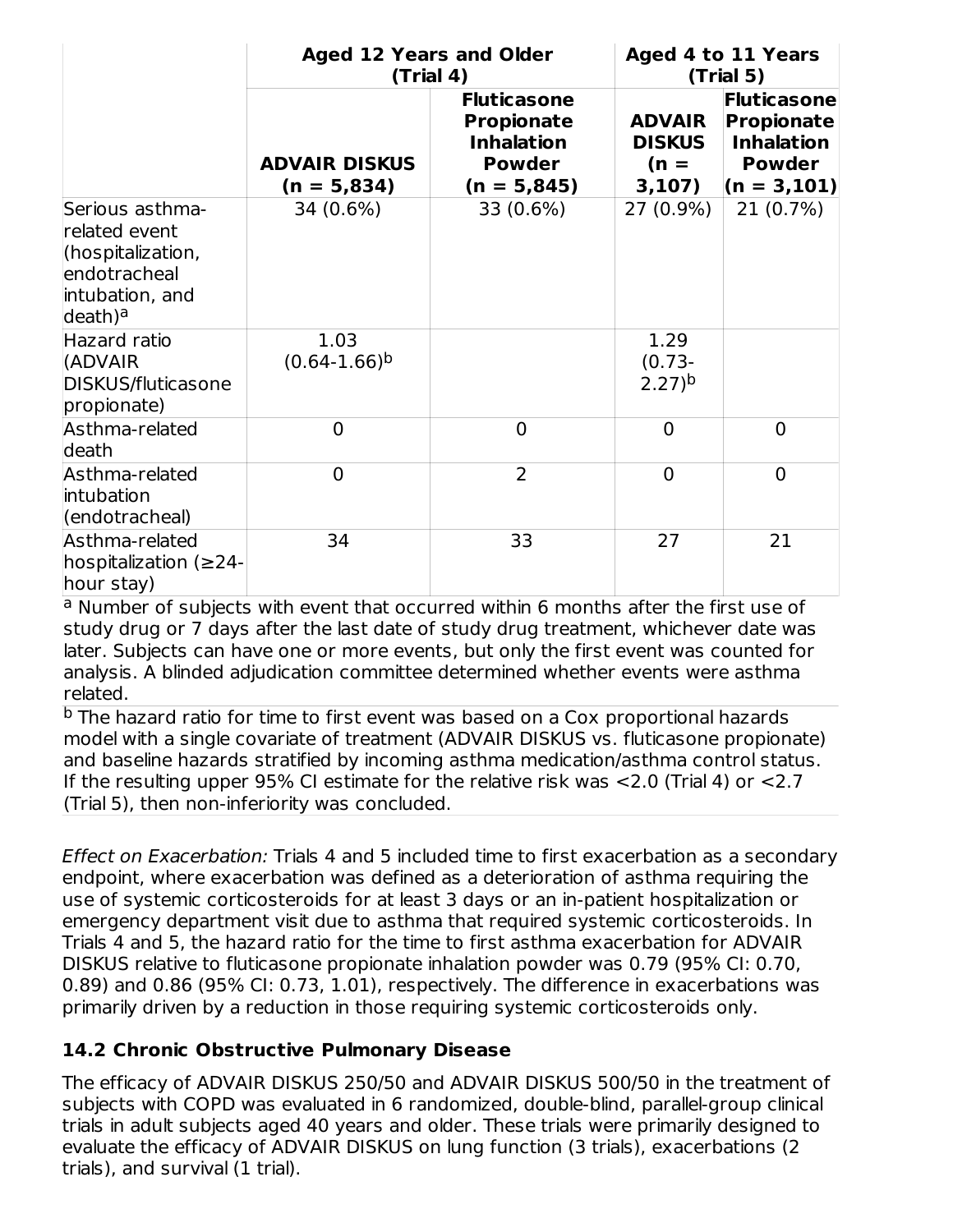#### Lung Function

Two (2) of the 3 clinical trials primarily designed to evaluate the efficacy of ADVAIR DISKUS on lung function were conducted in 1,414 subjects with COPD associated with chronic bronchitis. In these 2 trials, all the subjects had a history of cough productive of sputum that was not attributable to another disease process on most days for at least 3 months of the year for at least 2 years. The trials were randomized, double-blind, parallel-group, 24-week treatment duration. One (1) trial evaluated the efficacy of ADVAIR DISKUS 250/50 compared with its components fluticasone propionate 250 mcg and salmeterol 50 mcg and with placebo, and the other trial evaluated the efficacy of ADVAIR DISKUS 500/50 compared with its components fluticasone propionate 500 mcg and salmeterol 50 mcg and with placebo. Trial treatments were inhalation powders given as 1 inhalation from the DISKUS inhaler twice daily. Maintenance COPD therapies were discontinued, with the exception of theophylline. The subjects had a mean prebronchodilator FEV $_{\rm 1}$  of 41% and 20% reversibility at trial entry. Percent reversibility was calculated as 100 times (FEV $_{\rm 1}$  post-albuterol minus FEV $_{\rm 1}$  pre-albuterol)/FEV $_{\rm 1}$  prealbuterol.

Improvements in lung function (as defined by predose and postdose  $\mathsf{FEV}_1$ ) were significantly greater with ADVAIR DISKUS than with fluticasone propionate, salmeterol, or placebo. The improvement in lung function with ADVAIR DISKUS 500/50 was similar to the improvement seen with ADVAIR DISKUS 250/50.

Figures 4 and 5 display predose and 2-hour postdose, respectively,  $\textsf{FEV}_1$  results for the trial with ADVAIR DISKUS 250/50. To account for subject withdrawals during the trial,  $\mathsf{FEV}_1$  at Endpoint (last evaluable  $\mathsf{FEV}_1$ ) was evaluated. Subjects receiving ADVAIR DISKUS 250/50 had significantly greater improvements in predose FEV $_{\rm 1}$  at Endpoint (165 mL, 17%) compared with salmeterol 50 mcg (91 mL, 9%) and placebo (1 mL, 1%), demonstrating the contribution of fluticasone propionate to the improvement in lung function with ADVAIR DISKUS (Figure 4). Subjects receiving ADVAIR DISKUS 250/50 had significantly greater improvements in postdose FEV $_{\rm 1}$  at Endpoint (281 mL, 27%) compared with fluticasone propionate 250 mcg (147 mL, 14%) and placebo (58 mL, 6%), demonstrating the contribution of salmeterol to the improvement in lung function with ADVAIR DISKUS (Figure 5).

#### **Figure 4. Predose FEV : Mean Percent Change from Baseline in Subjects with 1Chronic Obstructive Pulmonary Disease**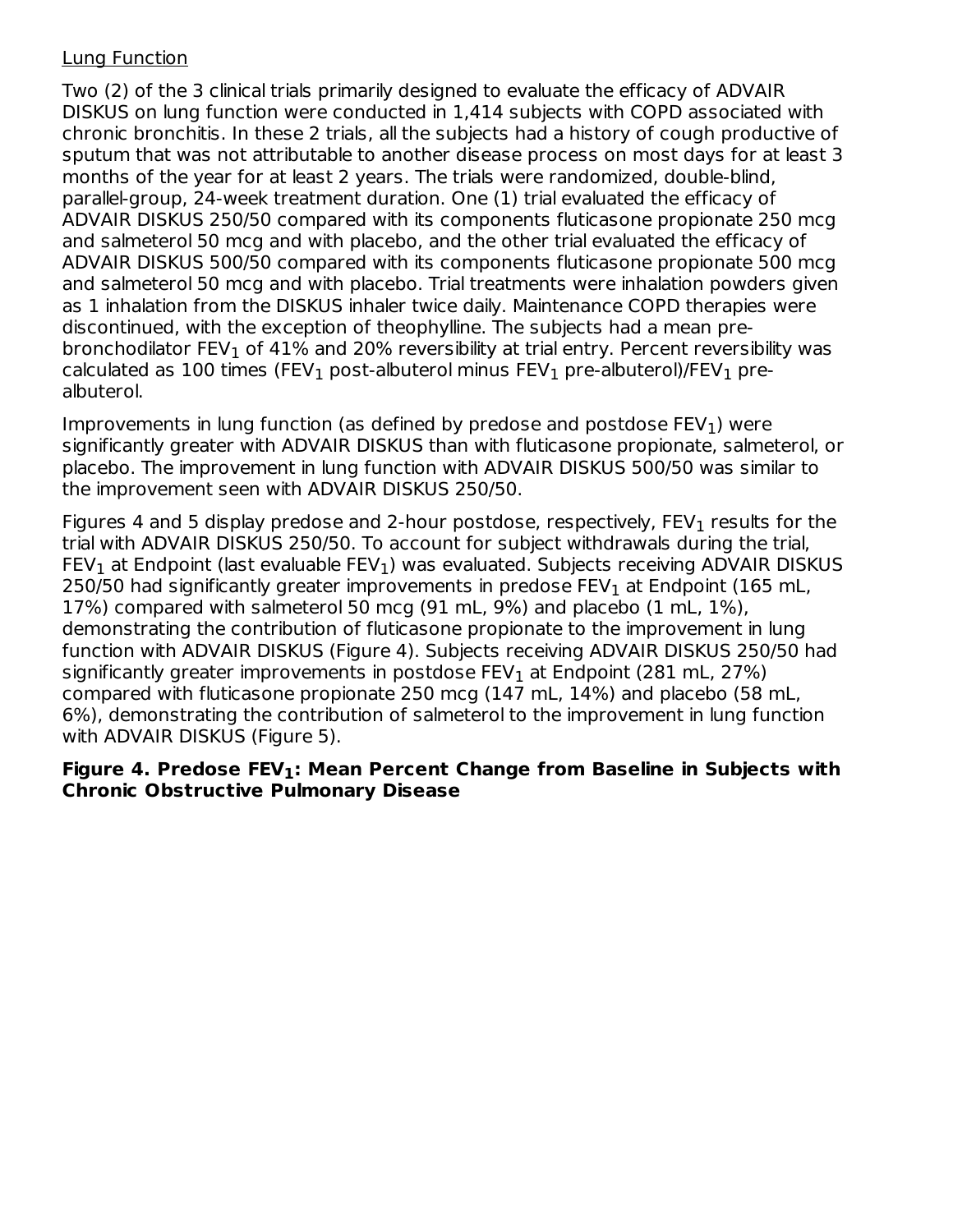

#### **Figure 5. Two-Hour Postdose FEV : Mean Percent Changes from Baseline 1 over Time in Subjects with Chronic Obstructive Pulmonary Disease**



The third trial was a 1-year trial that evaluated ADVAIR DISKUS 500/50, fluticasone propionate 500 mcg, salmeterol 50 mcg, and placebo in 1,465 subjects. The subjects had an established history of COPD and exacerbations, a pre-bronchodilator  $\mathsf{FEV}_1 <$ 70% of predicted at trial entry, and 8.3% reversibility. The primary endpoint was the comparison of pre-bronchodilator  $\mathsf{FEV}_1$  in the groups receiving ADVAIR DISKUS 500/50 or placebo. Subjects treated with ADVAIR DISKUS 500/50 had greater improvements in FEV $_1$  (113 mL, 10%) compared with fluticasone propionate 500 mcg (7 mL, 2%), salmeterol (15 mL, 2%), and placebo (-60 mL, -3%).

#### Exacerbations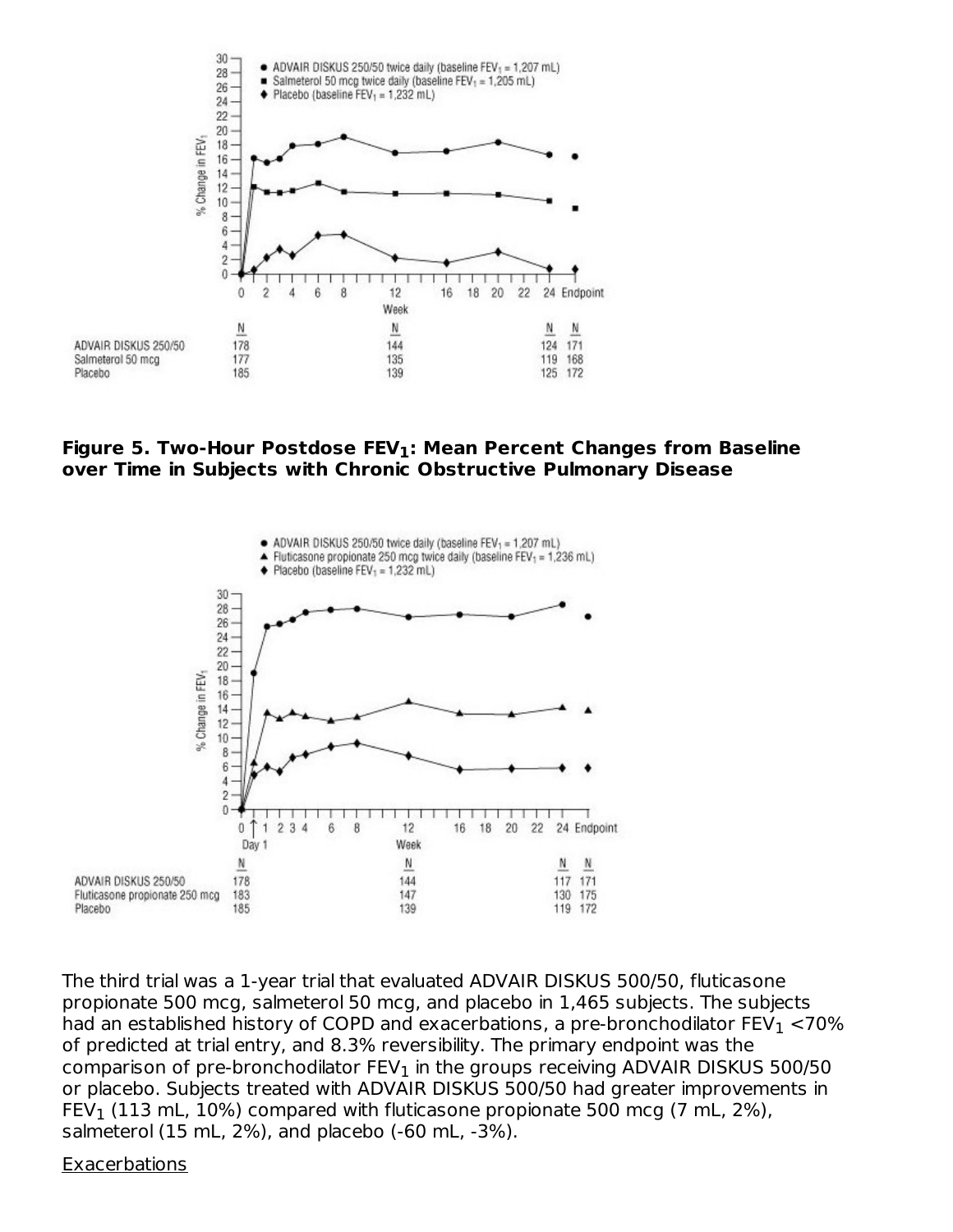Two (2) trials were primarily designed to evaluate the effect of ADVAIR DISKUS 250/50 on exacerbations. In these 2 trials, exacerbations were defined as worsening of 2 or more major symptoms (dyspnea, sputum volume, and sputum purulence) or worsening of any 1 major symptom together with any 1 of the following minor symptoms: sore throat, colds (nasal discharge and/or nasal congestion), fever without other cause, and increased cough or wheeze for at least 2 consecutive days. COPD exacerbations were considered of moderate severity if treatment with systemic corticosteroids and/or antibiotics was required and were considered severe if hospitalization was required.

Exacerbations were also evaluated as a secondary outcome in the 1- and 3-year trials with ADVAIR DISKUS 500/50. There was not a symptomatic definition of exacerbation in these 2 trials. Exacerbations were defined in terms of severity requiring treatment with antibiotics and/or systemic corticosteroids (moderately severe) or requiring hospitalization (severe).

The 2 exacerbation trials with ADVAIR DISKUS 250/50 were identical trials designed to evaluate the effect of ADVAIR DISKUS 250/50 and salmeterol 50 mcg, each given twice daily, on exacerbations of COPD over a 12-month period. A total of 1,579 subjects had an established history of COPD (but no other significant respiratory disorders). Subjects had a pre-bronchodilator FEV $_{\rm 1}$  of 33% of predicted, a mean reversibility of 23% at baseline, and a history of ≥1 COPD exacerbation in the previous year that was moderate or severe. All subjects were treated with ADVAIR DISKUS 250/50 twice daily during a 4 week run-in period prior to being assigned trial treatment with twice-daily ADVAIR DISKUS 250/50 or salmeterol 50 mcg. In both trials, treatment with ADVAIR DISKUS 250/50 resulted in a significantly lower annual rate of moderate/severe COPD exacerbations compared with salmeterol (30.5% reduction [95% CI: 17.0, 41.8], P<0.001) in the first trial and (30.4% reduction [95% CI: 16.9, 41.7], P<0.001) in the second trial. Subjects treated with ADVAIR DISKUS 250/50 also had a significantly lower annual rate of exacerbations requiring treatment with oral corticosteroids compared with subjects treated with salmeterol (39.7% reduction [95% CI: 22.8, 52.9], P<0.001) in the first trial and (34.3% reduction [95% CI: 18.6, 47.0], P<0.001) in the second trial. Secondary endpoints including pulmonary function and symptom scores improved more in subjects treated with ADVAIR DISKUS 250/50 than with salmeterol 50 mcg in both trials.

Exacerbations were evaluated in the 1- and the 3-year trials with ADVAIR DISKUS 500/50 as 1 of the secondary efficacy endpoints. In the 1-year trial, the group receiving ADVAIR DISKUS 500/50 had a significantly lower rate of moderate and severe exacerbations compared with placebo (25.4% reduction compared with placebo [95% CI: 13.5, 35.7]) but not when compared with its components (7.5% reduction compared with fluticasone propionate [95% CI: -7.3, 20.3] and 7% reduction compared with salmeterol [95% CI: - 8.0, 19.9]). In the 3-year trial, the group receiving ADVAIR DISKUS 500/50 had a significantly lower rate of moderate and severe exacerbations compared with each of the other treatment groups (25.1% reduction compared with placebo [95% CI: 18.6, 31.1], 9.0% reduction compared with fluticasone propionate [95% CI: 1.2, 16.2], and 12.2% reduction compared with salmeterol [95% CI: 4.6, 19.2]).

There were no trials conducted to directly compare the efficacy of ADVAIR DISKUS 250/50 with ADVAIR DISKUS 500/50 on exacerbations. Across trials, the reduction in exacerbations seen with ADVAIR DISKUS 500/50 was not greater than the reduction in exacerbations seen with ADVAIR DISKUS 250/50.

#### **Survival**

A 3-year multicenter, international trial evaluated the efficacy of ADVAIR DISKUS 500/50 compared with fluticasone propionate 500 mcg, salmeterol 50 mcg, and placebo on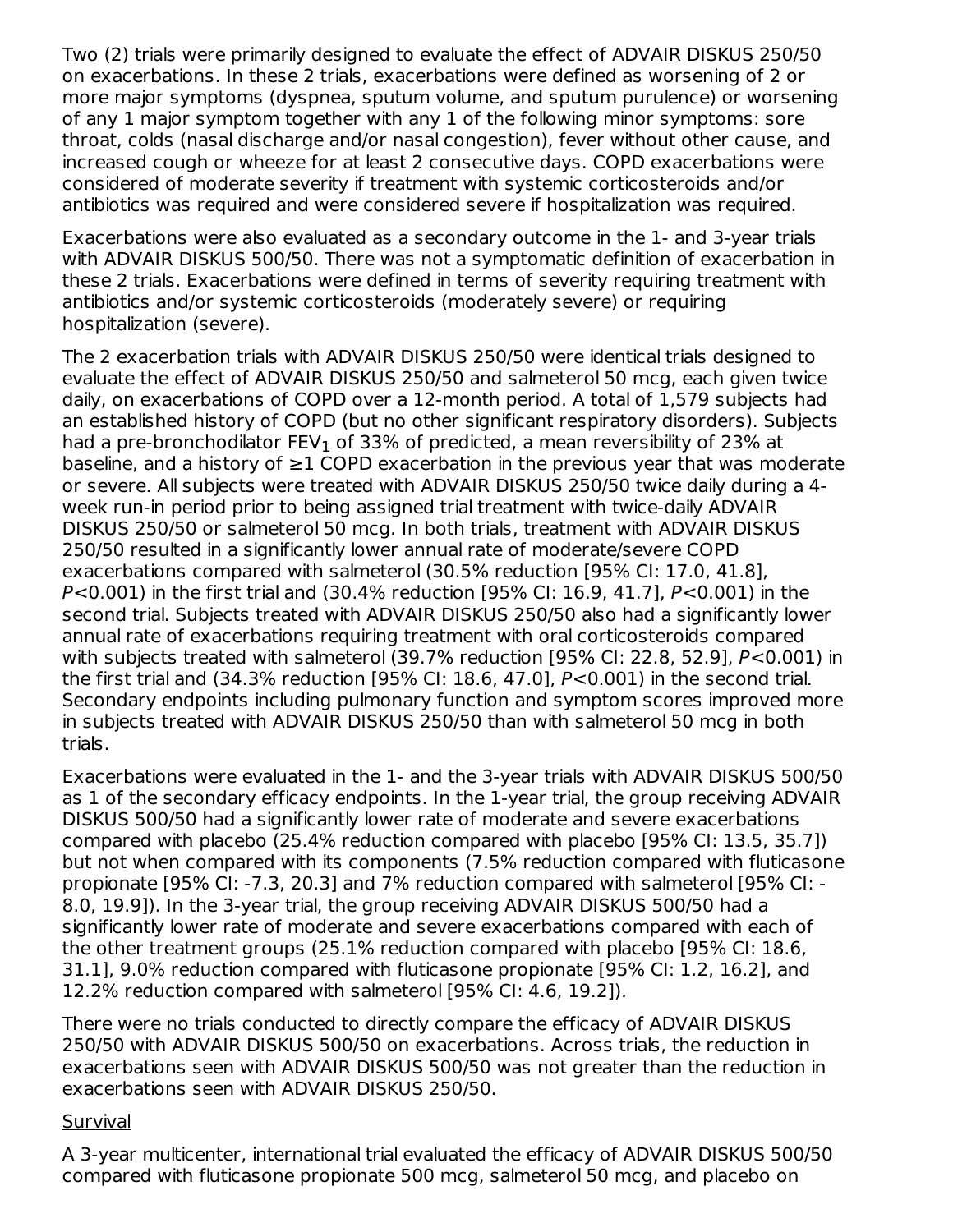survival in 6,112 subjects with COPD. During the trial subjects were permitted usual COPD therapy with the exception of other ICS and long-acting bronchodilators. The subjects were aged 40 to 80 years with an established history of COPD, a prebronchodilator FEV $_{\rm 1}$  <60% of predicted at trial entry, and <10% of predicted reversibility. Each subject who withdrew from double-blind treatment for any reason was followed for the full 3-year trial period to determine survival status. The primary efficacy endpoint was all-cause mortality. Survival with ADVAIR DISKUS 500/50 was not significantly improved compared with placebo or the individual components (all-cause mortality rate 12.6% ADVAIR DISKUS versus 15.2% placebo). The rates for all-cause mortality were 13.5% and 16.0% in the groups treated with salmeterol 50 mcg and fluticasone propionate 500 mcg, respectively. Secondary outcomes, including pulmonary function (post-bronchodilator FEV $_{\rm 1}$ ), improved with ADVAIR DISKUS 500/50, salmeterol 50 mcg, and fluticasone propionate 500 mcg compared with placebo.

## **16 HOW SUPPLIED/STORAGE AND HANDLING**

ADVAIR DISKUS 100/50 is supplied as a disposable purple plastic inhaler containing a foil blister strip with 60 blisters. The inhaler is packaged in a plastic-coated, moistureprotective foil pouch (NDC 0173-0695-00). ADVAIR DISKUS 100/50 is also supplied in an institutional pack containing 14 blisters (NDC 0173-0695-04).

ADVAIR DISKUS 250/50 is supplied as a disposable purple plastic inhaler containing a foil blister strip with 60 blisters. The inhaler is packaged in a plastic-coated, moistureprotective foil pouch (NDC 0173-0696-00). ADVAIR DISKUS 250/50 is also supplied in an institutional pack containing 14 blisters (NDC 0173-0696-04).

ADVAIR DISKUS 500/50 is supplied as a disposable purple plastic inhaler containing a foil blister strip with 60 blisters. The inhaler is packaged in a plastic-coated, moistureprotective foil pouch (NDC 0173-0697-00). ADVAIR DISKUS 500/50 is also supplied in an institutional pack containing 14 blisters (NDC 0173-0697-04).

Store at room temperature between 68°F and 77°F (20°C and 25°C); excursions permitted from 59°F to 86°F (15°C to 30°C) [See USP Controlled Room Temperature]. Store in a dry place away from direct heat or sunlight. Keep out of reach of children.

ADVAIR DISKUS should be stored inside the unopened moisture-protective foil pouch and only removed from the pouch immediately before initial use. Discard ADVAIR DISKUS 1 month after opening the foil pouch or when the counter reads "0" (after all blisters have been used), whichever comes first. The inhaler is not reusable. Do not attempt to take the inhaler apart.

## **17 PATIENT COUNSELING INFORMATION**

Advise the patient to read the FDA-approved patient labeling (Patient Information and Instructions for Use).

#### Serious Asthma-Related Events

Inform patients with asthma that LABA when used alone increases the risk of asthmarelated hospitalization or asthma-related death. Available data show that when ICS and LABA are used together, such as with ADVAIR DISKUS, there is not a significant increase in the risk of these events.

#### Not for Acute Symptoms

Inform patients that ADVAIR DISKUS is not meant to relieve acute asthma symptoms or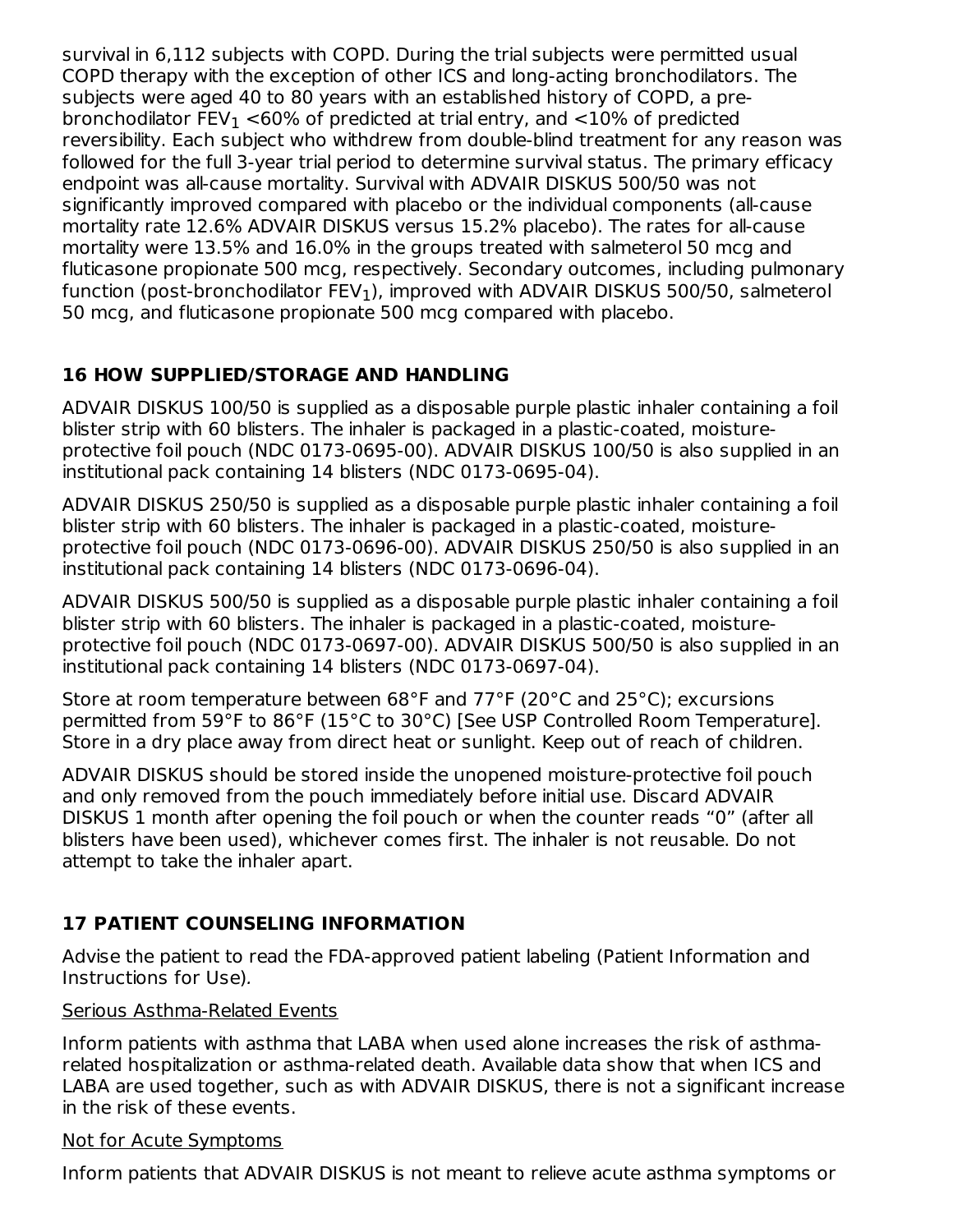exacerbations of COPD and extra doses should not be used for that purpose. Advise patients to treat acute symptoms with an inhaled, short-acting beta<sub>2</sub>-agonist such as albuterol. Provide patients with such medication and instruct them in how it should be used.

Instruct patients to seek medical attention immediately if they experience any of the following:

- Decreasing effectiveness of inhaled, short-acting beta<sub>2</sub>-agonists
- Need for more inhalations than usual of inhaled, short-acting beta<sub>2</sub>-agonists
- Significant decrease in lung function as outlined by the physician

Tell patients they should not stop therapy with ADVAIR DISKUS without physician/provider guidance since symptoms may recur after discontinuation.

## <u>Do Not Use Additional Long-acting Beta<sub>2</sub>-agonists</u>

Instruct patients not to use other LABA for asthma and COPD.

#### Local Effects

Inform patients that localized infections with Candida albicans occurred in the mouth and pharynx in some patients. If oropharyngeal candidiasis develops, treat it with appropriate local or systemic (i.e., oral) antifungal therapy while still continuing therapy with ADVAIR DISKUS, but at times therapy with ADVAIR DISKUS may need to be temporarily interrupted under close medical supervision. Advise patients to rinse the mouth with water without swallowing after inhalation to help reduce the risk of thrush.

#### Pneumonia

Patients with COPD have a higher risk of pneumonia; instruct them to contact their healthcare providers if they develop symptoms of pneumonia.

#### Immunosuppression

Warn patients who are on immunosuppressant doses of corticosteroids to avoid exposure to chickenpox or measles and, if exposed, to consult their physicians without delay. Inform patients of potential worsening of existing tuberculosis; fungal, bacterial, viral, or parasitic infections; or ocular herpes simplex.

#### Hypercorticism and Adrenal Suppression

Advise patients that ADVAIR DISKUS may cause systemic corticosteroid effects of hypercorticism and adrenal suppression. Additionally, inform patients that deaths due to adrenal insufficiency have occurred during and after transfer from systemic corticosteroids. Patients should taper slowly from systemic corticosteroids if transferring to ADVAIR DISKUS.

#### Immediate Hypersensitivity Reactions

Advise patients that immediate hypersensitivity reactions (e.g., urticaria, angioedema, rash, bronchospasm, hypotension), including anaphylaxis, may occur after administration of ADVAIR DISKUS. Patients should discontinue ADVAIR DISKUS if such reactions occur. There have been reports of anaphylactic reactions in patients with severe milk protein allergy after inhalation of powder products containing lactose; therefore, patients with severe milk protein allergy should not take ADVAIR DISKUS.

#### Reduction in Bone Mineral Density

Advise patients who are at an increased risk for decreased BMD that the use of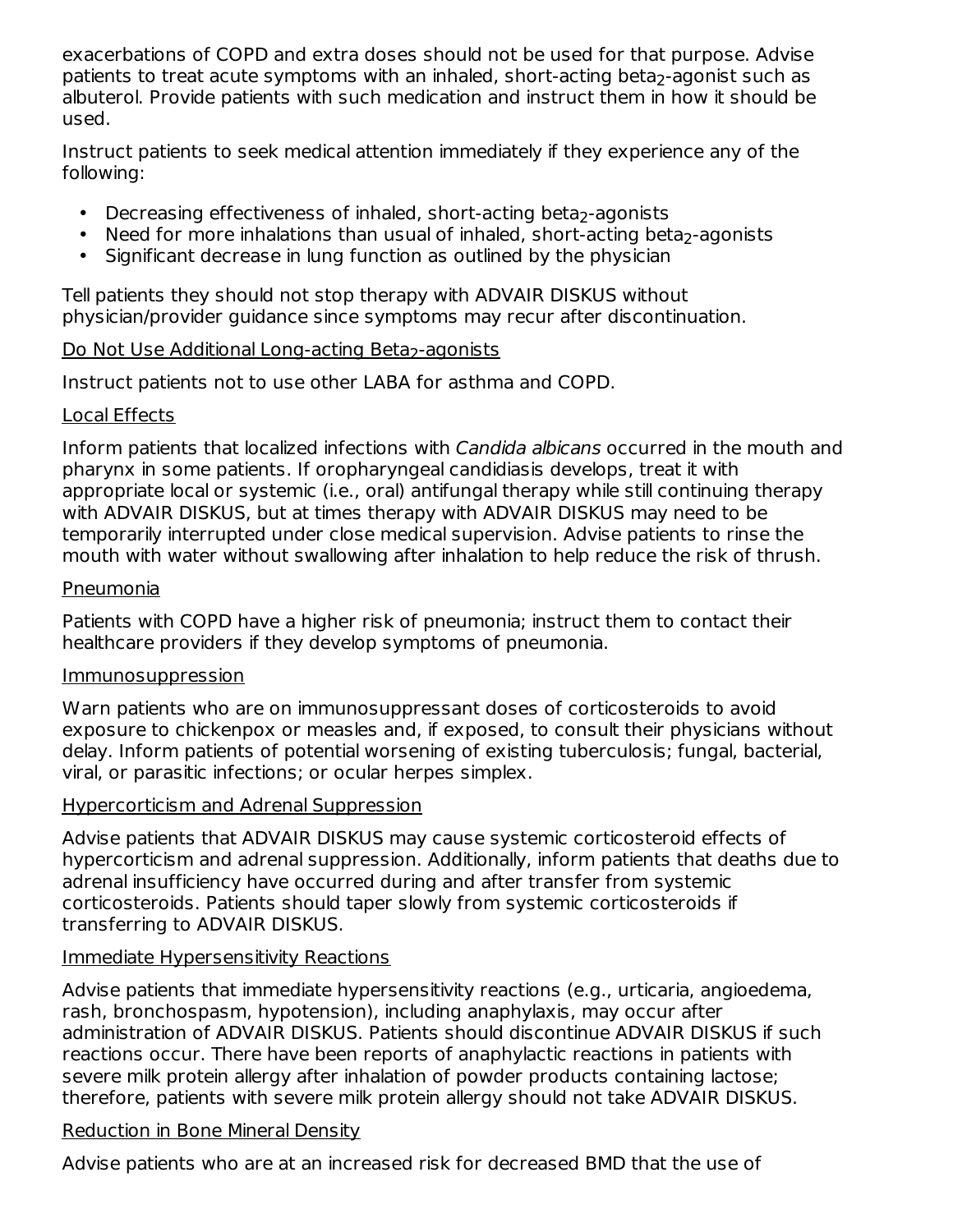corticosteroids may pose an additional risk.

#### Reduced Growth Velocity

Inform patients that orally inhaled corticosteroids, including fluticasone propionate, may cause a reduction in growth velocity when administered to pediatric patients. Physicians should closely follow the growth of children and adolescents taking corticosteroids by any route.

#### Glaucoma and Cataracts

Advise patients that long-term use of ICS may increase the risk of some eye problems (cataracts or glaucoma); consider regular eye examinations.

#### Risks Associated with Beta-agonist Therapy

Inform patients of adverse effects associated with beta $_2$ -agonists, such as palpitations, chest pain, rapid heart rate, tremor, or nervousness.

Trademarks are owned by or licensed to the GSK group of companies.

GlaxoSmithKline

Research Triangle Park, NC 27709

©2020 GSK group of companies or its licensor.

ADD:17PI

#### **PATIENT INFORMATION ADVAIR DISKUS (AD-vair DISK-us) (fluticasone propionate and salmeterol inhalation powder) for oral inhalation use**

#### **What is ADVAIR DISKUS?**

- ADVAIR DISKUS combines the inhaled corticosteroid (ICS) medicine fluticasone propionate and the long-acting beta $_2$ -adrenergic agonist (LABA) medicine salmeterol.
	- ICS medicines such as fluticasone propionate help to decrease inflammation in the lungs. Inflammation in the lungs can lead to breathing problems.
	- LABA medicines such as salmeterol help the muscles around the airways in your lungs stay relaxed to prevent symptoms, such as wheezing, cough, chest tightness, and shortness of breath. These symptoms can happen when the muscles around the airways tighten. This makes it hard to breathe.
- **ADVAIR DISKUS is not used to relieve sudden breathing problems** and will not replace a rescue inhaler.
- It is not known if ADVAIR DISKUS is safe and effective in children younger than 4 years.
- ADVAIR DISKUS is used for asthma and COPD as follows:

## **Asthma:**

- ADVAIR DISKUS is a prescription medicine used to control symptoms of asthma and to prevent symptoms such as wheezing in adults and children aged 4 years and older.
- ADVAIR DISKUS contains salmeterol, the same medicine found in SEREVENT DISKUS (salmeterol xinafoate inhalation powder). LABA medicines such as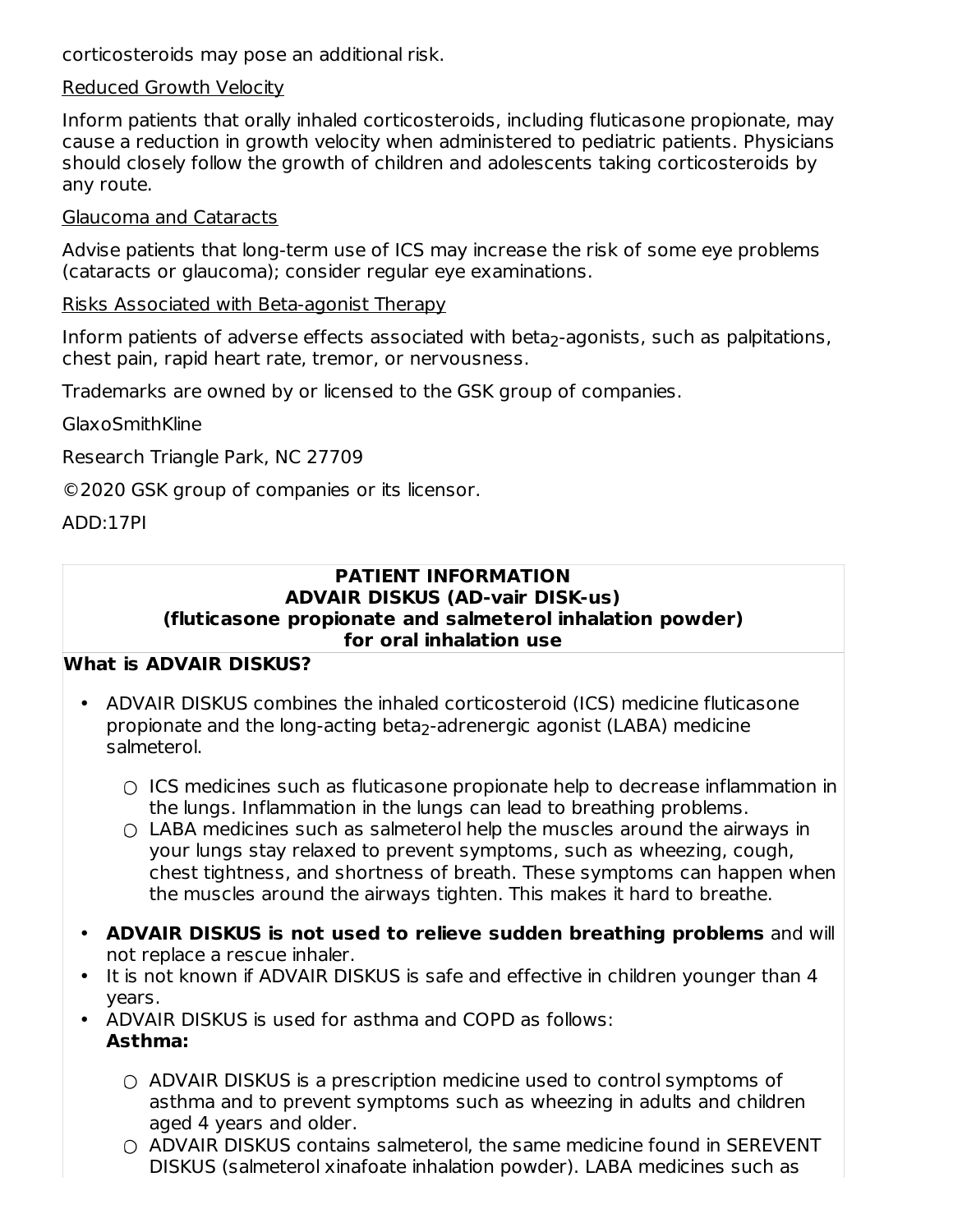salmeterol when used alone increase the risk of hospitalizations and death from asthma problems. ADVAIR DISKUS contains an ICS and a LABA. When an ICS and LABA are used together, there is not a significant increased risk in hospitalizations and death from asthma problems.

○ ADVAIR DISKUS is not for adults and children with asthma who are well controlled with an asthma control medicine, such as a low to medium dose of an ICS medicine. ADVAIR DISKUS is for adults and children with asthma who need both an ICS and LABA medicine.

### **COPD:**

ADVAIR DISKUS 250/50 is a prescription medicine used to treat COPD. COPD is a chronic lung disease that includes chronic bronchitis, emphysema, or both. ADVAIR DISKUS 250/50 is used long term as 1 inhalation 2 times each day to improve symptoms of COPD for better breathing and to reduce the number of flare-ups (the worsening of your COPD symptoms for several days).

#### **Do not use ADVAIR DISKUS:**

- to relieve sudden breathing problems.
- as a rescue inhaler.
- if you have a severe allergy to milk proteins. Ask your healthcare provider if you are not sure.
- if you are allergic to fluticasone propionate, salmeterol, or any of the ingredients in ADVAIR DISKUS. See the end of this Patient Information for a complete list of ingredients in ADVAIR DISKUS.

#### **Before using ADVAIR DISKUS, tell your healthcare provider about all of your medical conditions, including if you:**

- have heart problems.
- have high blood pressure.
- have seizures.
- have thyroid problems.
- have diabetes.
- have liver problems.
- have weak bones (osteoporosis).
- have an immune system problem.
- have or have had eye problems such as glaucoma, increased pressure in your eye, cataracts, or other changes in vision.
- are allergic to milk proteins.
- have any type of viral, bacterial, or fungal infection.
- are exposed to chickenpox or measles.
- are pregnant or plan to become pregnant. It is not known if ADVAIR DISKUS may harm your unborn baby.
- are breastfeeding. It is not known if the medicines in ADVAIR DISKUS pass into your milk and if they can harm your baby.

## **Tell your healthcare provider about all the medicines you take,** including

prescription and over-the-counter medicines, vitamins, and herbal supplements. ADVAIR DISKUS and certain other medicines may interact with each other. This may cause serious side effects. Especially tell your healthcare provider if you take antifungal or anti-HIV medicines.

Know the medicines you take. Keep a list of them to show your healthcare provider and pharmacist when you get a new medicine.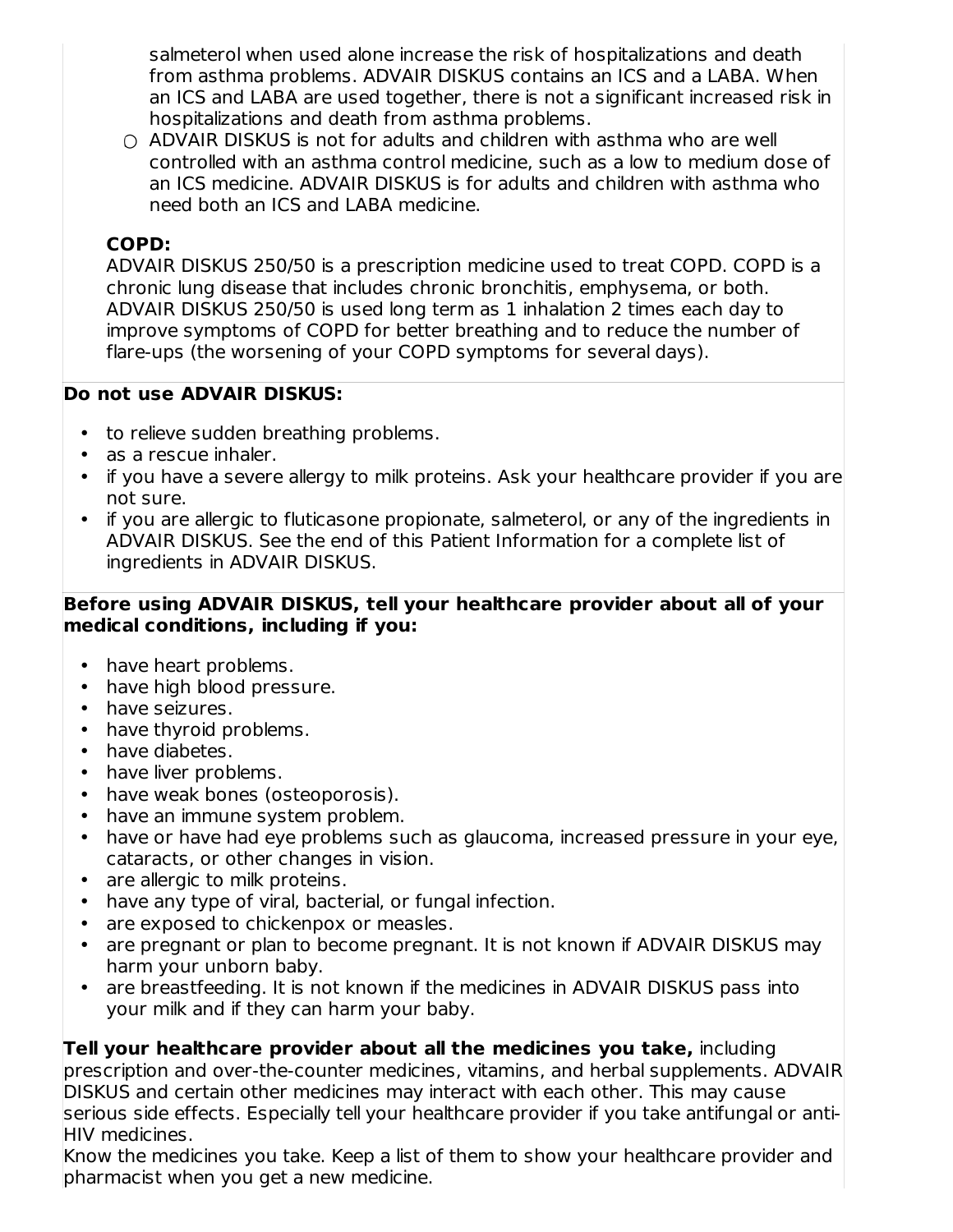#### **How should I use ADVAIR DISKUS? Read the step-by-step instructions for using ADVAIR DISKUS at the end of this Patient Information.**

- **Do not** use ADVAIR DISKUS unless your healthcare provider has taught you how to use the inhaler and you understand how to use it correctly.
- Children should use ADVAIR DISKUS with an adult's help, as instructed by the child's healthcare provider.
- ADVAIR DISKUS comes in 3 different strengths. Your healthcare provider prescribed the strength that is best for you.
- Use ADVAIR DISKUS exactly as your healthcare provider tells you to use it. **Do not** use ADVAIR DISKUS more often than prescribed.
- Use 1 inhalation of ADVAIR DISKUS 2 times each day. Use ADVAIR DISKUS at the same time each day, about 12 hours apart.
- If you miss a dose of ADVAIR DISKUS, just skip that dose. Take your next dose at your usual time. Do not take 2 doses at 1 time.
- If you take too much ADVAIR DISKUS, call your healthcare provider or go to the nearest hospital emergency room right away if you have any unusual symptoms, such as worsening shortness of breath, chest pain, increased heart rate, or shakiness.
- **Do not use other medicines that contain a LABA for any reason.** Ask your healthcare provider or pharmacist if any of your other medicines are LABA medicines.
- **Do not** stop using ADVAIR DISKUS, even if you are feeling better, unless your healthcare provider tells you to.
- **ADVAIR DISKUS does not relieve sudden breathing problems.** Always have a rescue inhaler with you to treat sudden symptoms. If you do not have a rescue inhaler, call your healthcare provider to have one prescribed for you.
- Rinse your mouth with water **without swallowing** after each dose of ADVAIR DISKUS. This will help lessen the chance of getting a yeast infection (thrush) in your mouth and throat.
- Call your healthcare provider or get medical care right away if:
	- your breathing problems get worse.
	- you need to use your rescue inhaler more often than usual.
	- your rescue inhaler does not work as well to relieve your symptoms.
	- you need to use 4 or more inhalations of your rescue inhaler in 24 hours for 2 or more days in a row.
	- you use 1 whole canister of your rescue inhaler in 8 weeks.
	- your peak flow meter results decrease. Your healthcare provider will tell you the numbers that are right for you.
	- you have asthma and your symptoms do not improve after using ADVAIR DISKUS regularly for 1 week.

#### **What are the possible side effects of ADVAIR DISKUS? ADVAIR DISKUS can cause serious side effects, including:**

- **fungal infection in your mouth or throat (thrush).** Rinse your mouth with water **without swallowing** after using ADVAIR DISKUS to help reduce your chance of getting thrush.
- **pneumonia.** People with COPD have a higher chance of getting pneumonia. ADVAIR DISKUS may increase the chance of you getting pneumonia. Call your healthcare provider right away if you have any of the following symptoms: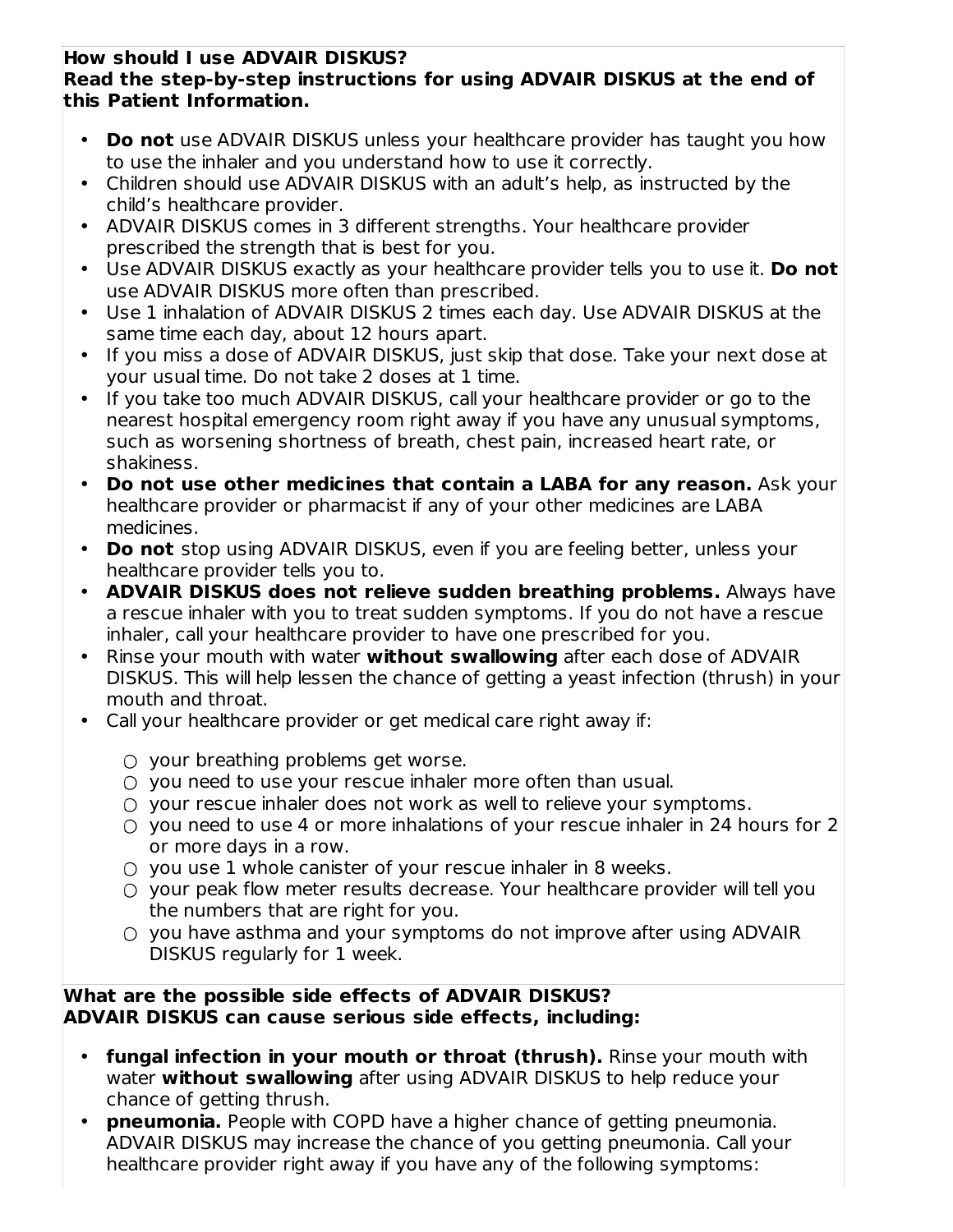- increase in mucus (sputum) production
- chills
- 
- change in mucus color
- increased cough
- increased breathing problems
- fever
- **weakened immune system and increased chance of getting infections (immunosuppression).**
- **reduced adrenal function (adrenal insufficiency).** Adrenal insufficiency is a condition where the adrenal glands do not make enough steroid hormones. This can happen when you stop taking oral corticosteroid medicines (such as prednisone) and start taking a medicine containing an inhaled steroid (such as ADVAIR DISKUS). During this transition period, when your body is under stress such as from fever, trauma (such as a car accident), infection, surgery, or worse COPD symptoms, adrenal insufficiency can get worse and may cause death. Symptoms of adrenal insufficiency include:
- feeling tired

○ nausea and vomiting

- lack of energy
- weakness
- low blood pressure (hypotension)
- **sudden breathing problems immediately after inhaling your medicine.** If you have sudden breathing problems immediately after inhaling your medicine, stop using ADVAIR DISKUS and call your healthcare provider right away.
- **serious allergic reactions.** Call your healthcare provider or get emergency medical care if you get any of the following symptoms of a serious allergic reaction:
- rash

 $\circ$  swelling of your face, mouth, and tongue

○ hives

- $\circlearrowright$  breathing problems
- **effects on heart.**
- $\circ$  increased blood pressure  $\circ$  chest pain
- $\circlearrowright$  a fast or irregular heartbeat
- **effects on nervous system.**
- $\cap$  tremor

 $\Omega$  nervousness

- **bone thinning or weakness (osteoporosis).**
- **slowed growth in children.** Your child's growth should be checked regularly by the healthcare provider while using ADVAIR DISKUS.
- **eye problems** including glaucoma, increased pressure in your eye, cataracts, or other changes in vision. You should have regular eye exams while using ADVAIR DISKUS.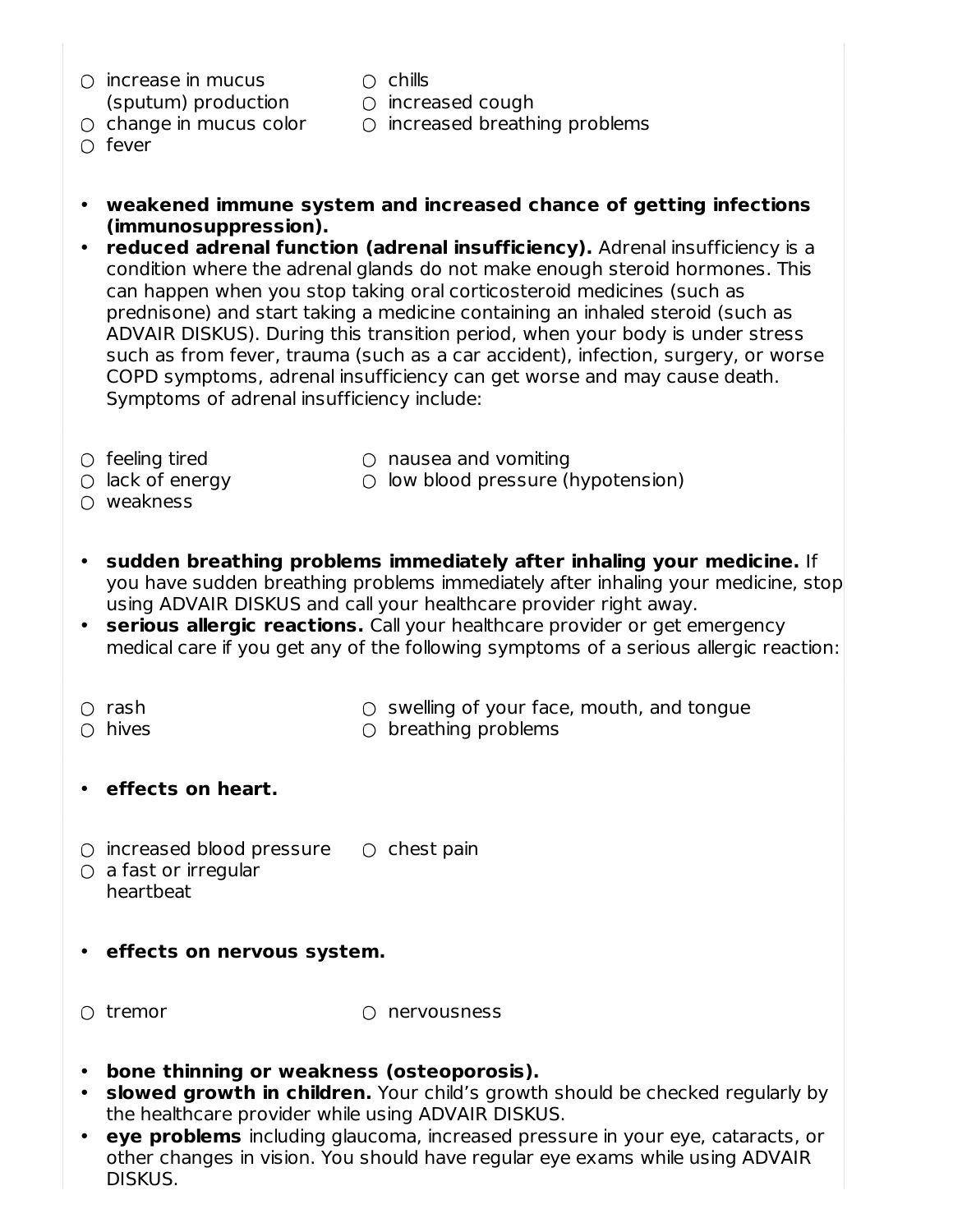• **changes in laboratory blood levels (sugar, potassium, certain types of white blood cells).**

#### **Common side effects of ADVAIR DISKUS include: Asthma:**

- upper respiratory tract infection
- bronchitis
- cough
- throat irritation
- hoarseness and voice changes
- headache • nausea and vomiting
- thrush in your mouth or throat. Rinse your mouth with water without swallowing after use to help prevent this.

In children with asthma, infections in the ear, nose, and throat are common. **COPD:**

- thrush in your mouth or throat. Rinse your mouth with water without swallowing after use to help prevent this.
- viral respiratory infections
- headache
- muscle and bone pain
- throat irritation
- hoarseness and voice changes

These are not all the possible side effects of ADVAIR DISKUS.

Call your doctor for medical advice about side effects. You may report side effects to FDA at 1-800-FDA-1088.

## **How should I store ADVAIR DISKUS?**

- Store ADVAIR DISKUS at room temperature between 68°F and 77°F (20°C and 25°C). Keep in a dry place away from heat and sunlight.
- Store ADVAIR DISKUS in the unopened foil pouch and only open when ready for use.
- Safely throw away ADVAIR DISKUS in the trash 1 month after you open the foil pouch or when the counter reads **0**, whichever comes first.

## **Keep ADVAIR DISKUS and all medicines out of the reach of children.**

**General information about the safe and effective use of ADVAIR DISKUS.**

Medicines are sometimes prescribed for purposes other than those listed in a Patient Information leaflet. Do not use ADVAIR DISKUS for a condition for which it was not prescribed. Do not give ADVAIR DISKUS to other people, even if they have the same symptoms that you have. It may harm them.

You can ask your healthcare provider or pharmacist for information about ADVAIR DISKUS that was written for health professionals.

## **What are the ingredients in ADVAIR DISKUS?**

**Active ingredients:** fluticasone propionate, salmeterol xinafoate **Inactive ingredient:** lactose monohydrate (contains milk proteins) For more information about ADVAIR DISKUS, call 1-888-825-5249.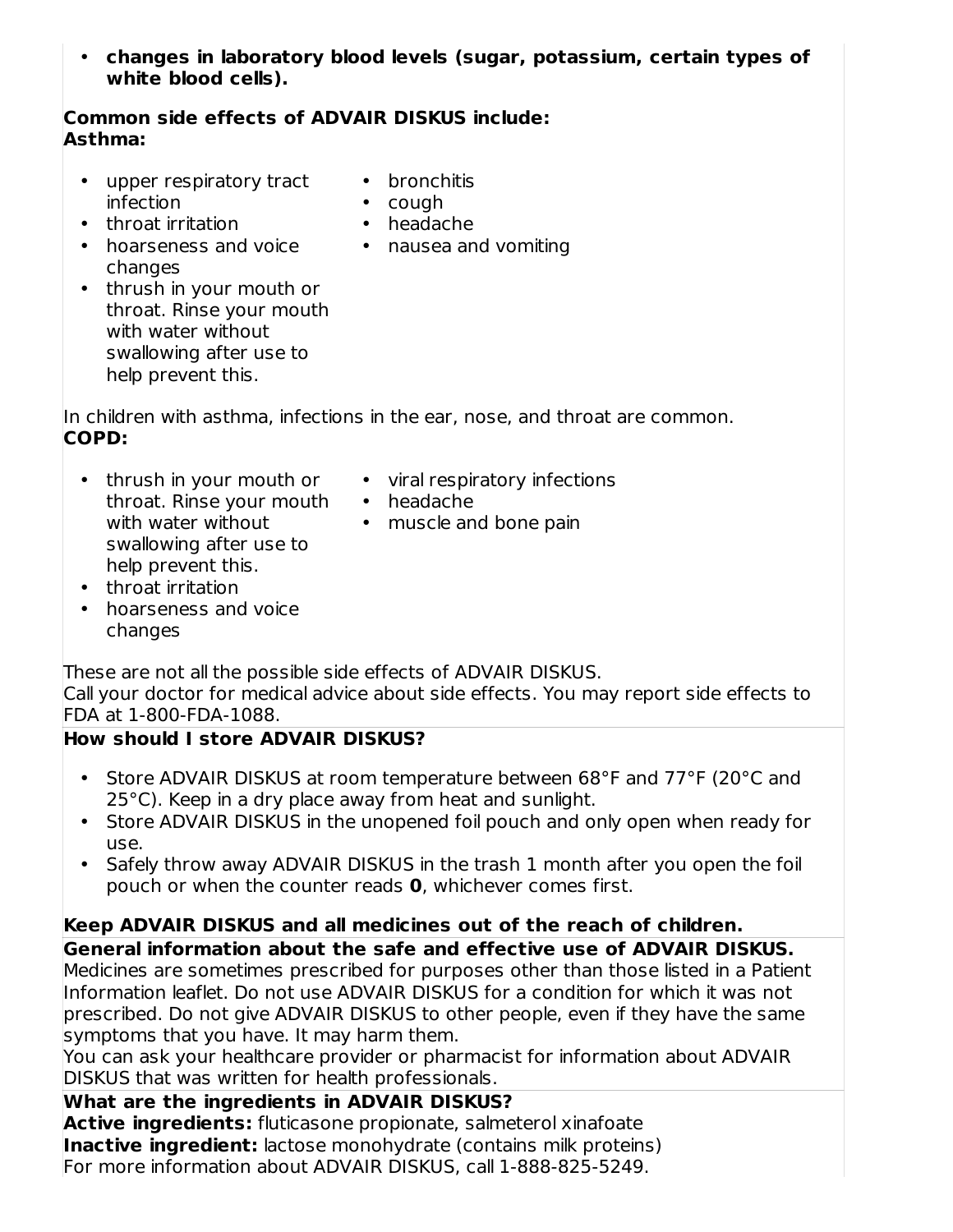Trademarks are owned by or licensed to the GSK group of companies. GlaxoSmithKline, Research Triangle Park, NC 27709 ©2020 GSK group of companies or its licensor. ADD:13PIL

This Patient Information has been approved by the U.S. Food and Drug Administration. Revised: August 2020



Hold the DISKUS in your left hand and place the thumb of your right hand in the thumb grip. Push the thumb grip away from you as far as it will go until the mouthpiece shows and snaps into place. **See Figure B**.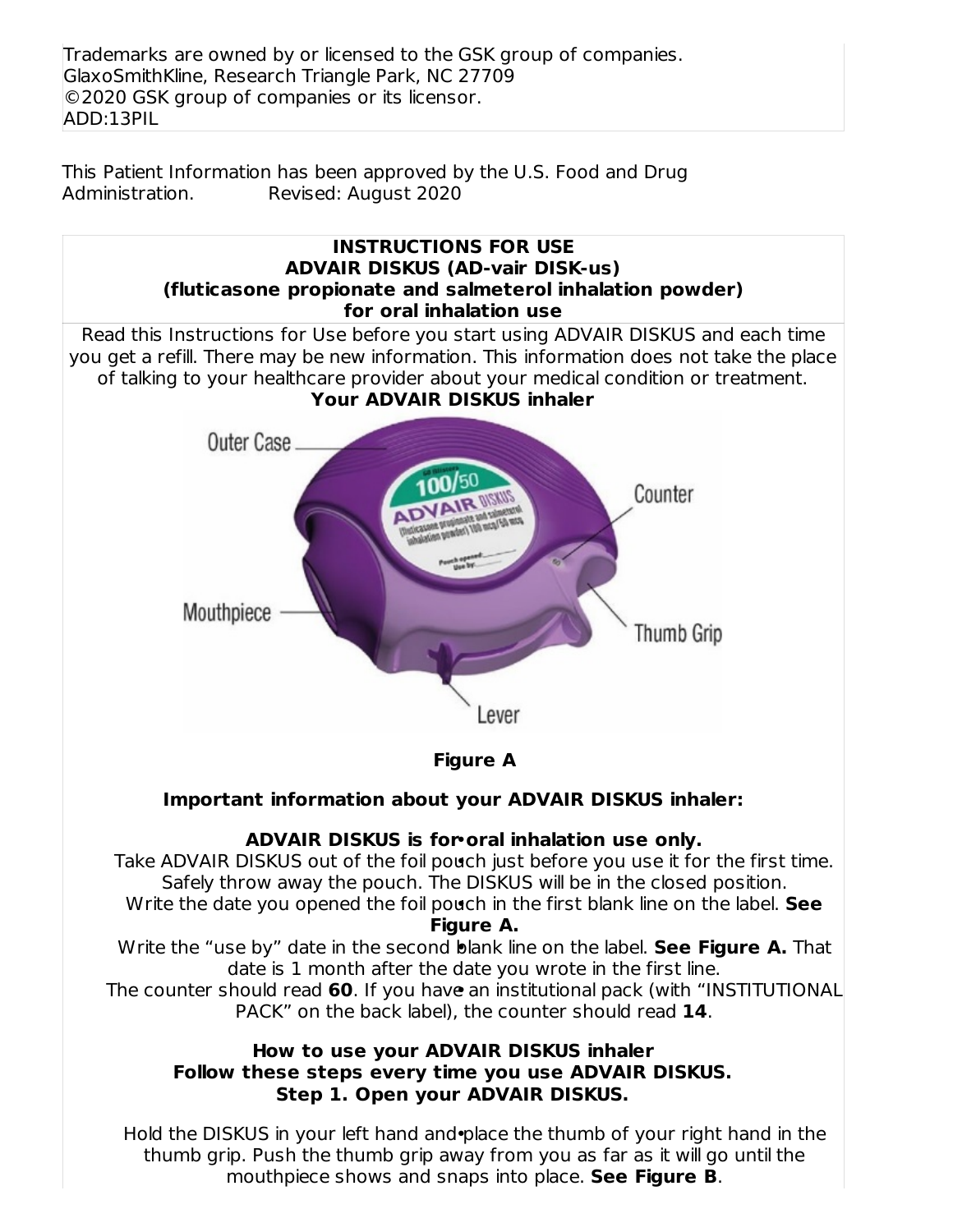#### **Step 2. Slide the lever until you hear it click.**

• **Hold the DISKUS in a level, flat position** with the mouthpiece towards you. Slide the lever away from the mouthpiece as far as it will go until it **clicks**. **See Figure C.**





**Figure B Figure C**

• The number on the counter will count down by 1. The DISKUS is now ready to use.

Follow the instructions below so you will not accidentally waste a dose:

- **Do not** close the DISKUS.
- **Do not** tilt the DISKUS.
- **Do not** move the lever on the DISKUS.

#### **Step 3. Inhale your medicine.**

- Before you breathe in your dose from the DISKUS, breathe out (exhale) as long as you can while you hold the DISKUS level and away from your mouth. **See Figure D.** Do not breathe into the mouthpiece.
- Put the mouthpiece to your lips. **See Figure E.** Breathe in quickly and deeply through the DISKUS. Do not breathe in through your nose.



**Figure <sup>D</sup> Figure <sup>E</sup>**



• Remove the DISKUS from your mouth **and hold your breath for about**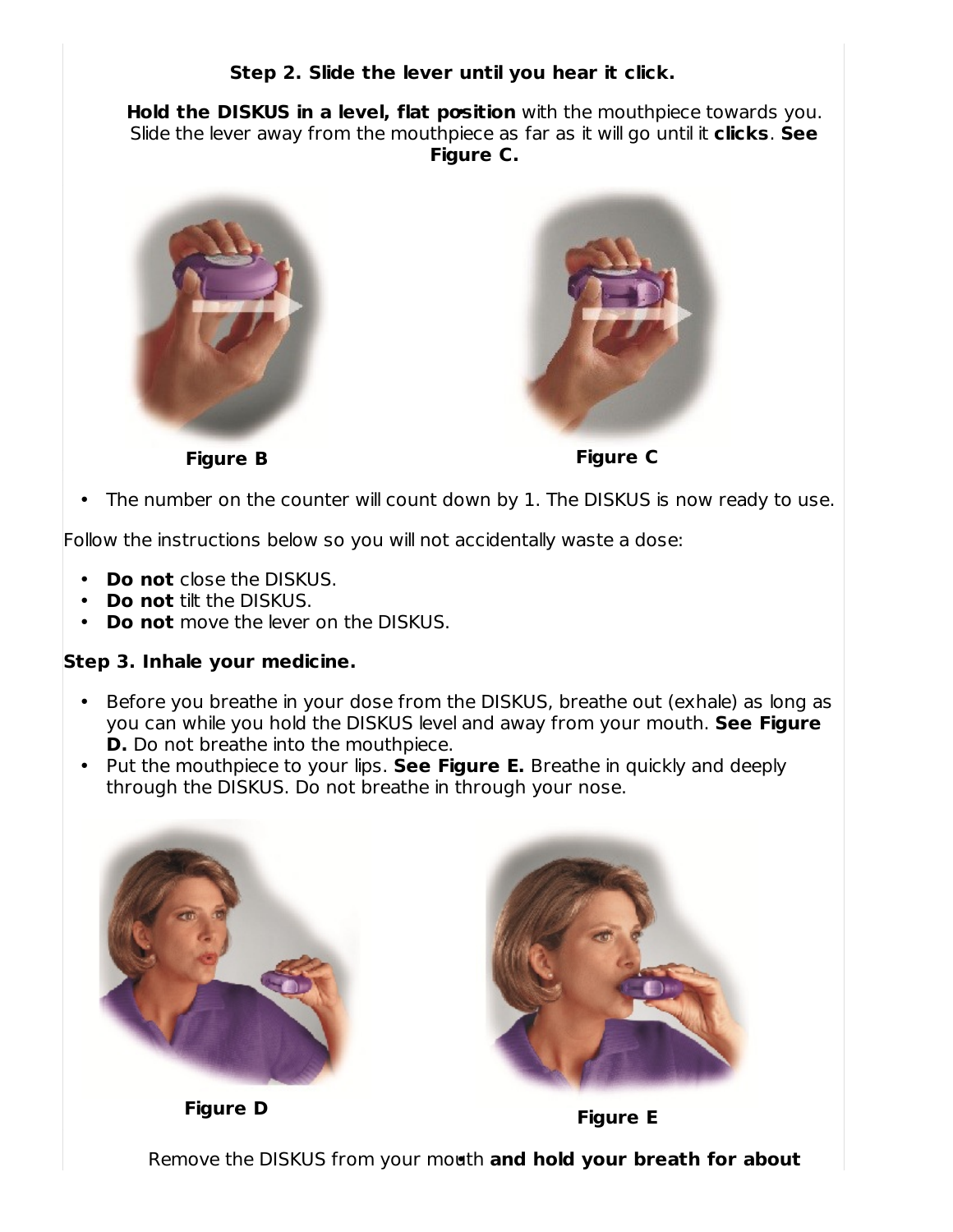#### • **Breathe out slowly as long as you can. See Figure D. 10 seconds,** or for as long as is comfortable for you.

• The DISKUS delivers your dose of medicine as a very fine powder that you may or may not taste or feel. **Do not** take an extra dose from the DISKUS even if you do not taste or feel the medicine.

#### **Step 4. Close the DISKUS.**

Place your thumb in the thumb grip and slide it back towards you as far as it will go. **See Figure F.** Make sure the DISKUS clicks shut and you cannot see the mouthpiece.



## **Figure F**

• The DISKUS is now ready for you to take your next scheduled dose in about 12 hours. **When you are ready to take your next dose, repeat Steps 1 through 4.**

#### **Step 5. Rinse your mouth.**

• **Rinse your mouth with water after breathing in the medicine.** Spit out the water. Do not swallow it. **See Figure G.**

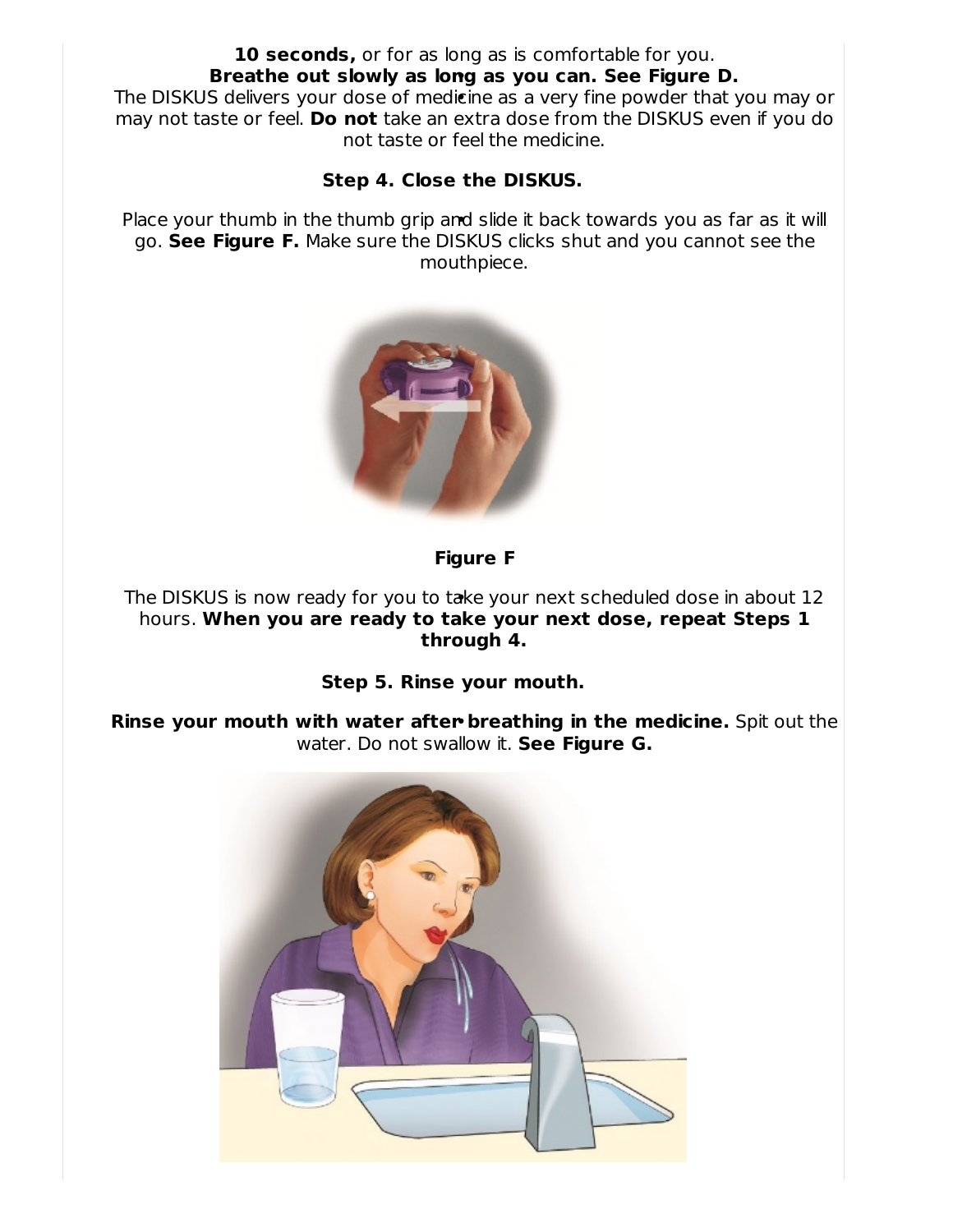## **Figure G**

#### **When should you get a refill?**

The counter on top of the DISKUS shows you how many doses are left. After you have taken **55** doses (**9** doses from the institutional pack), the numbers **5** to **0** will show in red. **See Figure H.** These numbers warn you there are only a few doses left and are a reminder to get a refill.



This Instructions for Use has been approved by the U.S. Food and Drug Administration Revised: August 2020

#### **PRINCIPAL DISPLAY PANEL**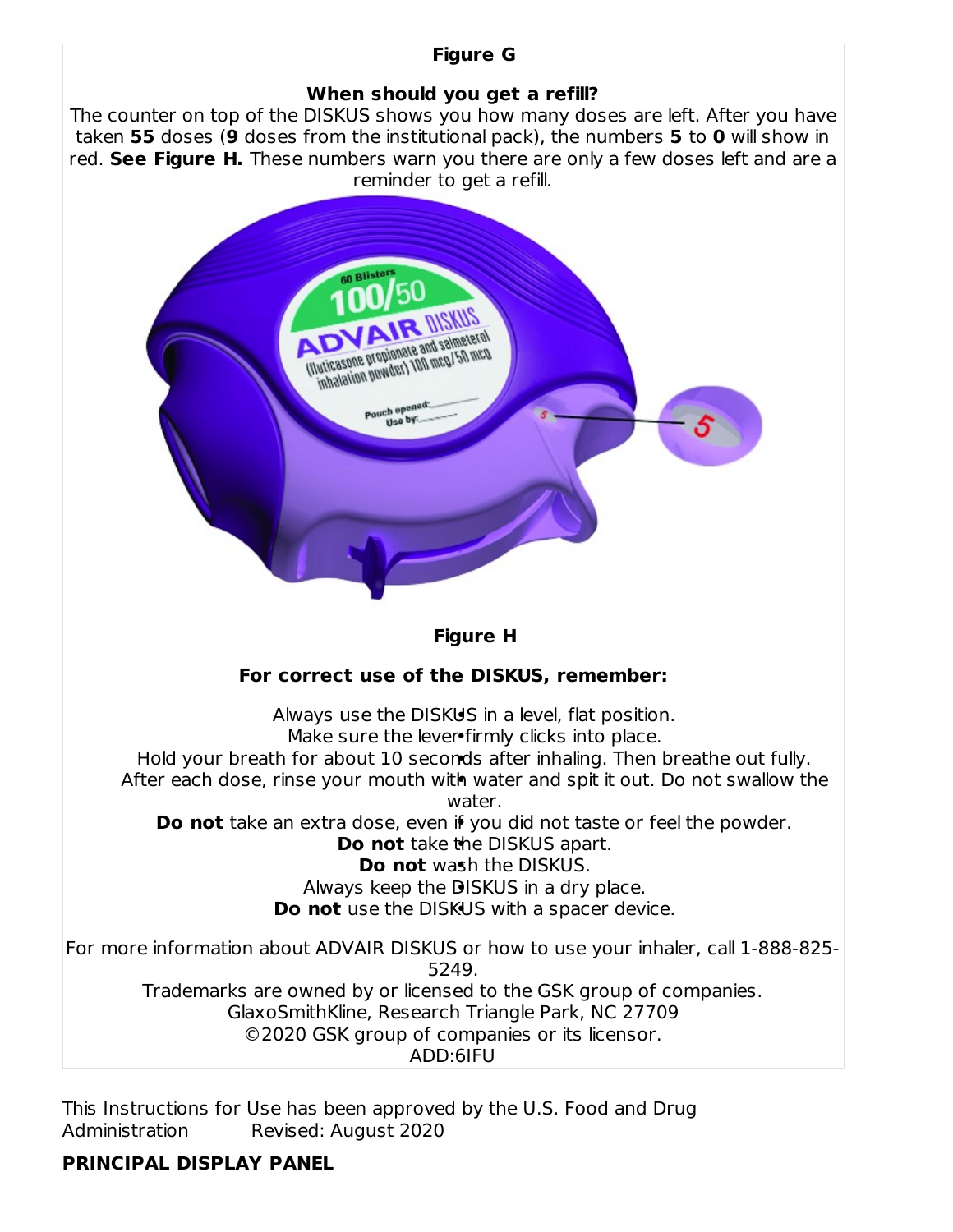#### **NDC 0173-0695-00**

#### **ADVAIR DISKUS**

#### **(fluticasone propionate and salmeterol inhalation powder)**

#### **100/50**

## **FOR ORAL INHALATION ONLY**

Each blister contains 100 mcg of fluticasone propionate and 72.5 mcg of salmeterol xinafoate, equivalent to 50 mcg of salmeterol base, with lactose.

## **R only x**

### **1 DISKUS Inhalation Device Containing 1 Foil Strip of 60 Blisters**

©2020 GSK group of companies or its licensor.

62000000053664 Rev. 9/20

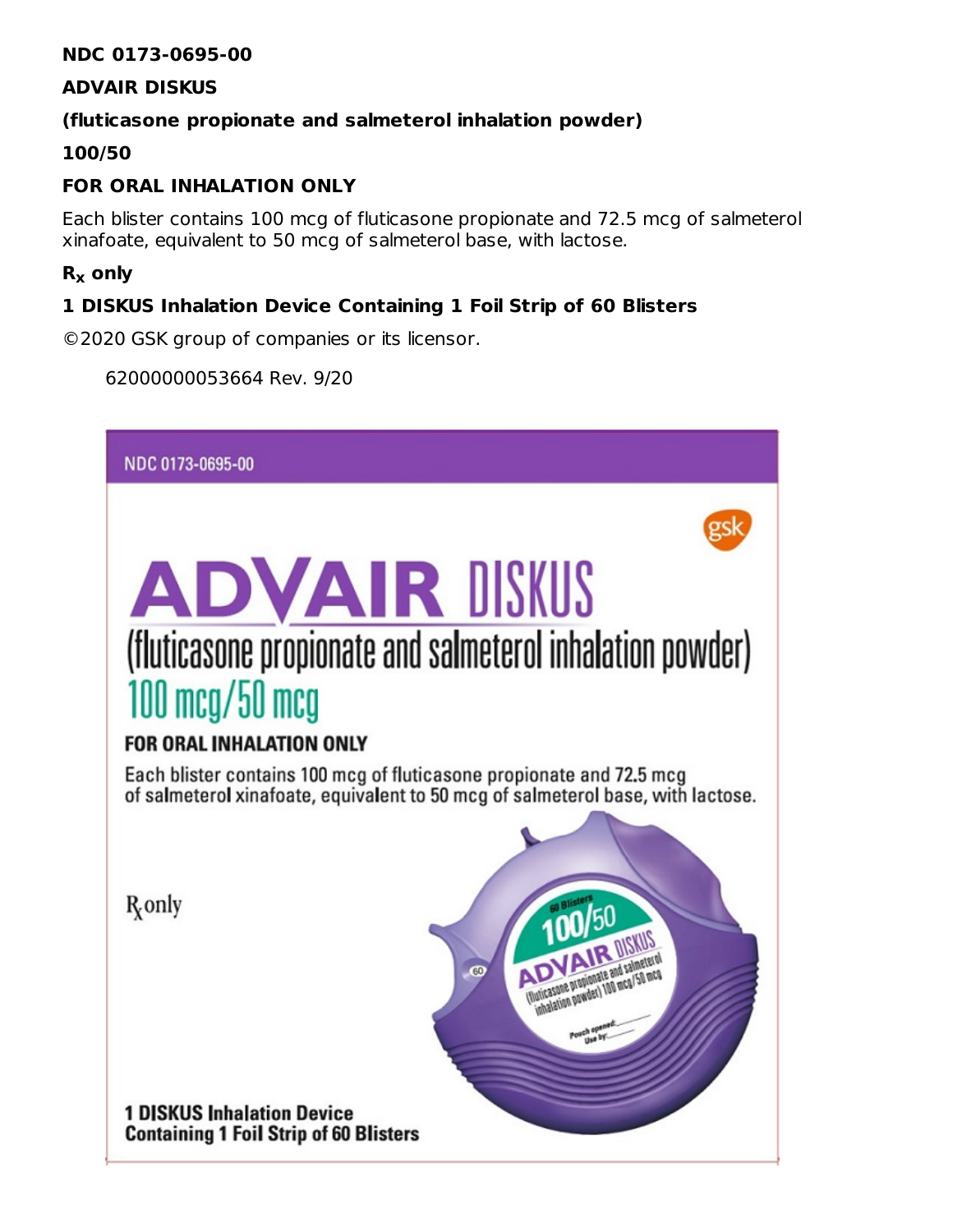### **PRINCIPAL DISPLAY PANEL**

#### **NDC 0173-0696-00**

#### **ADVAIR DISKUS**

### **(fluticasone propionate and salmeterol inhalation powder)**

**250/50**

## **FOR ORAL INHALATION ONLY**

Each blister contains 250 mcg of fluticasone propionate and 72.5 mcg of salmeterol xinafoate, equivalent to 50 mcg of salmeterol base, with lactose.

## **R only x**

## **1 DISKUS Inhalation Device Containing 1 Foil Strip of 60 Blisters**

©2020 GSK group of companies or its licensor.

6200000053705 Rev. 9/20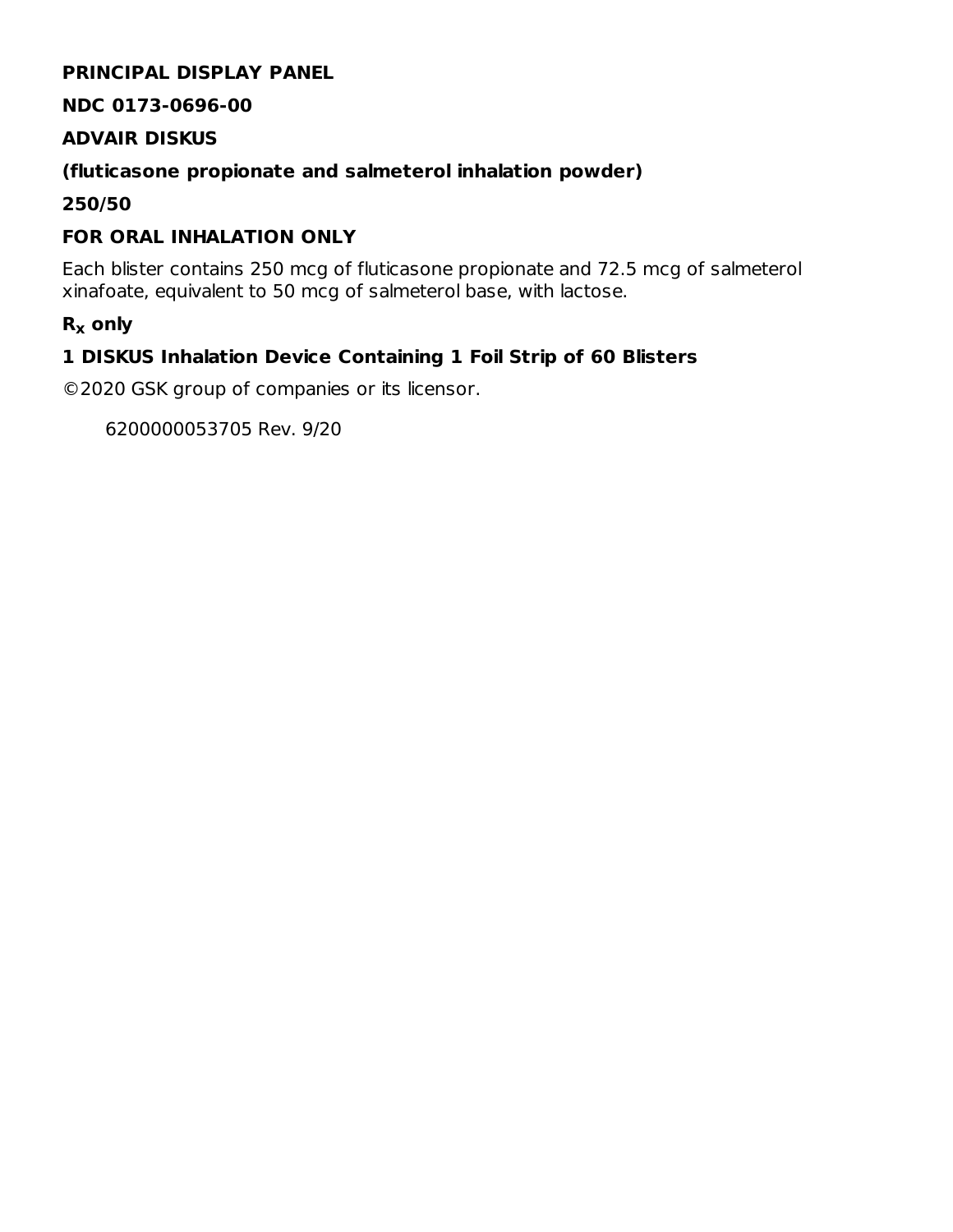

#### **PRINCIPAL DISPLAY PANEL**

#### **NDC 0173-0697-00**

#### **ADVAIR DISKUS**

#### **(fluticasone propionate and salmeterol inhalation powder)**

**500/50**

## **FOR ORAL INHALATION ONLY**

Each blister contains 500 mcg of fluticasone propionate and 72.5 mcg of salmeterol xinafoate, equivalent to 50 mcg of salmeterol base, with lactose.

## **R only x**

## **1 DISKUS Inhalation Device Containing 1 Foil Strip of 60 Blisters**

©2020 GSK group of companies or its licensor.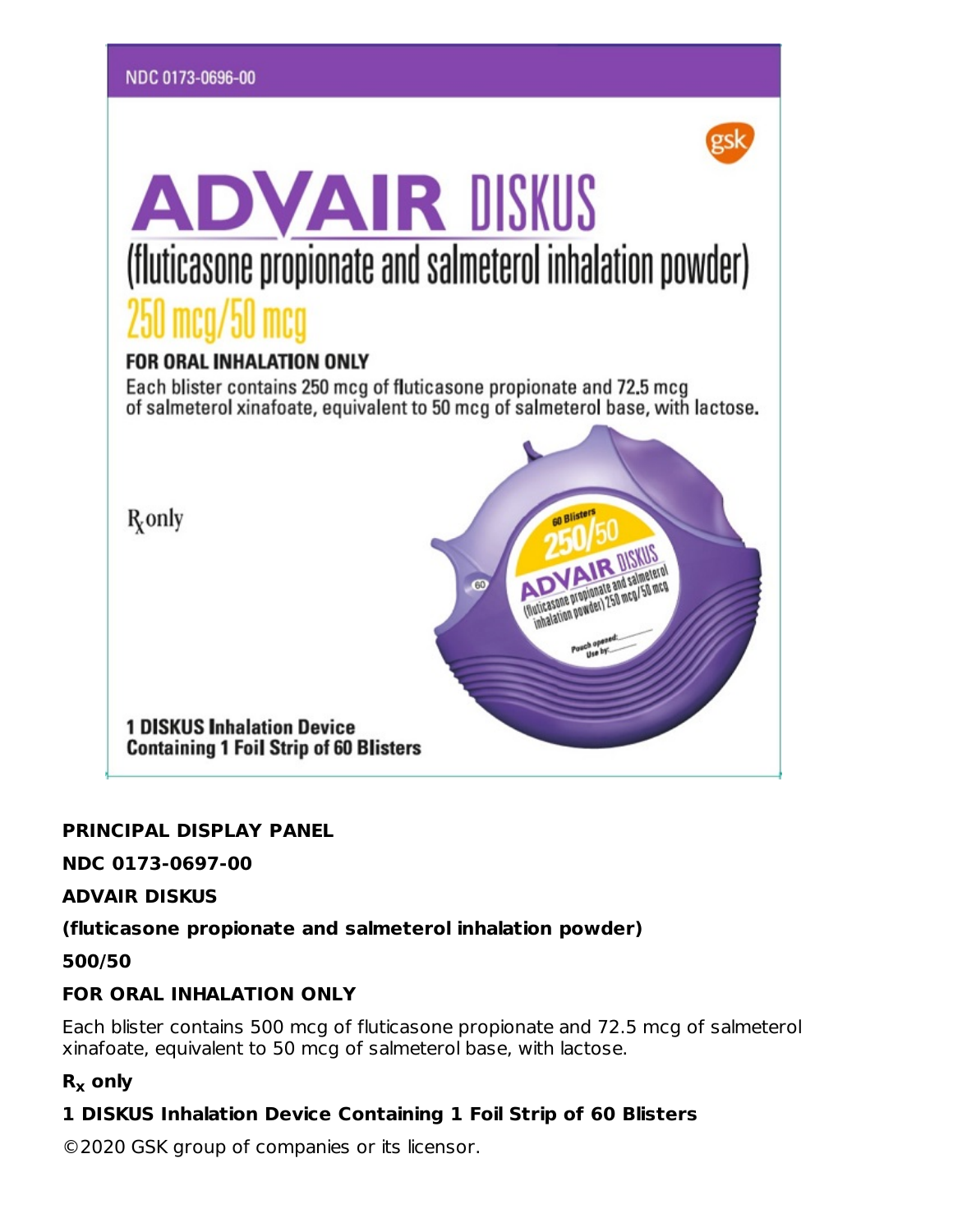

## **ADVAIR DISKUS**

fluticasone propionate and salmeterol powder

| <b>Product Information</b>                                                       |                                        |  |                                                |                          |  |  |  |  |  |  |
|----------------------------------------------------------------------------------|----------------------------------------|--|------------------------------------------------|--------------------------|--|--|--|--|--|--|
| HUMAN PRESCRIPTION DRUG                                                          |                                        |  |                                                | NDC:0173-0695            |  |  |  |  |  |  |
| <b>RESPIRATORY (INHALATION)</b>                                                  |                                        |  |                                                |                          |  |  |  |  |  |  |
|                                                                                  |                                        |  |                                                |                          |  |  |  |  |  |  |
|                                                                                  |                                        |  |                                                |                          |  |  |  |  |  |  |
|                                                                                  |                                        |  |                                                |                          |  |  |  |  |  |  |
| <b>Ingredient Name</b>                                                           |                                        |  |                                                | <b>Strength</b>          |  |  |  |  |  |  |
| <b>SALMETEROL XINAFOATE (UNII: 6EW80962A5) (SALMETEROL -</b><br>UNII:214BC502BT) |                                        |  |                                                | 50 ug                    |  |  |  |  |  |  |
|                                                                                  | <b>Active Ingredient/Active Moiety</b> |  | <b>Item Code (Source)</b><br><b>SALMETEROL</b> | <b>Basis of Strength</b> |  |  |  |  |  |  |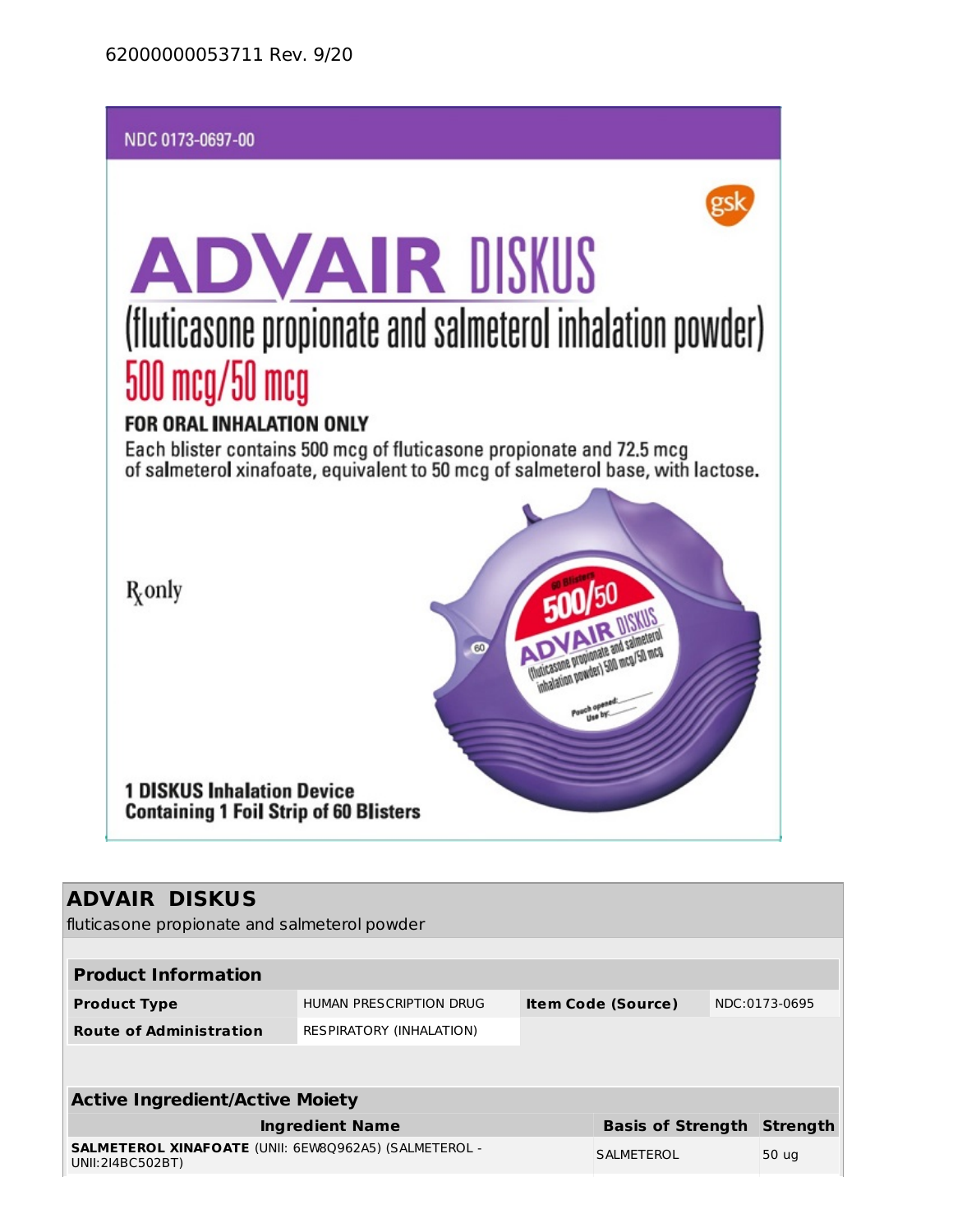|                              | <b>Inactive Ingredients</b>                  |                                                                                          |                                                                                          |                                       |                                     |  |  |  |
|------------------------------|----------------------------------------------|------------------------------------------------------------------------------------------|------------------------------------------------------------------------------------------|---------------------------------------|-------------------------------------|--|--|--|
|                              |                                              | <b>Strength</b>                                                                          |                                                                                          |                                       |                                     |  |  |  |
|                              | LACTOSE, UNSPECIFIED FORM (UNII: I2B2A4N98G) |                                                                                          |                                                                                          |                                       |                                     |  |  |  |
|                              |                                              |                                                                                          |                                                                                          |                                       |                                     |  |  |  |
|                              | <b>Packaging</b>                             |                                                                                          |                                                                                          |                                       |                                     |  |  |  |
| #                            | <b>Item</b><br>Code                          |                                                                                          | <b>Package Description</b>                                                               | <b>Marketing</b><br><b>Start Date</b> | <b>Marketing</b><br><b>End Date</b> |  |  |  |
| $\mathbf{1}$                 | NDC:0173-<br>0695-00                         |                                                                                          | 1 in 1 CARTON                                                                            | 02/28/2001                            |                                     |  |  |  |
| 1                            |                                              | 60 in 1 INHALER; Type 2: Prefilled Drug Delivery<br>Device/System (syringe, patch, etc.) |                                                                                          |                                       |                                     |  |  |  |
| $\overline{2}$               | NDC:0173-<br>0695-04                         |                                                                                          | 1 in 1 CARTON                                                                            | 02/28/2001                            |                                     |  |  |  |
| $\overline{2}$               |                                              |                                                                                          | 14 in 1 INHALER; Type 2: Prefilled Drug Delivery<br>Device/System (syringe, patch, etc.) |                                       |                                     |  |  |  |
|                              |                                              |                                                                                          |                                                                                          |                                       |                                     |  |  |  |
|                              |                                              |                                                                                          |                                                                                          |                                       |                                     |  |  |  |
| <b>Marketing Information</b> |                                              |                                                                                          |                                                                                          |                                       |                                     |  |  |  |
| Category                     |                                              |                                                                                          | <b>Citation</b>                                                                          | <b>Date</b>                           | <b>Date</b>                         |  |  |  |
| <b>NDA</b>                   |                                              |                                                                                          | NDA021077                                                                                | 02/28/2001                            |                                     |  |  |  |
|                              |                                              |                                                                                          |                                                                                          |                                       |                                     |  |  |  |
| <b>Marketing</b>             |                                              |                                                                                          | <b>Application Number or Monograph</b>                                                   | <b>Marketing Start</b>                | <b>Marketing End</b>                |  |  |  |

## **ADVAIR DISKUS**

fluticasone propionate and salmeterol powder

| <b>Product Information</b>     |                          |                           |               |  |  |  |
|--------------------------------|--------------------------|---------------------------|---------------|--|--|--|
| <b>Product Type</b>            | HUMAN PRESCRIPTION DRUG  | <b>Item Code (Source)</b> | NDC:0173-0696 |  |  |  |
| <b>Route of Administration</b> | RESPIRATORY (INHALATION) |                           |               |  |  |  |

| <b>Active Ingredient/Active Moiety</b>                                           |                                         |                  |  |  |  |  |
|----------------------------------------------------------------------------------|-----------------------------------------|------------------|--|--|--|--|
| <b>Ingredient Name</b>                                                           | <b>Basis of Strength</b>                | <b>Strength</b>  |  |  |  |  |
| <b>SALMETEROL XINAFOATE (UNII: 6EW80962A5) (SALMETEROL -</b><br>UNII:214BC502BT) | <b>SALMETEROL</b>                       | 50 ug            |  |  |  |  |
| FLUTICASONE PROPIONATE (UNII: 02GMZ0LF5W) (FLUTICASONE -<br>UNII:CUT2W21N7U)     | <b>FLUTICASONE</b><br><b>PROPIONATE</b> | 250 ug           |  |  |  |  |
| <b>Inactive Ingredients</b>                                                      |                                         |                  |  |  |  |  |
| <b>Ingredient Name</b>                                                           |                                         | <b>Strength</b>  |  |  |  |  |
| <b>LACTOSE, UNSPECIFIED FORM (UNII: I2B2A4N98G)</b>                              |                                         |                  |  |  |  |  |
|                                                                                  |                                         |                  |  |  |  |  |
| <b>Packaging</b>                                                                 |                                         |                  |  |  |  |  |
| <b>Item</b><br>Dockage Decembian                                                 | <b>Marketing</b>                        | <b>Marketing</b> |  |  |  |  |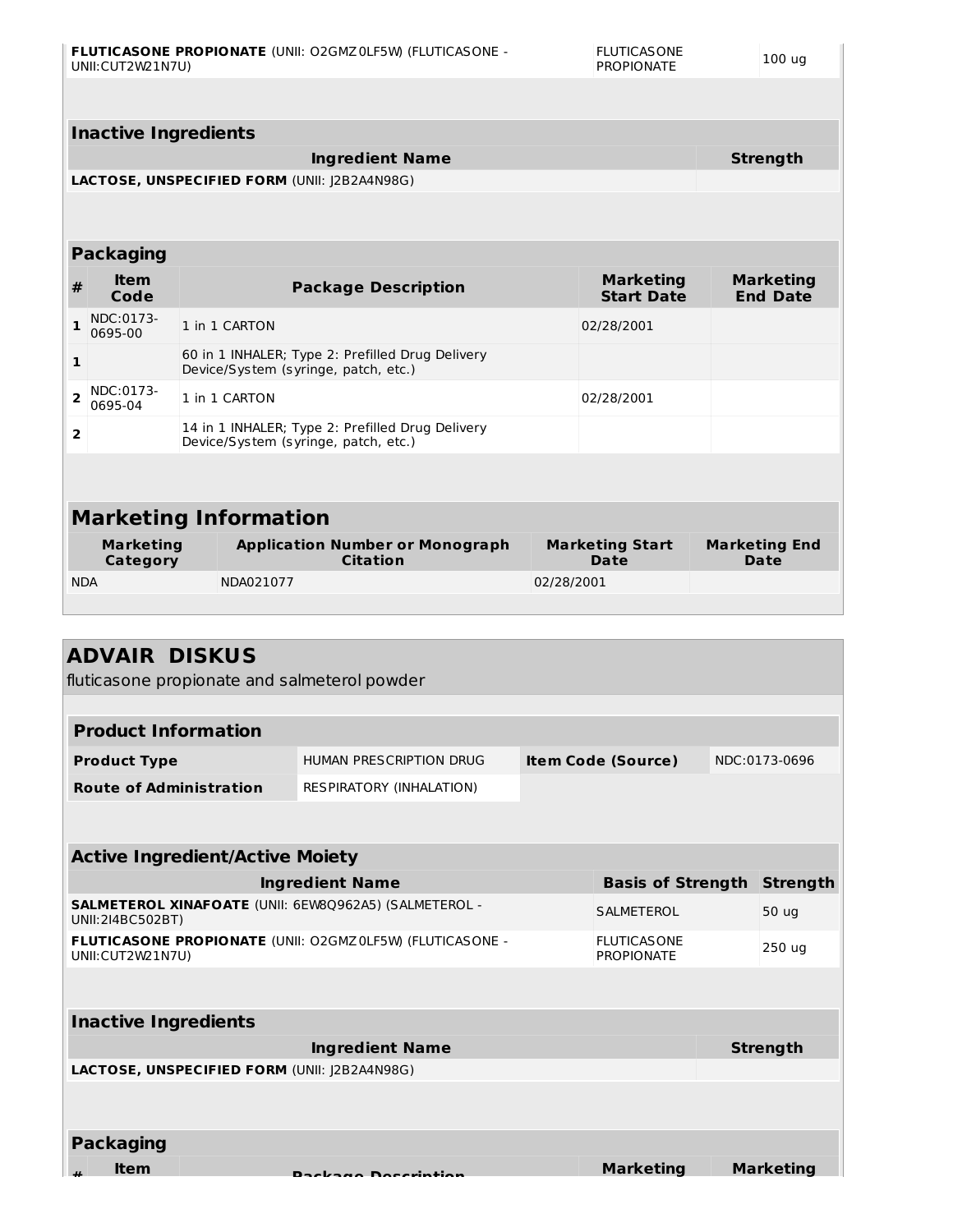| 11                           | Code                 |  |                                                                                          | PALKAYE DESCRIPLION |  |                                | <b>Start Date</b> |  | <b>End Date</b>              |
|------------------------------|----------------------|--|------------------------------------------------------------------------------------------|---------------------|--|--------------------------------|-------------------|--|------------------------------|
| 1                            | NDC:0173-<br>0696-00 |  | 1 in 1 CARTON                                                                            |                     |  |                                | 02/05/2001        |  |                              |
| $\mathbf{1}$                 |                      |  | 60 in 1 INHALER; Type 2: Prefilled Drug Delivery<br>Device/System (syringe, patch, etc.) |                     |  |                                |                   |  |                              |
| $\overline{\phantom{a}}$     | NDC:0173-<br>0696-04 |  | 1 in 1 CARTON                                                                            |                     |  | 02/05/2001                     |                   |  |                              |
| $\overline{2}$               |                      |  | 14 in 1 INHALER; Type 2: Prefilled Drug Delivery<br>Device/System (syringe, patch, etc.) |                     |  |                                |                   |  |                              |
|                              |                      |  |                                                                                          |                     |  |                                |                   |  |                              |
| <b>Marketing Information</b> |                      |  |                                                                                          |                     |  |                                |                   |  |                              |
| <b>Marketing</b><br>Category |                      |  | <b>Application Number or Monograph</b>                                                   | <b>Citation</b>     |  | <b>Marketing Start</b><br>Date |                   |  | <b>Marketing End</b><br>Date |
| <b>NDA</b>                   |                      |  | NDA021077                                                                                |                     |  | 02/05/2001                     |                   |  |                              |
|                              |                      |  |                                                                                          |                     |  |                                |                   |  |                              |
|                              |                      |  |                                                                                          |                     |  |                                |                   |  |                              |

П

| <b>ADVAIR DISKUS</b><br>fluticasone propionate and salmeterol powder         |                                                                                          |                           |                                         |               |                                     |  |  |  |
|------------------------------------------------------------------------------|------------------------------------------------------------------------------------------|---------------------------|-----------------------------------------|---------------|-------------------------------------|--|--|--|
|                                                                              |                                                                                          |                           |                                         |               |                                     |  |  |  |
| <b>Product Information</b>                                                   |                                                                                          |                           |                                         |               |                                     |  |  |  |
| <b>Product Type</b>                                                          | HUMAN PRESCRIPTION DRUG                                                                  | <b>Item Code (Source)</b> |                                         | NDC:0173-0697 |                                     |  |  |  |
| <b>Route of Administration</b>                                               | RESPIRATORY (INHALATION)                                                                 |                           |                                         |               |                                     |  |  |  |
|                                                                              |                                                                                          |                           |                                         |               |                                     |  |  |  |
| <b>Active Ingredient/Active Moiety</b>                                       |                                                                                          |                           |                                         |               |                                     |  |  |  |
|                                                                              | <b>Ingredient Name</b>                                                                   |                           | <b>Basis of Strength</b>                |               | <b>Strength</b>                     |  |  |  |
| SALMETEROL XINAFOATE (UNII: 6EW8Q962A5) (SALMETEROL -<br>UNII:2I4BC502BT)    |                                                                                          |                           | <b>SALMETEROL</b>                       |               | 50 ug                               |  |  |  |
| FLUTICASONE PROPIONATE (UNII: O2GMZ0LF5W) (FLUTICASONE -<br>UNII:CUT2W21N7U) |                                                                                          |                           | <b>FLUTICASONE</b><br><b>PROPIONATE</b> |               | 500 ug                              |  |  |  |
|                                                                              |                                                                                          |                           |                                         |               |                                     |  |  |  |
| <b>Inactive Ingredients</b>                                                  |                                                                                          |                           |                                         |               |                                     |  |  |  |
| <b>Strength</b><br><b>Ingredient Name</b>                                    |                                                                                          |                           |                                         |               |                                     |  |  |  |
|                                                                              |                                                                                          |                           |                                         |               |                                     |  |  |  |
| LACTOSE, UNSPECIFIED FORM (UNII: J2B2A4N98G)                                 |                                                                                          |                           |                                         |               |                                     |  |  |  |
|                                                                              |                                                                                          |                           |                                         |               |                                     |  |  |  |
| <b>Packaging</b>                                                             |                                                                                          |                           |                                         |               |                                     |  |  |  |
| <b>Item</b><br>#<br>Code                                                     | <b>Package Description</b>                                                               |                           | <b>Marketing</b><br><b>Start Date</b>   |               | <b>Marketing</b><br><b>End Date</b> |  |  |  |
| NDC:0173-<br>$\mathbf{1}$<br>1 in 1 CARTON<br>0697-00                        |                                                                                          |                           | 03/05/2001                              |               |                                     |  |  |  |
| 1                                                                            | 60 in 1 INHALER; Type 2: Prefilled Drug Delivery<br>Device/System (syringe, patch, etc.) |                           |                                         |               |                                     |  |  |  |
| NDC:0173-<br>$\overline{2}$<br>1 in 1 CARTON<br>0697-04                      |                                                                                          |                           | 03/05/2001                              |               |                                     |  |  |  |
| 2                                                                            | 14 in 1 INHALER; Type 2: Prefilled Drug Delivery<br>Device/System (syringe, patch, etc.) |                           |                                         |               |                                     |  |  |  |
|                                                                              |                                                                                          |                           |                                         |               |                                     |  |  |  |